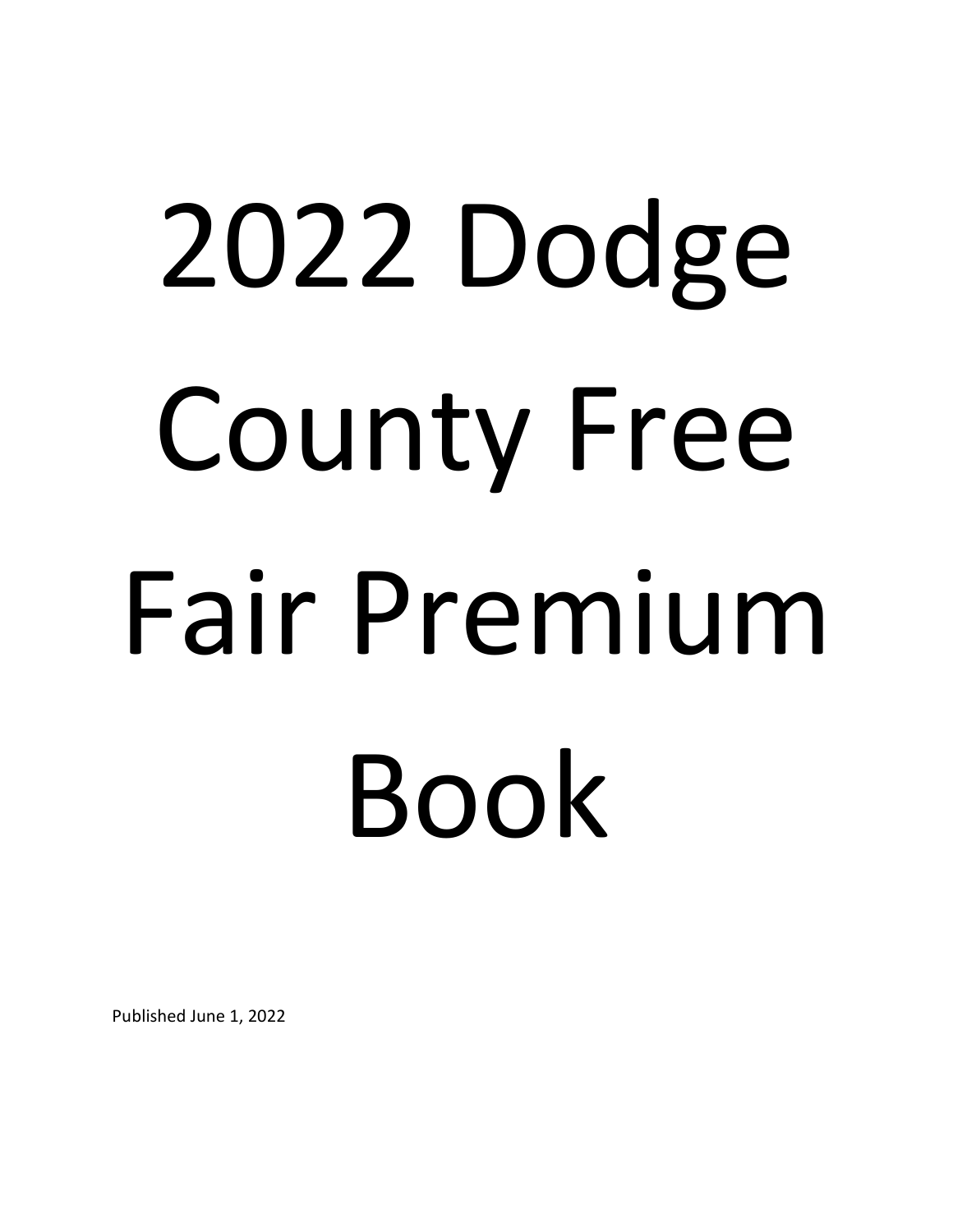**Table of Contents** Adult Arts and Crafts Beef Beef, Goat, Dairy, and Poultry Pre-Fair Registration Form Board of Directors Chores and Bedding Coloring Contest Commercial Exhibits and **Concessions** Creative Activities Dodge County Ag & Mechanical Membership Early Release Policy Exhibits Left After the Fair Exhibiting of Livestock & Poultry Rules Fairground Map Fair Directors Fine Arts Foods General Notice General Rules Goat Grains & Vegetables Horse Show **Horticulture** Junior Junior Dairy Cattle Show

Livestock, Poultry Exhibitor **Notice** Loss or Damage Needlework Open Class Overnight Parking Registration Form Photography Pre-Fair Entry Forms Premium Awards Proper Entry Information Protests **Protesters** Quilt Raffle Contest Rules Rabbit Rabbit Entry Form Special Class Sewing Soliciting Subletting Sportsmanship Policy Superintendents & Assistants Times of Entry Times of Release Weather Clause Youth Youth Overnight on the Grounds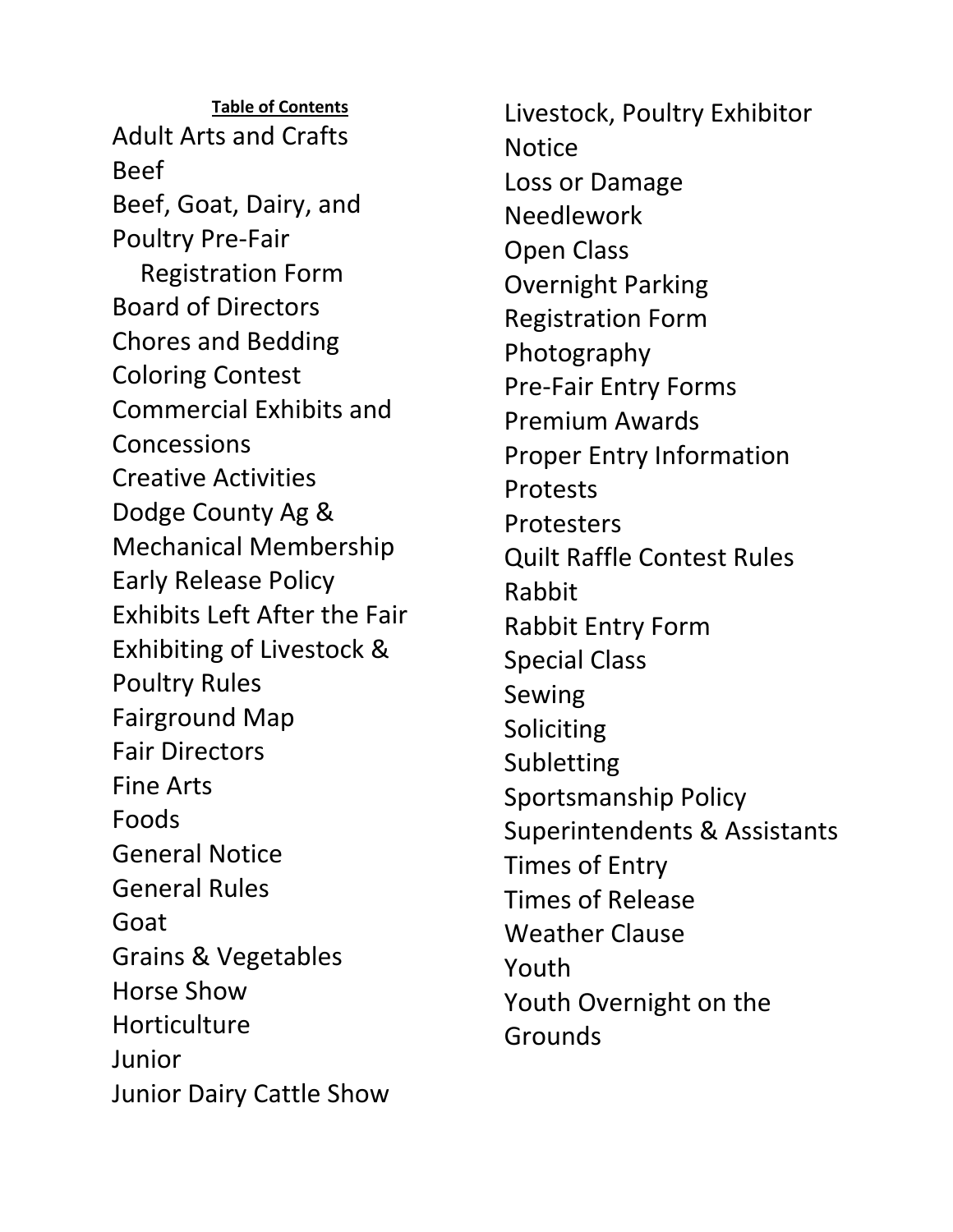#### **GENERAL NOTICE**

The management will not be responsible for typographical errors or omissions in this tabloid, but should any occur, same will be interpreted by the Board of Directors.

Because of the nature of our entry system, we do not guarantee that all exhibits will be displayed.

The Board of Directors reserves the final and absolute right to interpret these rules and regulations and determine all matters, questions, and differences in regard thereto otherwise arising out of an incident at the Fair.

The Fair Personnel will take every precaution in its power for the preservation of articles and stock on exhibition, but cannot be responsible for any loss or damage that may occur in the delivery, exhibition, or removal of the exhibits.

Garbage containers, dumpsters, and grease container will be placed in convenient locations on the fairgrounds. The Fair management asks fairgoers' cooperation in keeping the fairgrounds clean and inviting to all guests, visitors, and exhibitors.

The management will appreciate immediate reports of any mistreatment by any employee or concessionaire at the Fair.

#### **PARKING**

The Dodge County Fair will be operated from 7:00 a.m. until 9:00 p.m. each day Wednesday through Sunday. Parking charges will be made 1:00 p.m. to 9:00 p.m. on Wednesday and 12:00 p.m. to 9:00 p.m. on Thursday and Friday. Saturday hours will be 7:00 a.m. to 9:00 p.m. Sunday hours will be 12:00 p.m. to 4:00 p.m. We will be operating the livestock gate from 7:00 a.m. to 9:00 p.m. Wednesday through Saturday and 7:00 a.m. to 4:00 p.m. on Sunday.

Daily parking tickets and Season parking passes will be color coded for respective fairgrounds entrances. Parking Fees: \$5.00 daily and \$10.00 seasonal.

#### **GENERAL RULES for Open Class, Commercial Exhibitors, and Food Vendors**

General Rules can be found online or you can request a printed open class section by calling 507- 634-7736.

All inside commercial exhibit booths, FFA, Open Class, Home Economics, Creative Activities, Crops, Horticulture, Floral and Fine Arts exhibits will be displayed in the buildings on the south side of the fairgrounds.

#### **DODGE COUNTY AGRICULTURAL AND MECHANICAL SOCIETY BOARD OF DIRECTORS**

The Dodge County Agricultural and Mechanical Society is comprised of members from throughout Dodge County. To be a voting member, a resident of Dodge County must sign up and pay annual dues of \$5.00 at the Fair Secretary's Office by the close of each annual fair. Voting members of the Dodge County Agricultural and Mechanics Society can participate in the annual meeting and proceedings, including the election of the Board of Directors. The annual meeting is held in November of each year or at another time established by the Dodge County Agricultural and Mechanical Society membership. The Articles of Incorporation, and By Laws are available for inspection at the office of the secretary.

The Dodge County Fair Board of Directors are elected for three-year terms, representing each of Dodge County's townships and each of Dodge County's six cities. Each year the Board of Directors elects its own officers.

Following is a list of the current Board of Directors and other terms of office and area represented.

#### **HONORARY MEMBERS**

Served on the Board of Directors 20 consecutive years or more: Kendall Boyum

#### **DIRECTORS – 2022, 2023, 2024**

| Jack Crowson              | <b>Claremont Township</b> |
|---------------------------|---------------------------|
| <b>Scott Schley</b>       | <b>Ashland Township</b>   |
| Robert Scherger           | Wasioja Township          |
| Marilyn Lermon, President | <b>Mantorville City</b>   |
| Larry Kruckeberg          | <b>Claremont City</b>     |
| <b>Kelly Caspers</b>      | <b>Hayfield Township</b>  |
|                           |                           |

#### **DIRECTORS – 2021, 2022, 2023**

| Randy Ness                 | Vernon Township           |
|----------------------------|---------------------------|
| Ryan Hodgman               | <b>Concord Township</b>   |
| Eric Thronson              | <b>Ripley Township</b>    |
| Tom Franke, Vice President | <b>Westfield Township</b> |
| Doug Gochnauer             | <b>Milton Township</b>    |
| Jill Bigelow-Shea          | <b>Hayfield City</b>      |

#### **Members-At-Large - 2021, 2022, 2023**

Wilmer Garcia, Beth Hodgman, Pete Wyttenbach

#### **DIRECTORS – 2020, 2021, 2022**

Shelly Gochnauer, Secretary Mantorville Township Brian Carstensen Canisteo Township David Wetzstein Ellington Township Mike Brual, Treasurer West Concord City Lyle Allen Kasson City Julie Jorgenson **Dodge Center City**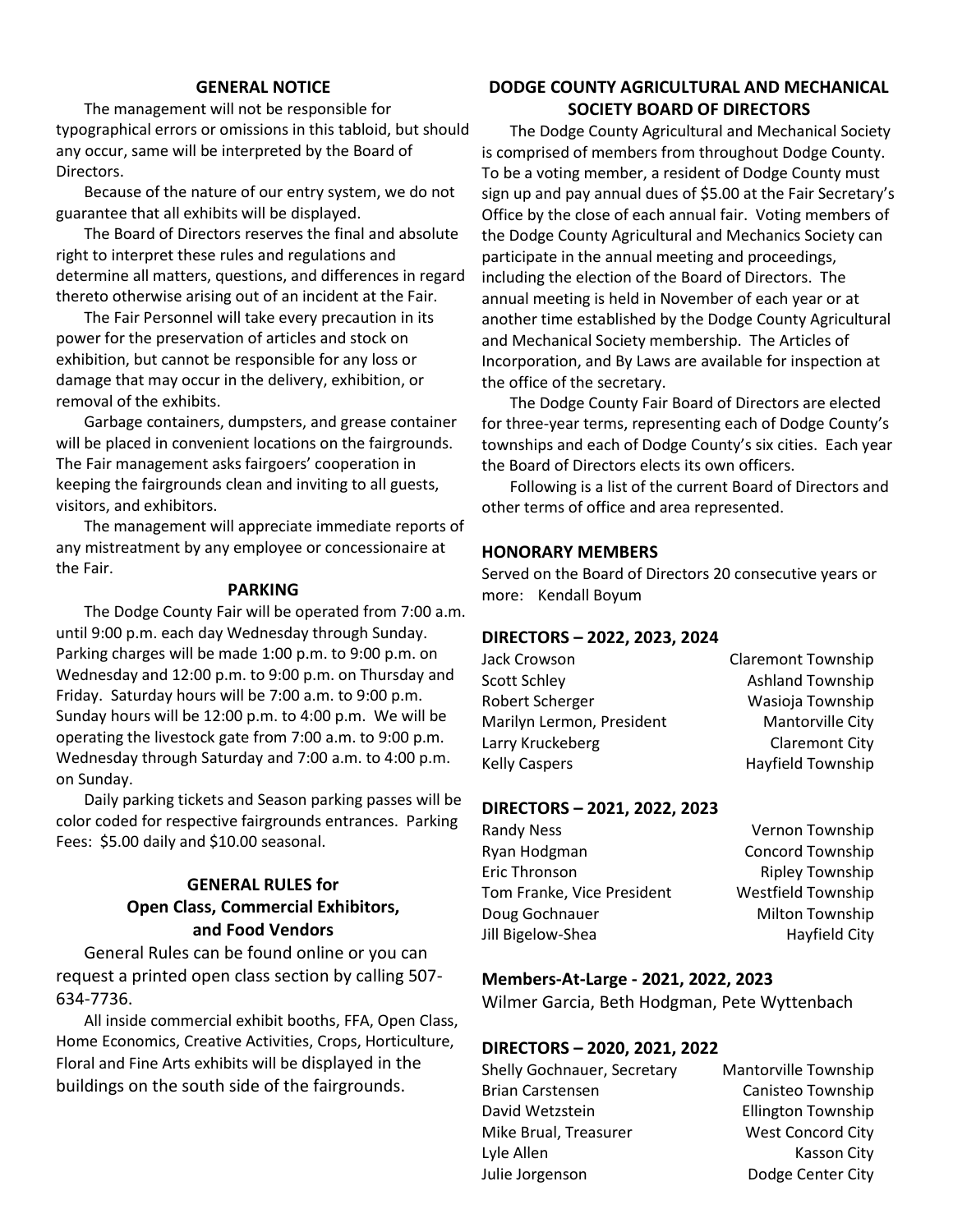# **SUPERINTENDENTS & COMMITTEES 2022**

# **DODGE COUNTY FAIR COMMITTEES**

**Advertising – Kelly Caspers**

**Beer Garden/Beer Concession Stands – Ryan Hodgman**

**Big Iron – Tom Franke**

**Building & Grounds/Maintenance & Repairs – Doug Gochnauer**

**Commercial Vendors/Exhibitors Indoor & Outdoor – Marilyn Lermon**

**Concession Stand – Mike Brual**

**Food Vendors – Marilyn Lermon**

**Grandstand Events – Larry Kruckeberg**

**Grounds Entertainment/Free Stage – Kelly Caspers & Julie Jorgenson**

**Honorary & Special Awards – Scott Schley**

**Horse Arena – Jill Bigelow-Shea**

**Ice Arena – Eric Thronson**

**Non Fair Building & Grounds Special Events Rentals – Scott Schley**

**Open Class Building Exhibits – Julie Jorgenson**

**Overnight Parking – Jill Bigelow-Shea**

**Parking/Signage – Eric Thronson**

**Restrooms/Portable Toilets, Sanitation, Daily Grounds Clean-up – Marilyn Lermon**

**Sponsorships – Kelly Caspers**

**Winter Storage – Scott Schley**

**4-H, FFA, Open Class, Barn Yard, Beef, Dairy, Goats, Poultry, Rabbits, Swine, Sheep, Goats – Jack Crowson, Scott Schley & Mike Brual**

**4-H Ribbon Auction – Scott Schley**

# **SUPERINTENDENTS & ASSISTANTS**

SENIOR CITIZEN & SPECIAL CLASS Wayne Hendrickson

CROPS-GRAINS-VEGETABLES Lorene Naze

HORTICULTURE & FLORICULTURE Susan Brual

FOODS Bev Meyer

CLOTHING, LINEN & CREATIVE ACTIVITIES Bev Meyer

FINE ARTS & PHOTOGRAPHY Wayne Hendrickson

4-H Toby Neal

#### FFA

Alison Newman, Byron High School Jack Crowson, Hayfield High School Lori Pagel, Kasson High School Shawn Erickson, Pine Island High School Kristen Schnell, Stewartville High School Robert Ickler, Triton High School

OPEN JR DAIRY CATTLE SHOW Scott Schley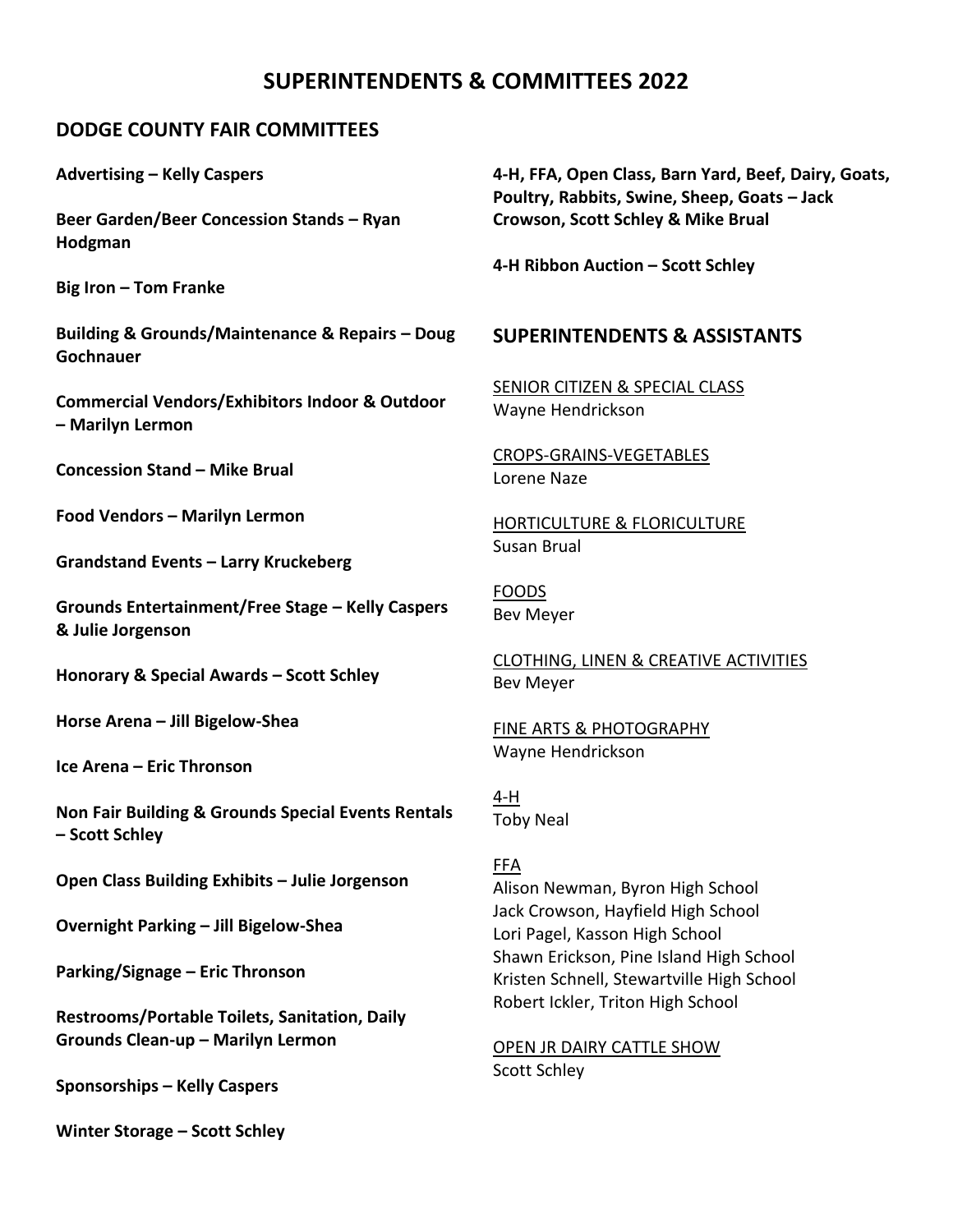#### OFFICIAL VETERINARIAN

Dr. Ross Bailey, D.V.M.

OPEN RABBIT SHOW Madelyn Beckstrom

OPEN BEEF SHOW Jack Crowson

OPEN GOAT SHOW Jennifer Therring

OPEN HORSE SHOW Jill Bigelow-Shea

OVERNIGHT PARKING Jill Bigelow-Shea

> **Dodge County Fair Secretary's Office on the Fair Grounds Kasson, MN (507) 634-7736 Fax: (507) 634-7743**

The Dodge County Fair is presenting a more elaborate program with the help of managers, superintendents, and citizen committees. The Fair is proud to present its Agricultural, Floral, Horticultural, Home Economics, Art, and Youth Exhibits. General announcements will be made by press, radio, and other advertising.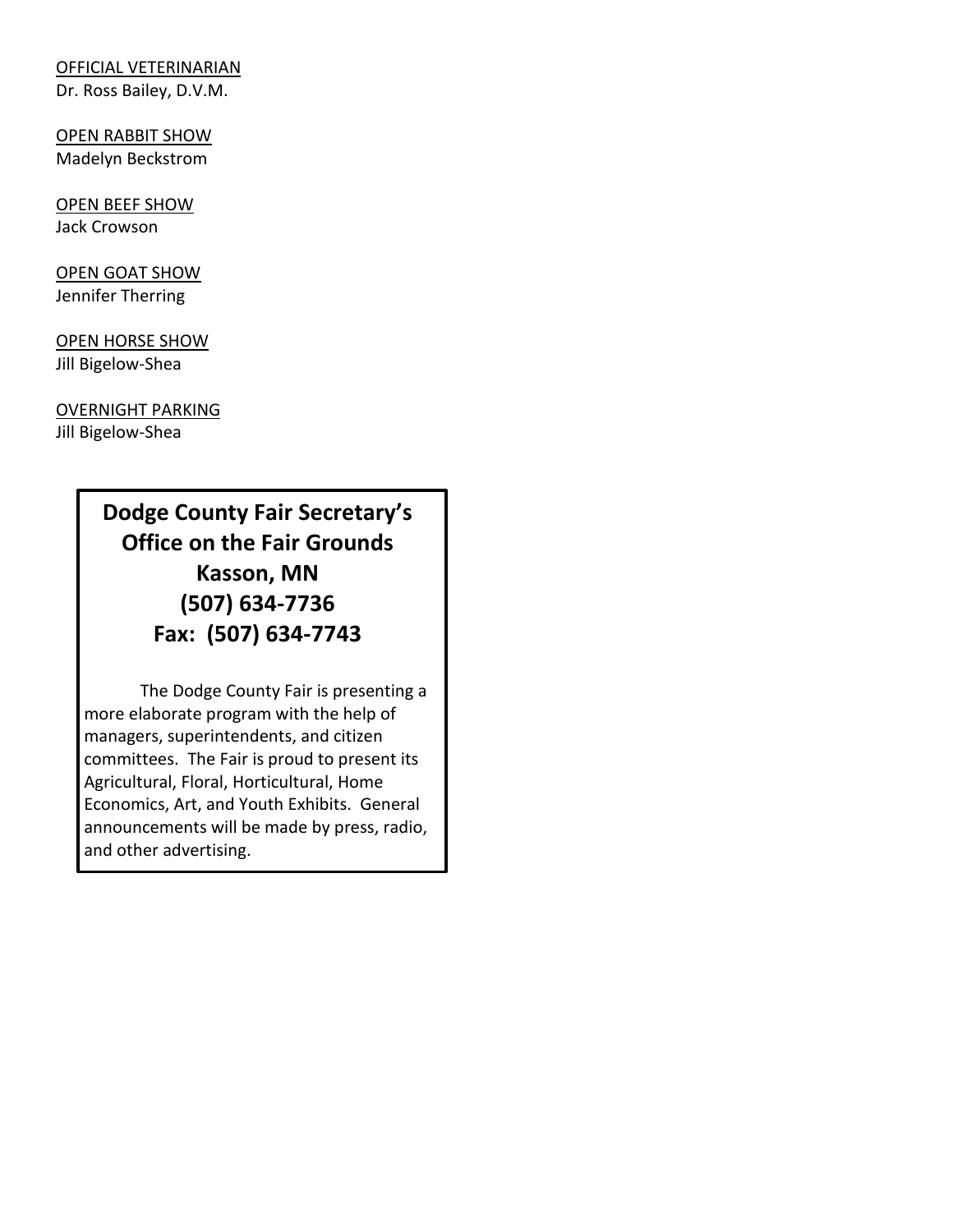#### **2022 DODGE COUNTY AGRICULTURAL & MECHANICAL SOCIETY MEMBERSHIP**

Levi Anderson Jason Gochnauer John Bierbaum Sandy Gochnauer Nancy Bierbaum Shelly Gochnauer Jill Bigelow-Shea Beth Hodgman Mike Brual **Ryan Hodgman** Sue Brual Julie Jorgenson MaryAnn Bucher Larry Kruckeberg Carrie Carstensen Marilyn Lermon Kelly Caspers **Barbara** Loquai Ashley Crowson Bev Meyer Jack Crowson **Randy Ness** Beth Davis Teresa Ness Jeff Davis **Grace Offord** Gerald Fahning **Robert Scherger** Robert Scherger Betty Ann Franke Scott Schley Tom Franke Sue Schley French **Jennifer Therring** Jessica Garcia David Wetzstein Wilmer Garcia **Amanda York** 

Lyle Allen Doug Gochnauer Brian Carstensen Merry Kruckeberg Dan French Jeff Therring Muriel

#### **TIME OF RELEASE**

Sunday, July 17:

| 4-H & FFA Livestock & Poultry | 4:00 p.m. |
|-------------------------------|-----------|
| Open Class Livestock          | 4:00 p.m. |
| Open Class, 4-H, FFA          | 7:00 p.m. |
| <b>Commercial Exhibits</b>    | 6:00 p.m. |

#### **EARLY RELEASE POLICY**

All exhibits are to remain in place until the designated time of release. Exhibitors removing their exhibits early will relinquish premiums and trips won on that exhibit. This policy does not include those animals that are sent home by the Official Fair Veterinarian due to illness or safety issues.

#### **NOTICE TO ALL LIVESTOCK AND POULTRY EXHIBITORS**

All stalls and pens will be examined daily by volunteer judges. Any exhibitors found to be negligent will receive one warning to improve the exhibit conditions. The management has the authority to send home any exhibit found to be negligent and to withhold any ribbons and premiums.

#### **WEATHER CLAUSE**

Should emergency conditions, i.e., weather, cause poor receipts, the Dodge County Fair will allocate listed premiums to be paid on a proportionate division to those receiving awards based on available funds.

#### **LOSS OR DAMAGE**

The Dodge County Fair will provide proper policing throughout the Fair. The Dodge County Fair will not assume responsibility for loss or damage to exhibits. Each exhibitor is to provide his/her own insurance coverage for possible loss or damage. Each commercial exhibitor or concessionaire must provide the Dodge County Fair a certificate of liability insurance at or prior to the time of set

#### **PROTESTS**

Protests of Fair events, awards, etc, must be made in writing and be accompanied by a fee of \$25.00. All appeals and protests will be settled by the Fair Board at the next meeting of the Board, when all parties involved will be heard.

#### **PROTESTERS**

Any person or group that conducts a protest action must limit its activities to the location designated by the Dodge County Fair Board. Any person or groups must contact the Fair office for the designated area.

**GENERAL VISITOR PUBLIC PARKING ENTRANCE WILL BE THROUGH 11TH STREET NORTHEAST, KASSON, MN TO BE DESIGNATED THE MAIN ENTRANCE. HANDICAPPED PARKING AVAILABLE.**

**LIVESTOCK EXHIBITORS ENTRANCE WILL BE AT THE LIVESTOCK BARNS. BECAUSE OF THE LIMITED PARKING SPACES IN THIS AREA, THE FAIR MANAGEMENT ASKS THAT LIVESTOCK EXHIBITORS**  up. **USE THIS ENTRANCE PRIMARILY FOR DELIVERIES.**

**THE SOUTH ENTRANCE TO THE FAIRGROUNDS WILL BE LIMITED TO FAIR WORKERS, FAIR PERSONNEL, AND WALK-IN VISITORS.**

#### **COMPETITION**

Competition is open to all Dodge County 4-H, FFA, and Open Class exhibitors and surrounding counties.

#### **CHORES AND BEDDING**

All bedding will be furnished by the exhibitor. All exhibits must be ready for public inspection by 9:00 a.m. daily. No corn stalks allowed.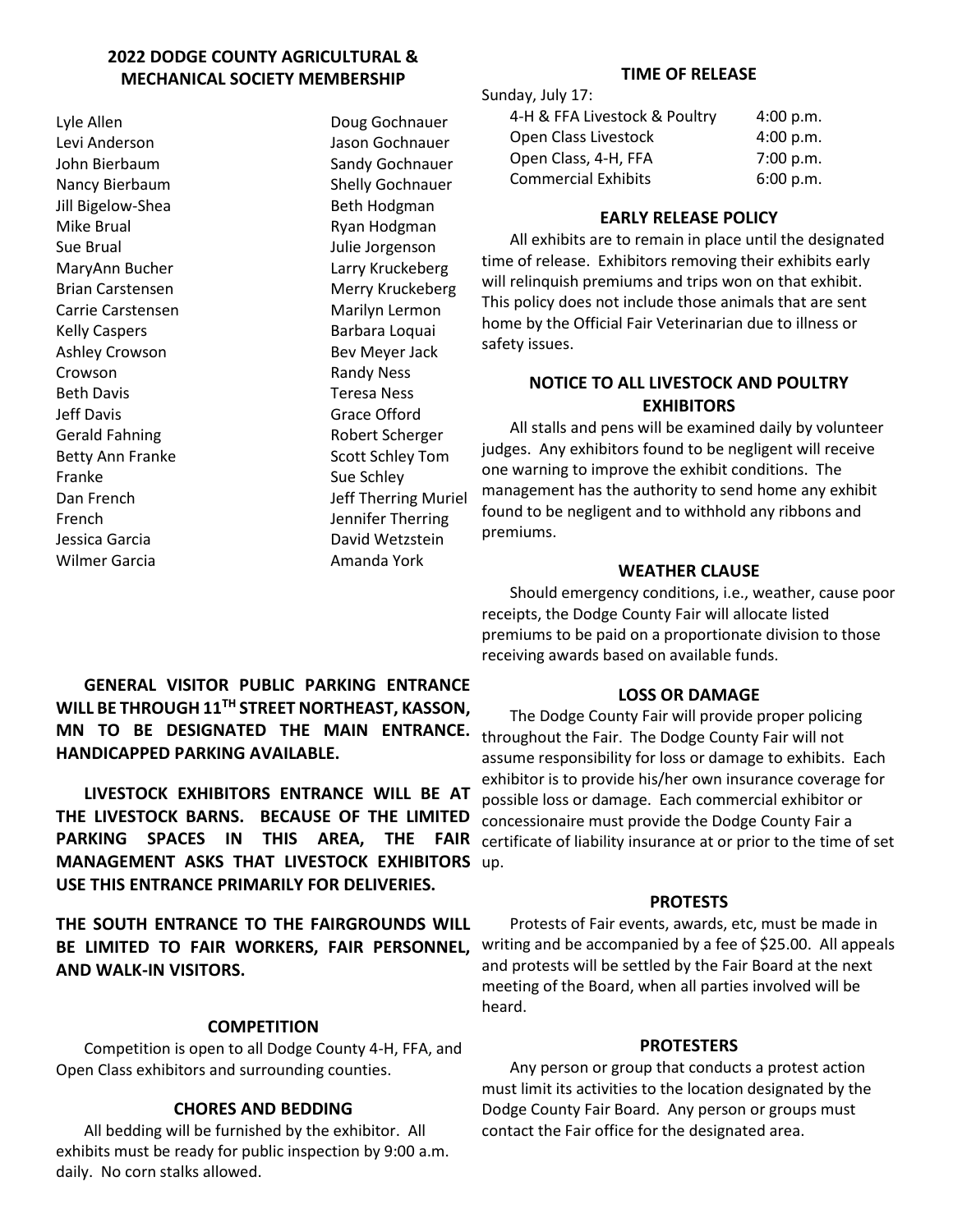#### **PROPER ENTRY**

Entries are open to Dodge County and surrounding county residents.

The exhibitor will be held responsible for proper entry. Entries for premiums in the individual Lots of grain, field seeds, fruits and forages shall not be permitted to appear as parts of collections.

Livestock and articles must be entered in the name of the bona fide owners. Grain, vegetables, fruit, dairy projects and domestic articles or entries must have been raised or made by the exhibitors during the past year.

Every article in competition must correspond in number and description with premium list and be in the proper class in order to obtain premiums. No change or alteration will be permitted after the books are placed in the hands of the judges, whose duty it will be to rule out all articles or animals not answering to the entry.

Grain and field seed shall be shown in clean bags and, unless otherwise designated, shall consist of one peck measure, and shall be thoroughly cleaned and not "clipped". All roots offered in competition shall be cleaned and properly trimmed and exhibited in baskets or open vessels.

#### **COMMERCIAL EXHIBITS AND CONCESSIONS**

Each Exhibitor and Concessionaire must complete and sign a Space Reservation Contract, and comply with all appropriate requirements.

When you arrive at the Fairgrounds, each Exhibitor must report to the Horticulture Building. Concessionaires must report to the Fair Office for space assignment, and parking passes. At this time, each Exhibitor or Concessionaire will be required to present a Certificate of Liability Insurance, Minnesota Sales Tax information (if applicable or disclaimer).

The Dodge County Agricultural Society is in the business of selling commercial space and we recognize that similar exhibits may not want to be located near each other. The Dodge County Fair management with the Exhibitors' or Concessionaires' agreement, reserves the right to change the location of your exhibit space in order to portray the best exhibit possible and not have competing exhibits side by side.

The Dodge County Agricultural Society, its board members, its sponsors, or the building supervisors are in no way responsible for any damages, losses to any property exhibited or used in exhibiting or by the Exhibitor or Concessionaire. It is the sole responsibility of the Exhibitor or Concessionaire to cover such losses or damages with her/her own insurance.

Each Exhibitor or Concessionaire will be required to show only the goods, services, or products described in his/her application. If the Exhibitor or Concessionaire does not occupy the space assigned, the Fair Management may

at any time after the opening hour allot any vacant space to such other applicant as it may deep proper. No exhibit or concession may be dismantled or removed during the continuance of the fair, and cannot be removed until after 6:00 p.m. the last day of the Fair.

Removal during the continuance of the Fair, without written permission by the Management is not allowed. All exhibits must be removed within twenty-four hours following the closing of the Fair.

The Management reserves the right to decline or prohibit any exhibit, exhibitor, proposed exhibit or exhibitors or concessionaire or concessionaires product not approved by the Management, and to permit only such matters and conduct as shall be approved.

The exhibitor's or concessionaire's reservation covers persons, products, conduct, printed matter, souvenirs, emblems, and all things which affect the character of the exhibition.

Exhibitors will be allowed to attach display materials with wire or string from the booth tube frames or with pins and/or tape to the curtains (NO NAILS). All exhibitors are to provide their own tables and ancillary exhibit equipment, supplies, or materials. All decorations must be flame-proof and pass inspection by all designated authorities. No cut evergreens can be used for decorative purposes. Evergreens and trees must be balled and burlapped or container grown.

Each exhibitor and concessionaire must comply with all applicable electrical and food regulations. Compliance will be enforced by respective inspectors.

110 amp electrical services are available in the commercial buildings and at numerous locations in the outdoor and concession areas. Charges for installation of special 220 amp or other installations must be paid for by the exhibitor or concessionaire and must be approved by the Electrical Inspector or Fire Marshall.

In case the premises are destroyed by fire or the elements, or by any other cause, or in case any circumstances whatsoever, including strikes, shall make it impossible for the Management to permit any exhibitor or exhibitors to occupy the premises, the Dodge County Agricultural Society is released from any and all claims for damages which might arise in consequence thereof.

Exhibitors or concessionaires shall not use microphones, loud speakers and other amplifying public address devices that are intrusive to other exhibitors or concessionaires.

Exhibitors or concessionaires shall not display, conduct interviews, conferences, distribute literature, lecture or conduct sales outside leased space. They shall not permit any conferences, meetings, solicitation of business or canvassing in their leased space, except in the interest of the corporation, company, or individual whose name appears on the exhibit or concession.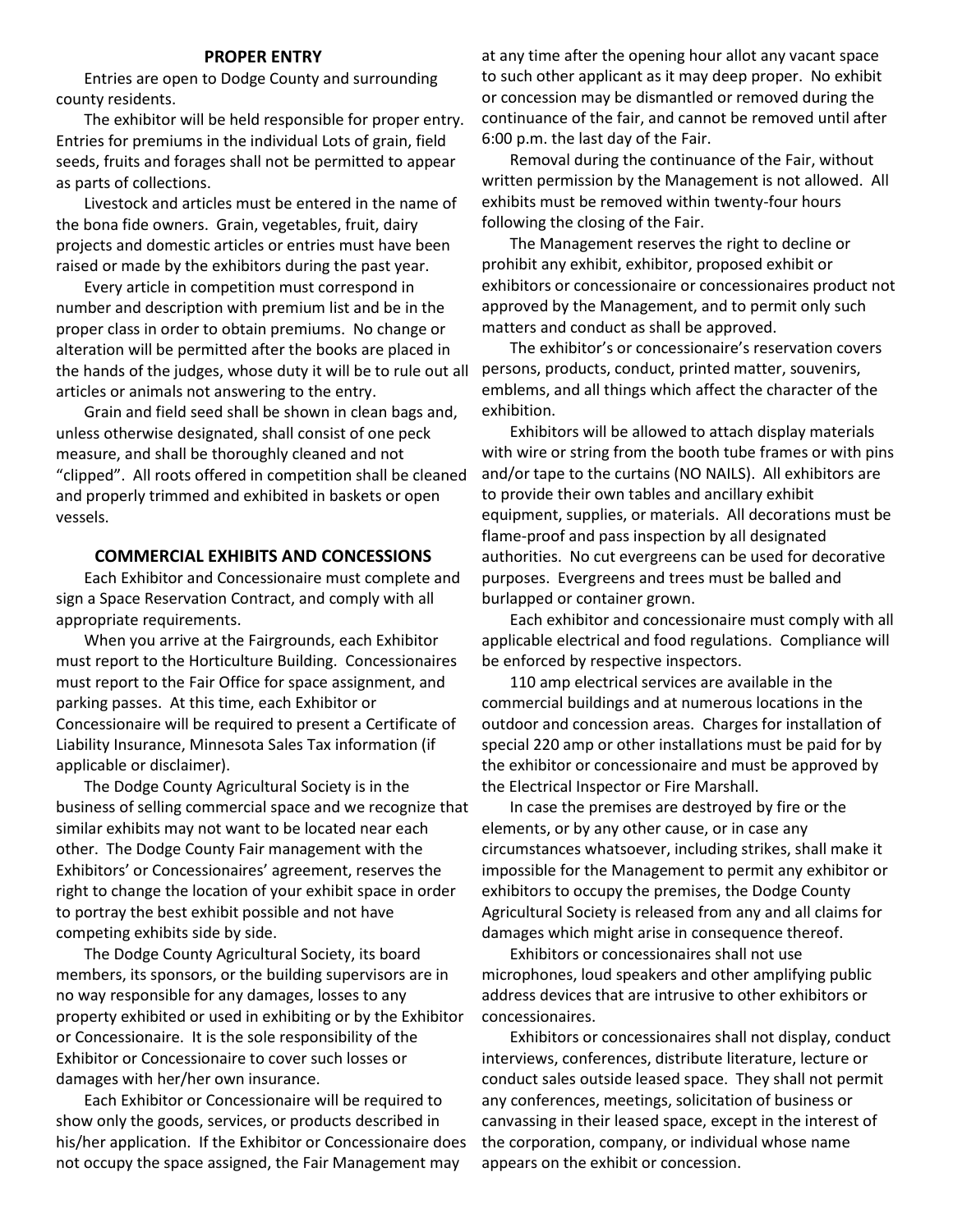Exhibitors or concessionaires shall not permit subletting space, nor is the license transferable.

Exhibitors or concessionaires accept full responsibility for all liabilities or damage to persons or property arising out of his/her use and occupancy of the premises and understands that the space agreement shall not be construed as a partnership but only as a license to use the space.

Exhibitors or concessionaires agree that the Dodge County Agricultural Society will not be responsible for any loss of goods or property by theft, fire, rain, or accident, nor an act of God.

Exhibitors or concessionaires agree that the cost of electrical connections, inspection fees, and related costs are to be borne by the exhibitor or concessionaire.

Exhibitors or concessionaires agree that they shall not interfere with other exhibitors or vendors by activity beyond the space assigned.

Exhibitors or concessionaires shall not conduct roving solicitation.

FOR SETUP: The Commercial Exhibit Buildings will be open Tuesday at 12 noon and at 9:00 a.m. on Wednesday. Exhibits should be in place by 1:00 p.m. on Wednesday. During the Fair, the Commercial Exhibit Building will be open to the public according to the following schedule. Attending your booth will be your responsibility.

| Wednesday | 1:00 p.m. to 10:00 p.m.  |
|-----------|--------------------------|
| Thursday  | 12 noon to 10:00 p.m.    |
| Friday    | 12 Noon to 10:00 p.m.    |
| Saturday  | 11:00 a.m. to 10:00 p.m. |
| Sunday    | 12 Noon to 6:00 p.m.     |
|           |                          |

Should an exhibitor or concessionaire have any questions or wish to reserve space, please feel free to contact Fair Board President, Marilyn Lermon at (507) 261- 2377 or 507-634-7736 (Dodge County Fair Office).

#### **SOLICITING**

No soliciting of any kind will be allowed. No person shall be permitted to distribute advertising matter or sell merchandise on the grounds except from their place of business or exhibit. The tacking or posting of any advertisement, bills, cards, etc., other than within the space occupied by the exhibitor is strictly prohibited. The distribution of hand bills, flyers, heralds, etc. will not under any circumstances be permitted. Anyone violating this rule will be liable to a fine or expulsion from the grounds as the Fair Board may elect.

#### **SUBLETTING SPACE**

No space can be sublet without approval of the Fair Board.

#### **EXHIBITION OF LIVESTOCK, POULTRY IN MINNESOTA, SUMMARY OF STATE RULE**

The Dodge County Fair management has adopted health requirements required or suggested by the state rule.

Livestock or poultry known by the exhibitor to have an infectious, communicable disease, or to have been exposed to an infectious, communicable disease, or to be from a quarantined herd or flock may not be entered in an exhibition. **Warts and ringworm are considered communicable diseases.** Therefore, livestock affected by these diseases cannot be exhibited. A statement from a veterinarian that an animal is being treated for these diseases is not acceptable.

All livestock will be inspected by the Official Veterinarian on the opening day of the exhibition and daily during the exhibition. The Official Veterinarian will order the immediate removal to a quarantine facility or removal from the exhibition premises of any livestock with symptoms or infectious or communicable diseases. Animals placed in a quarantine facility must remain there until removed from the exhibition premises. They may not enter a show ring. This includes livestock with warts or ringworm.

**All testing must be conducted prior to the exhibition, and a record of the test results on a test chart or Intrastate Certificate of Veterinary Inspection must accompany the tested animals.** Livestock and poultry entered in a petting exhibit are not exempt from the exhibition rules if the animals are from more than one farm or there are other animals at the exhibit.

#### **POULTRY (ORIGINATING FROM MINNESOTA)**

Except waterfowl and pigeons.

- Identified by leg or wing band.
- Negative pullorum-typhoid test within 90 days, or record of origin from a flock tested negative within the last 12 months.
- Turkeys must be tested at a laboratory for S. typhimurium and mycoplasmas, or have a statement or origin if less than 5 months old.

#### **SWINE**

#### **(ORIGINATING FROM MINNESOTA)**

All swine (including barrows) must have a negative pseudorabies test **within 30 days prior to the opening date** of the exhibition or originate directly from a Qualified Negative or Qualified Negative Gene-Altered Vaccinated herd.

Differential pseudorabies tests are approved for exhibition of Minnesota swine.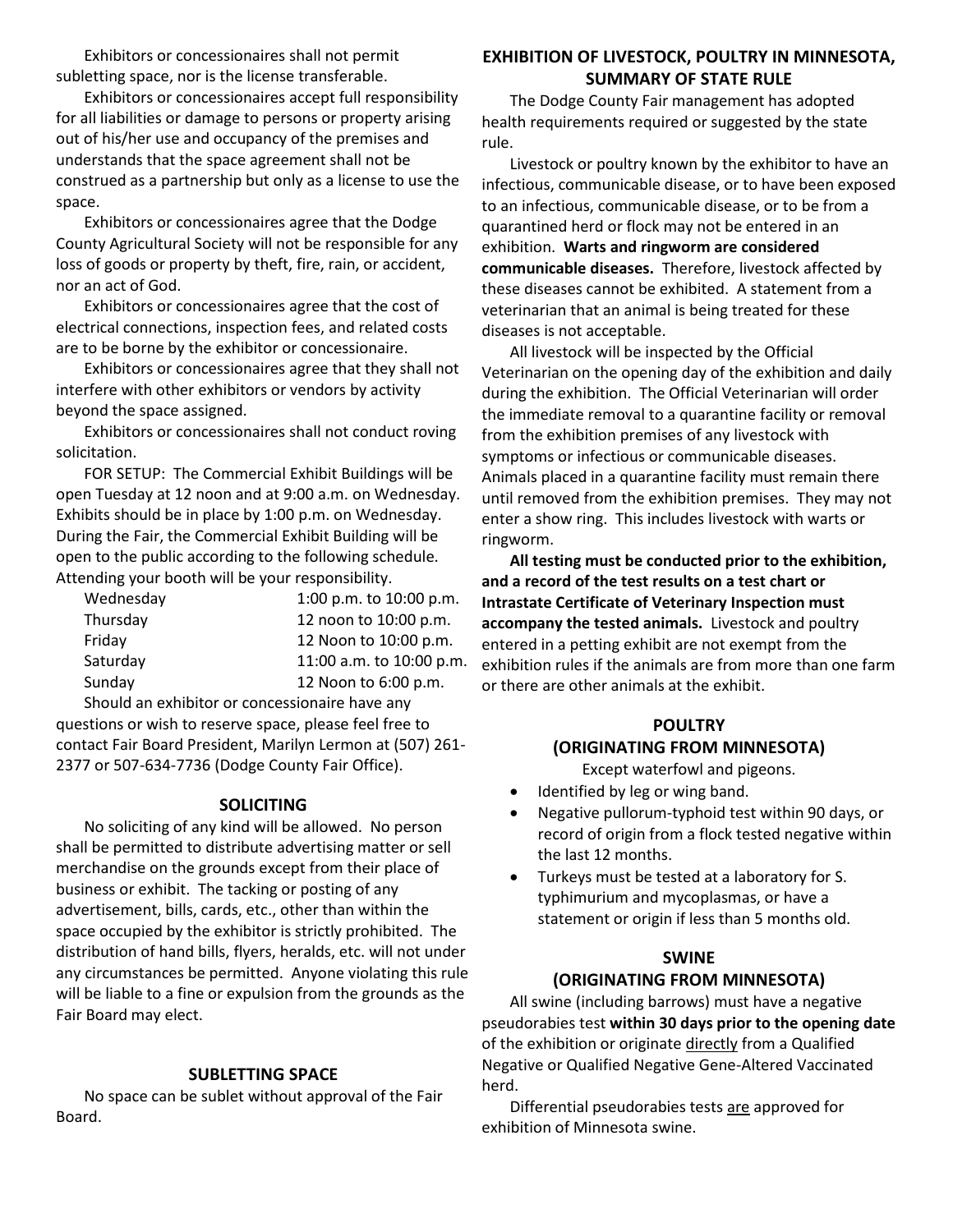#### **DOGS**

Dogs over 6 months of age must be accompanied by a current Certificate of Rabies Vaccination issued by a Licensed Veterinarian.

#### **HORSES**

EIA (Coggins) testing is required for horses to be exhibited at the 2021 Dodge County Fair.

The Dodge County Fair management highly recommends EIA testing (Coggins) for the protection of horses entering the fairgrounds or being exhibited at the 2017 Dodge County Fair.

#### **CATTLE, GOATS, SHEEP**

Animals must meet the Minnesota Importation requirements in addition to the requirements outlined in this summary. The Certificate of Veterinarian Inspection must list the name of the exhibition as consignee. Certificates will be accepted if examination and tests are conducted within 90 days prior to the exhibition, except swine pseudorabies tests, which must be made within 30 days. The Gp 1 ELISA test is approved for importation of swine.

# **SPORTSMANSHIP POLICY – YOUTH STAYING OVERNIGHT ON FAIRGROUNDS – FFA CODE OF ETHICS**

The Dodge County Fair management has adopted and will enforce the following Sportsmanship Policy, Youth Staying on the Fairgrounds Overnight Policy, and FFA Code of Ethics as they pertain to all 4-H, FFA, Show and Open Class exhibitors.

#### **SPORTSMANSHIP POLICY**

#### **1. Release**

All exhibits are to remain in place until the designated time of release. Exhibitors who remove their exhibits earlier than designated time of release will relinquish all premiums including ribbon auction premium, and trips won J on that exhibit. The policy does not include those animals that are sent home by the Official Fair Veterinarian due to illness or safety issues.

#### **2. Caring for Livestock**

It is the responsibility of the exhibitor to care for their animal the entire length of the county fair. Caring for their animals includes maintaining clean water and feed, adequate and clean bedding and participation in club/chapter herdsmanship. It is also the responsibility of the exhibitor, not adult, to do the work.

Written complaint is given to Extension Staff/FFA Advisor.

A committee made up of the 4-H Livestock Superintendent, Representative of FFA and Representative of the 4-H Executive Board will look into the matter.

If the complaint is valid, personal contact followed up with written notice will be sent to the member and parents involved. If the situation does not change, the Dodge County Fair Board Secretary will be notified and the exhibitor will relinquish all premiums, including ribbon auction premium and trips won on that project.

# **YOUTH STAYING ON THE FAIRGROUNDS OVERNIGHT**

No youth or parent will be allowed in livestock buildings after 12:00 a.m., without a written approval from the Dodge County Fair Board or the Dodge County Sheriff's Department.

#### **PREMIUM AWARDS**

All exhibitors' premium awards will be distributed by mail or other effective means as soon as possible following the closing of the Fair. Premium award checks should be cashed immediately upon receipt by the exhibitor.

#### **EXHIBITS LEFT AFTER FAIR**

Any person, corporation, or club owning any property left on the grounds after the close of the Fair without having approval of the Fair Board to leave the same, shall forfeit the same to the Fair Board for disposal.

#### **2021 Minnesota's District One Fairs!!**

---------------------------------------------------------------------

| July 1-4    | Cannon Valley Fair (Cannon Falls)            |
|-------------|----------------------------------------------|
| July 6-10   | Winona County Fair (St. Charles)             |
| July 13-16  | Wabasha County Fair (Wabasha)                |
| July 13-17  | <b>Waseca County Fair (Waseca)</b>           |
| July 18-24  | <b>Fillmore County Fair (Preston)</b>        |
| July 20-24  | Rice County Fair (Faribault)                 |
| July 25-31  | <b>Olmsted County Fair (Rochester)</b>       |
| August 2-7  | Freeborn County Fair (Albert Lea)            |
| August 8-14 | Dakota County Fair (Farmington)              |
| August 9-13 | Goodhue County Fair (Zumbrota)               |
| August 9-14 | Mower County Fair (Austin)                   |
|             | August 16-21 Steele County Fair (Owatonna)   |
|             | August 17-21 Houston County Fair (Caledonia) |
|             |                                              |

------------------------------------------------------------------------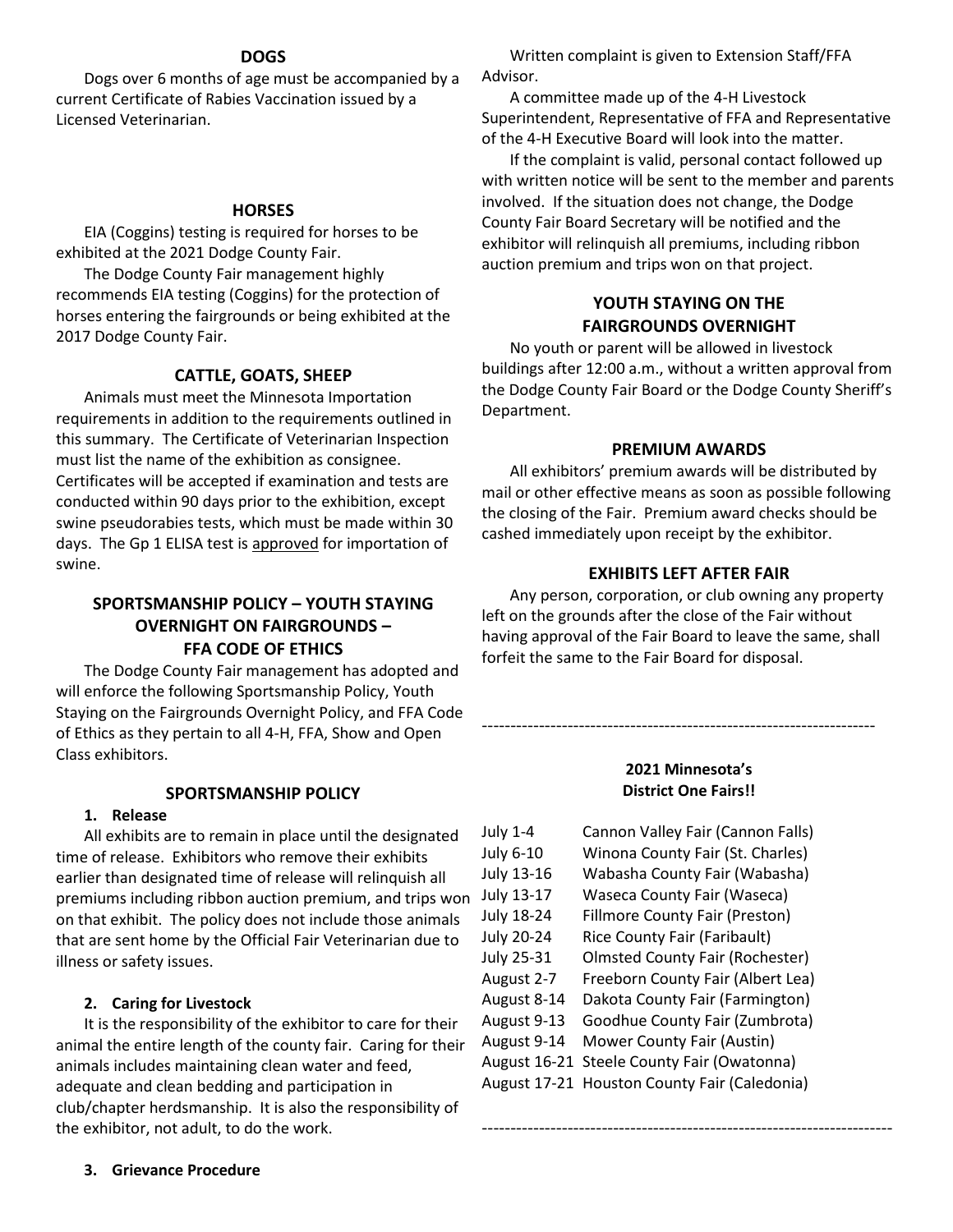# **Superintendents**

Beef Superintendent: Levi Anderson Dairy Superintendent: Scott Schley Dog Superintendent: Rhonda Weis Goat Superintendent: Rich Scherger Horse Superintendent: Lisa Bucher Poultry Superintendent: Dodge County 4H Rabbit Superintendents: Dodge County 4H Sheep Superintendent: Sheryl Dohrmann Swine Superintendent: Scott Schley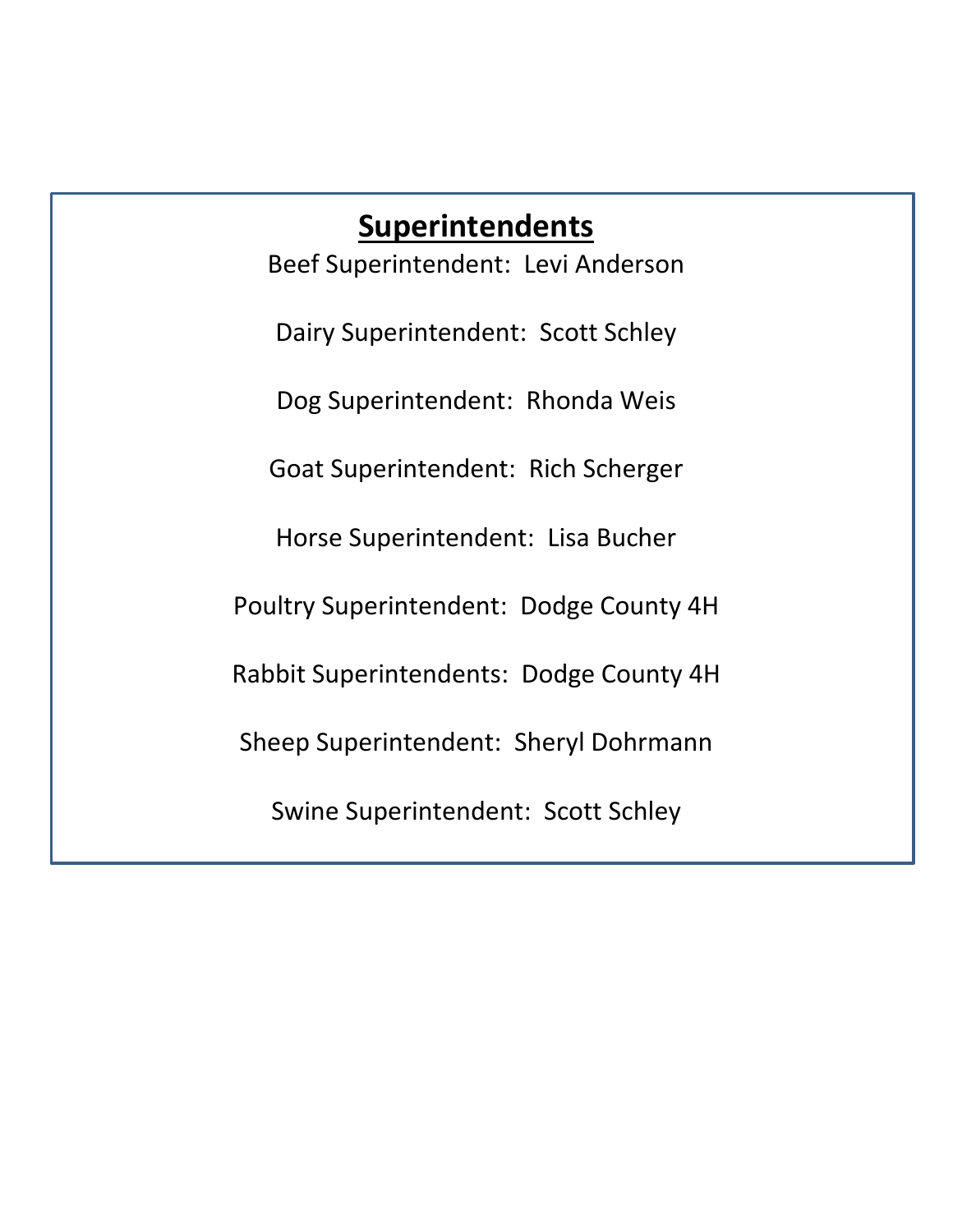# **DODGE COUNTY FAIR OPEN CLASS PRE-FAIR ENTRY FORM**

**MAIL ENTRIES TO: Shelly Gochnauer, Secretary \* P.O. Box 265 \* Kasson, MN 55944**

**Completed Pre-Fair Entry Forms Will Expedite Entry Process on Fair Entry Day**

**Exhibitor's Name \_\_\_\_\_\_\_\_\_\_\_\_\_\_\_\_\_\_\_\_\_\_\_\_\_\_\_\_\_\_\_\_\_\_\_\_\_\_\_\_\_\_\_\_\_\_\_\_\_\_\_\_\_\_\_\_\_\_\_\_\_\_\_\_\_\_\_\_ Address \_\_\_\_\_\_\_\_\_\_\_\_\_\_\_\_\_\_\_\_\_\_\_\_\_\_\_\_\_\_\_\_\_\_\_\_\_\_\_\_\_\_\_\_\_\_\_\_\_\_\_\_\_\_\_\_\_\_\_\_\_\_\_\_\_\_\_\_\_\_\_\_\_\_\_\_**

| Division | Class | Lot No. | Article (Use premium list wording to describe entry.) |
|----------|-------|---------|-------------------------------------------------------|
|          |       |         |                                                       |
|          |       |         |                                                       |
|          |       |         |                                                       |
|          |       |         |                                                       |
|          |       |         |                                                       |
|          |       |         |                                                       |
|          |       |         |                                                       |
|          |       |         |                                                       |
|          |       |         |                                                       |
|          |       |         |                                                       |
|          |       |         |                                                       |
|          |       |         |                                                       |
|          |       |         |                                                       |
|          |       |         |                                                       |
|          |       |         |                                                       |
|          |       |         |                                                       |
|          |       |         |                                                       |
|          |       |         |                                                       |
|          |       |         |                                                       |
|          |       |         |                                                       |
|          |       |         |                                                       |
|          |       |         |                                                       |
|          |       |         |                                                       |
|          |       |         |                                                       |
|          |       |         |                                                       |
|          |       |         |                                                       |
|          |       |         |                                                       |
|          |       |         |                                                       |
|          |       |         |                                                       |
|          |       |         |                                                       |
|          |       |         |                                                       |
|          |       |         |                                                       |
|          |       |         |                                                       |
|          |       |         |                                                       |
|          |       |         |                                                       |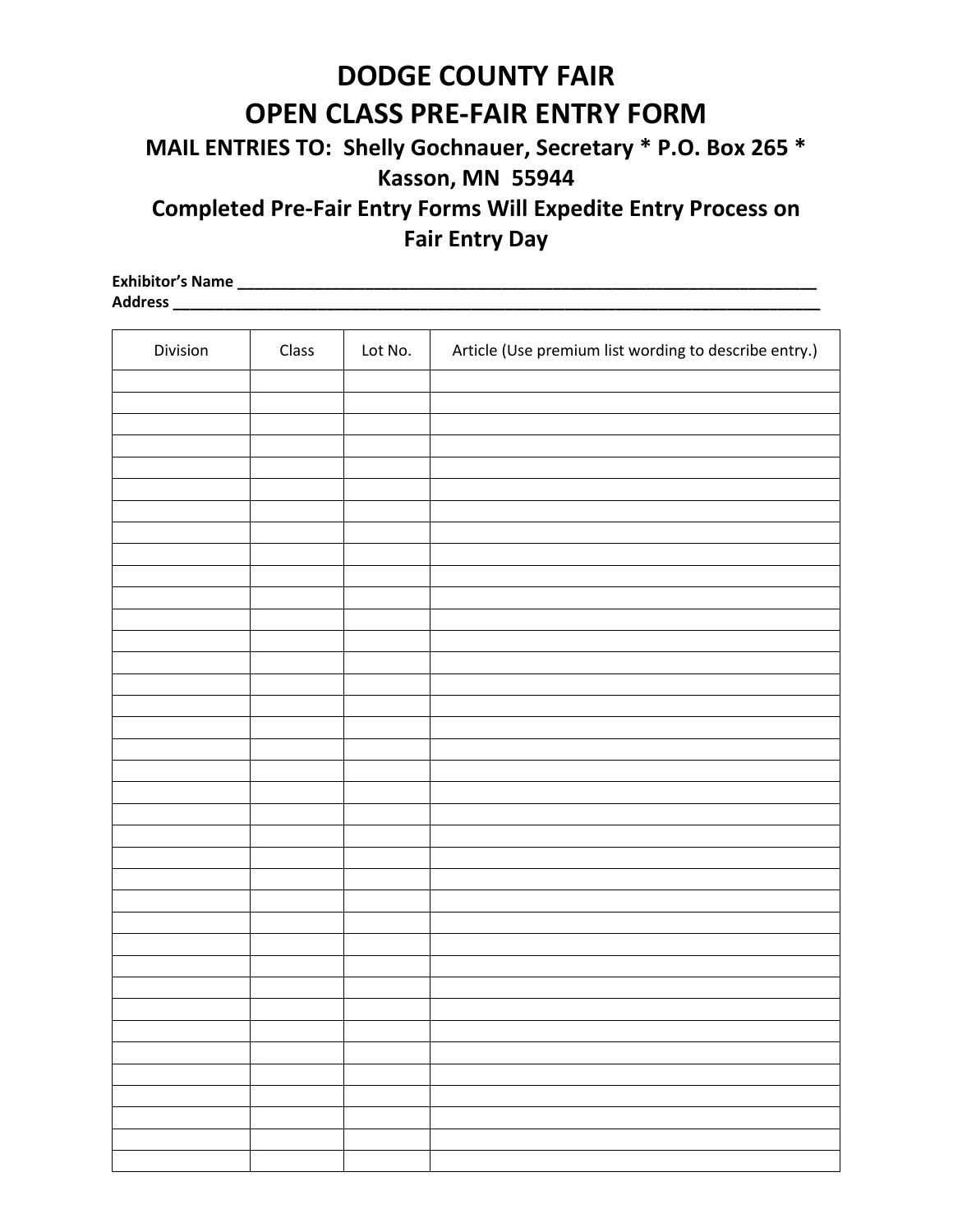#### **Division A & B Grains, Forages and Vegetables (Division A: Grains & Forages, Division B: Vegetables)**

**Lorene Naze, Superintendent 701 N. Mantorville Avenue Kasson, MN 55944 507-273-0357**

#### GENERAL RULES GOVERNING EXHIBITS

All articles competing for premiums must have been grown by the exhibitor in the current year unless indicated otherwise.

**All entries must be labeled as to variety and maturity.** All exhibits are to be entered from 12:00 p.m. to 8:00 p.m. on Tuesday in the Pavilion. (Building #7)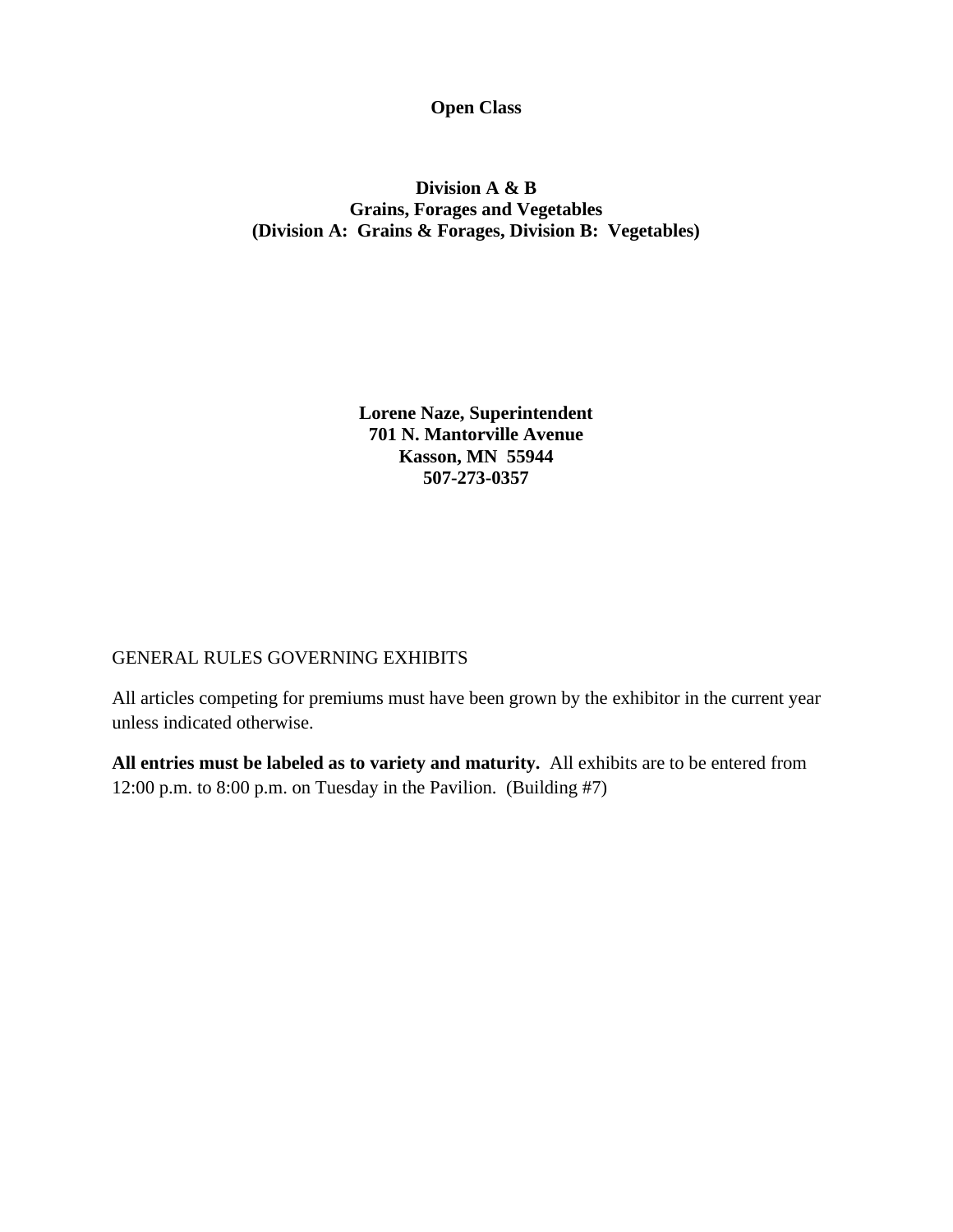# **DIVISION A**

**CLASS 1 - CORN**

 **Corn grown in previous year – Shelled 3 quarts.**

Premiums: \$6.00, \$4.00, \$2.00

# **Judging of corn based on:**

- A. Freedom from excess starch.
- B. Kernel plumpness, size, and shape.
- C. Freedom of damage and disease.
- Lot 1. Ten ears any variety and maturity.
- Lot 2. Shelled early maturity  $(95-103)$
- Lot 3. Shelled late maturity (104-110)

#### **Judging of wheat, barley and oats based on:**

- A. Variety mixtures.
- B. Maturity and soundness
- C. Plump and disease free.
- D. Clean and weed free.
- **CLASS 2 – WINTER WHEAT**

 **Three quart samples.**

Premiums: \$6.00, \$4.00, \$2.00 Lot 4. Any variety.

# **CLASS 3 – SPRING WHEAT**

 **Three quart samples.**

Premiums: \$6.00, \$4.00, \$2.00 Lot 5. Any variety.

# **CLASS 4 – BARLEY**

 **Three quart samples.** Premiums: \$6.00, \$4.00, \$2.00 Lot 6. Any variety.

# **CLASS 5 – OATS**

## **Three quart samples.**

Premiums: \$6.00, \$4.00, \$2.00 Lot 7. Early maturity, any variety. Lot 8. Medium maturity, any variety. Lot 9. Late maturity, any variety.

#### **CLASS 6 – SOYBEANS Three quart samples.**

Private and Public varieties (must label) Premiums: \$6.00, \$4.00, \$2.00 Maturity based on U. of M. Variety Trials Bulletin

# **Judging based on:**

- A. Crack or mixed varieties
- B. Uniform and bright
- C. Weed seed
- D. Shrunken or immature seed

Lot 10. Early maturity (0-.9), any variety.

Lot 11. Medium maturity (.9-1.8), any variety

Lot 12. Late maturity (1.9-2.4), any variety

# **CLASS 7 – SHEAF GRAIN**

 **New crop bundles should be three inches in diameter, stripped, and tied with two bands.**

Premiums: \$6.00, \$4.00, \$2.00

**Judging of barley, wheat, and oats in straw based on:**

- A. Freedom from disease
- B. Seed head quality and plumpness
- C. General appearance of sample
- Lot 13. Barley in straw.
- Lot 14. Wheat in straw.
- Lot 15. Oats in straw.

# **Judging of soybean sample based on:**

- A. Plant vigor
- B. Seed pod quality and appearance
- C. Freedom from insects and disease

Lot 16. Soybeans – 6 plants not stripped. Display with roots in soil wrapped in plastic and displayed in a 5-quart plastic pail.

# **Judging of field corn sample based on:**

- A. Plant vigor and general appearance.
- B. Freedom from disease and insects.

Lot 17. Field Corn – Three plants with at least six inches of unwashed root and plastic wrapped or in a plastic pail.

# **CLASS 8 – FORAGE**

 **Bring a six inch bale slide (tied and/or bagged).**

 **Haylage and corn silage must be displayed in one gallon plastic Ziploc bags.**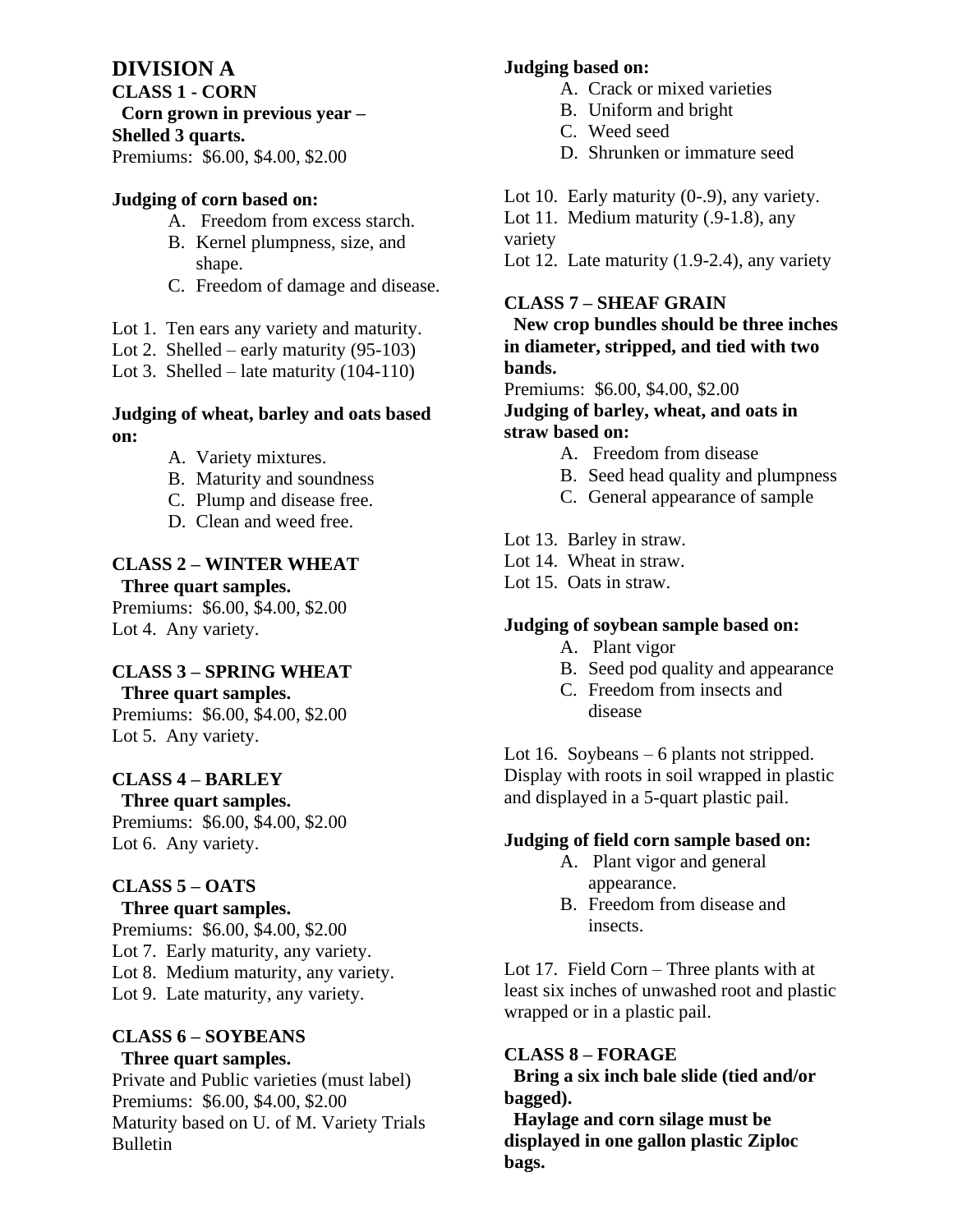Lot 18. Alfalfa hay

- Lot 19. Mixed Alfalfa grass
- Lot 20. Clover Hay

#### **Judging of baled hay based on:**

- A. Leafiness
- B. Green color
- C. Foreign matter (mature grass, chaff, etc.)

#### Lot 21. Corn Silage (fall harvest) **Judging of corn silage based on:**

- A. Grain content
- B. Color
- C. Odor
- Lot 22. Alfalfa Haylage
- Lot 23. Mixed Haylage
- Lot 24. Ryelage

# **DIVISION B GARDEN VEGETABLES**

Paper plates for display will be provided. Label as to variety of each lot. Have number of samples as listed by species.

#### **Judging will be based on:**

- A. Uniformity of sample
- B. Quality
- C. Showmanship

Premiums: \$3.00, \$2.00, \$1.00

#### **CLASS 10 – ROOT CROPS**

- Lot 28. Radishes  $-3$ Lot 29. Horseradish  $-3$
- Lot 30. Beets  $-3$
- Lot 31. Carrots  $-3$
- Lot 32. Kohlrabi, green  $-1$
- Lot 33. Kohlrabi, purple  $-1$

#### **CLASS 11 – SALAD CROPS**

- Lot 34. Cabbage, one head Lot 35. Chard, one bunch Lot 36. Cauliflower, one head
- Lot 37. Kale, one plant
- Lot 38. Broccoli, one bunch

#### **Judging of haylage based on:**

- A. Stage at cutting
- B. Color
- C. Odor

# **CLASS 9 - POTATOES**

 **Six specimens of each variety displayed at exhibitors' discretion. Label as to variety and must be free of dirt.** Premiums: \$6.00, \$4.00, \$2.00

- Lot 25. Any red variety.
- Lot 26. Any white variety.
- Lot 27. Any yellow variety.

#### **Judging of potatoes based on:**

- A. Uniformity of size and shape
- B. Freedom of scab and disease
- C. Firm and clean

### **CLASS 12 – LEGUME VEGETABLES – 6 SPECIMENS**

- Lot 39. String Beans, purple
- Lot 40. String Beans, green
- Lot 41. String Beans, yellow
- Lot 42. Peas, pod
- Lot 43. Peas, edible

#### **CLASS 13 – OTHER VEGETABLES**

- Lot 44. Cucumbers, slicing  $-3$
- Lot 45. Cucumbers, pickling  $-3$
- Lot 46. Cucumbers, burpless  $-2$
- Lot 47. Eggplant  $-1$
- Lot 48. Dill 3 stems in water
- Lot 49. Ground Cherries 12 in husk
- Lot 50. Peppers, bell  $-3$
- Lot 51. Peppers, hot  $-3$
- Lot 52. Rhubarb  $-3$  stalks
- Lot 53. Summer Squash 1
- Lot 54. Swiss Chard  $-3$  plants
- Lot 55. Onions, green table  $-5$
- Lot 56. Onions, yellow globe  $-3$
- Lot 57. Onions, white globe  $-3$
- Lot 58. Onions, red globe  $-3$
- Lot 59. Tomatoes  $-3$
- Lot 60. Cherry Tomatoes  $-5$
- Lot 61. Turnips  $-3$
- Lot 62. Banana Peppers 3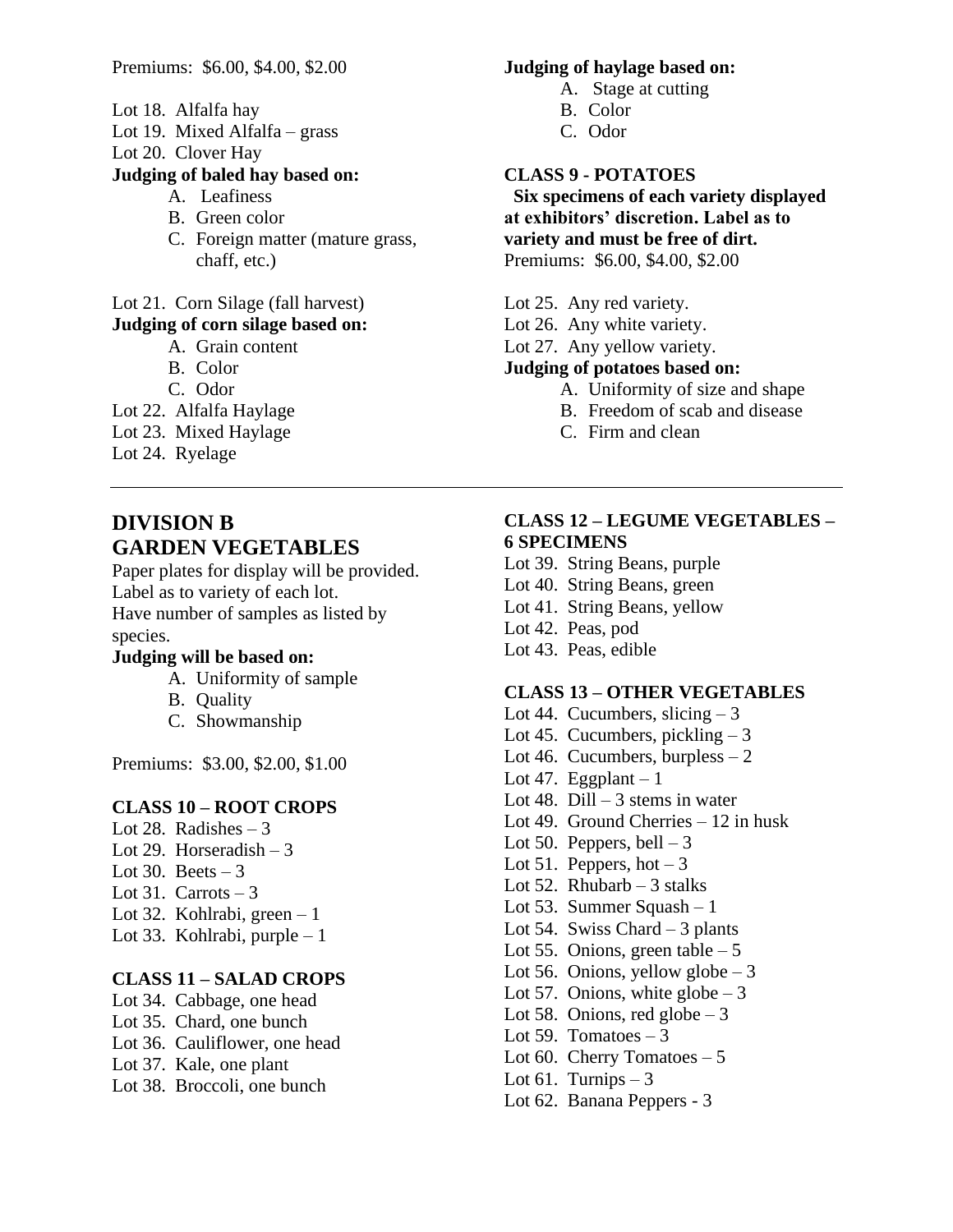#### **CLASS 14 – FIELD VEGETABLES**

Display of six stalks tied in a bundle with at least six (6) inches of root attached and wrapped in plastic or in a plastic pail.

Premiums: \$6.00, \$4.00, \$2.00 Lot 64. Popcorn Lot 65. Sweet Corn Lot 66. Sunflower Lot 67. Beans Lot 68. Peas

#### **CLASS 15 – DRIED VEGETABLES – Pint Jar**

Premiums: \$6.00, \$4.00, \$2.00 Lot 69. Beans Lot 70. Peas Lot 71. Fruit Lot 72. Dill Weed Lot 73. Any Other Variety

## **CLASS 16 – HERB DISPLAY**

Display must contain four different garden grown herbs that are labeled, bunched, and tied. Display in water. Premiums: \$6.00, \$4.00, \$2.00 Lot 74. Any four fresh cut herbs. Lot 75. Three samples Garlic.

#### **CLASS 17 – COLLECTION OF VEGETABLES**

# **DIVISION A&B SPECIAL AWARDS**

 Grand and Reserve Grand Champion in Grains Grand and Reserve Champion in Forage or Potatoes Grand and Reserve Champion in Vegetables

Nutritious display of vegetables. Must contain six (6) different types of vegetables. The specimen number is the same as in class. No potatoes. Label varieties in attractive container. Premiums: \$10.00, \$7.50, \$5.00 Lot 76. Junior Exhibitor (under 18 years) Lot 77. Senior Exhibitor

#### **CLASS 18 – LARGEST VEGETABLES**

One specimen may be shown in each lot. Judged on size and weight. Does not quality for champion awards. Remove leaves and stems.

Premiums: \$6.00, \$4.00, \$2.00 Lot 78. Potato

- Lot 79. Squash
- Lot 80. Cabbage
- Lot 81. Beet
- Lot 82. Carrot
- Lot 83. Tomato
- Lot 84. Onion
- Lot 85. Cucumber
- Lot 86. Kohlrabi
- Lot 87. Bell Pepper
- Lot 88. Zucchini Squash
- Lot 89. Cauliflower
- Lot 90. Broccoli
- Lot 91. Rhubarb
- Lot 92. Radish
- Lot 93. Eggplant
- Lot 94. Pumpkin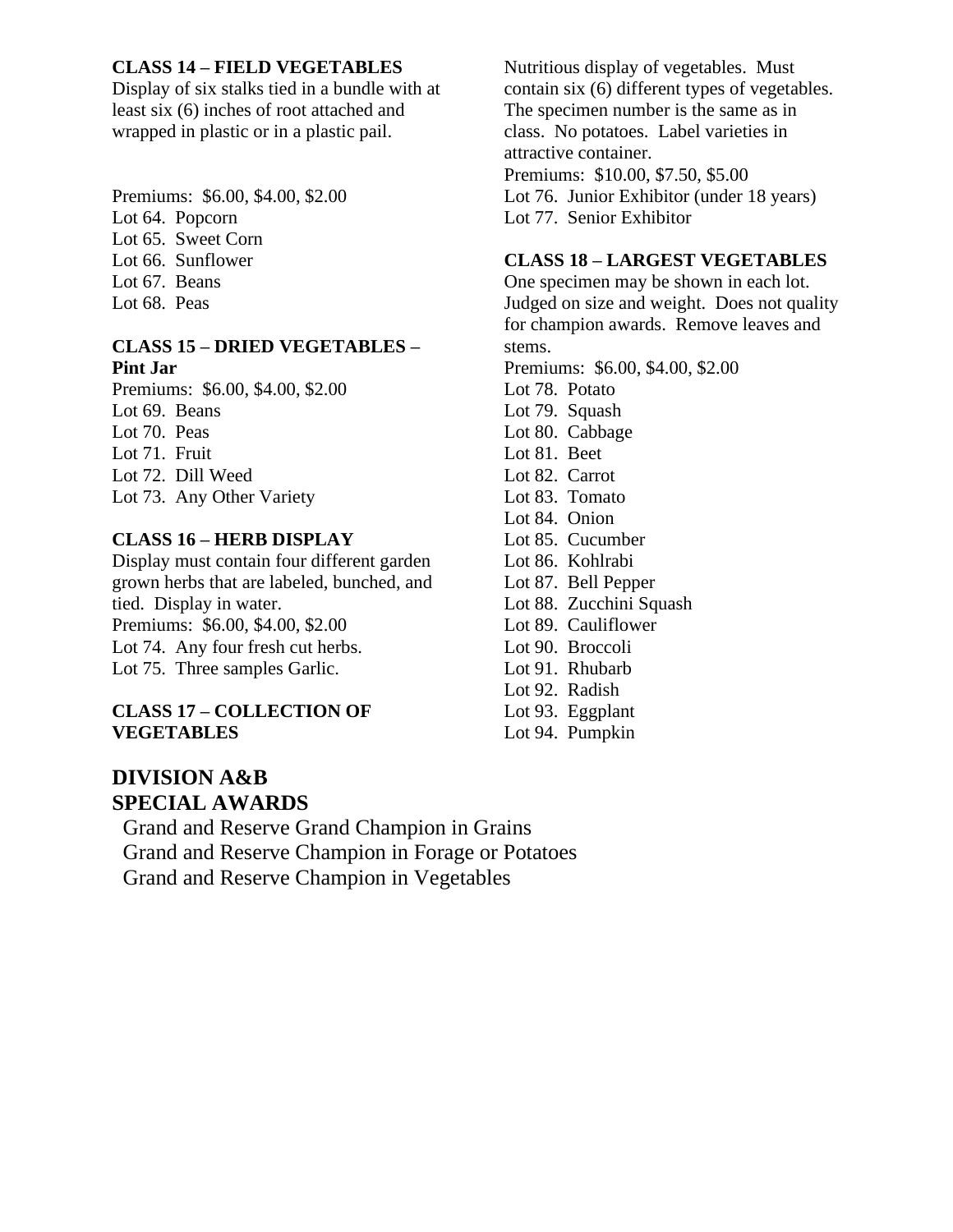#### **Division C Horticulture – Fruits and Flowers**

**Susan Brual, Superintendent 527 6th Street West Concord, MN 55985 507-951-3070**

**Muriel French, Assistant Superintendents**

# GENERAL RULES GOVERNING EXHIBITS

Only one entry per lot. Only one person from one family may enter in each lot.

All entries are to be entered from 12:00 p.m. to 8:00 p.m. on Tuesday in the Pavilion.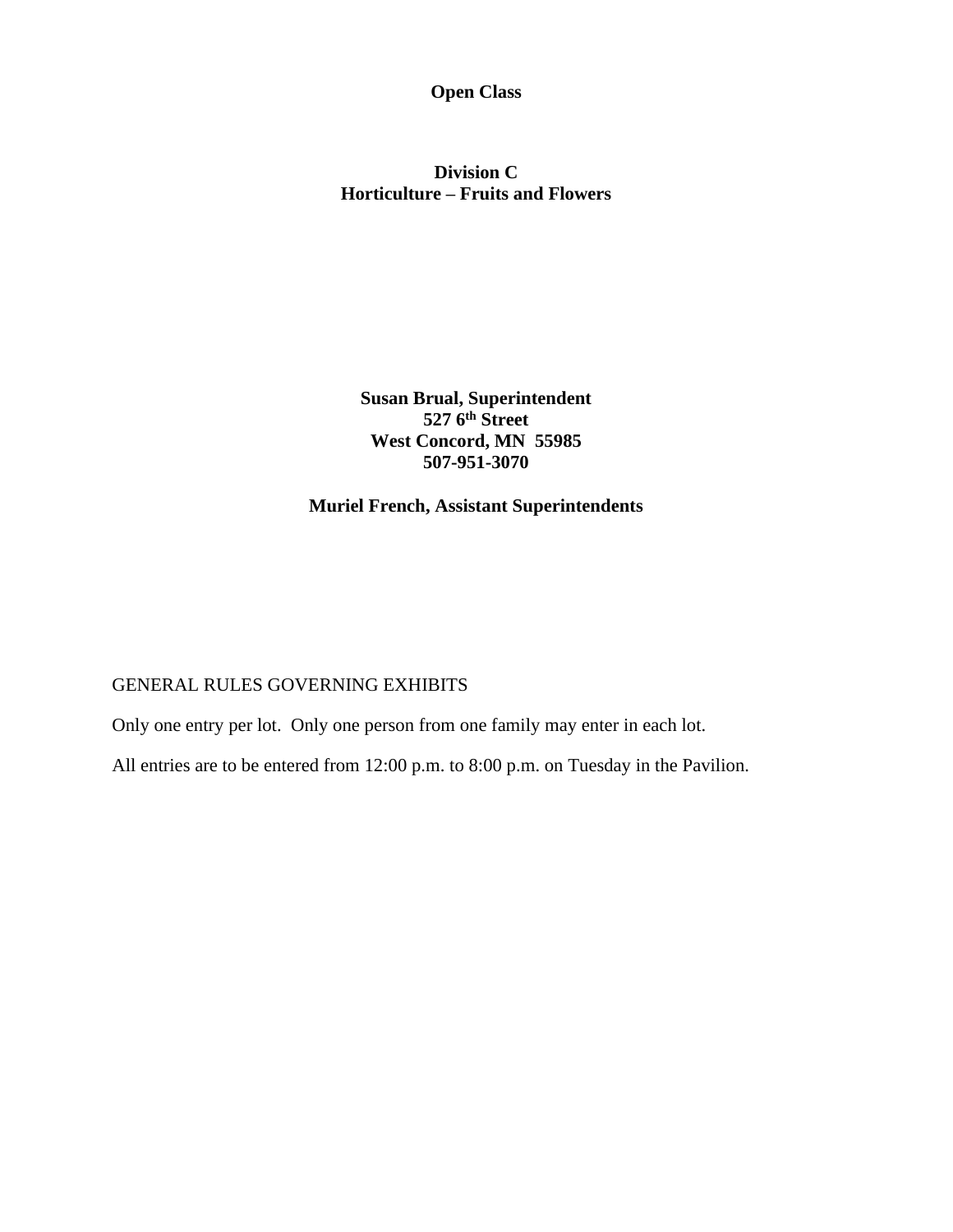Premiums for classes 1-10: \$4.00, \$3.00, \$2.00

# **CLASS 1 – STANDARD APPLES**

A plate of applies must consist of five (5) specimens. Lot 1. Harvest – Summer Lot 2. Early Fall Lot 3. Winter Keeper Lot 4. Edible Crab Lot 5. Jelly Crab Lot 6. Any Other

# **CLASS 2 – ANY OTHER FRUIT NOT ALREADY NAMED**

A plate of cherries must consist of five (5) specimens. Lot 1. Any Variety

# **CLASS 3 – CURRANTS**

A plate of currants must consist of five (5) stems. Lot 1. Any Variety

# **CLASS 4 – GOOSEBERRIES**

A plate of gooseberries must consist of ten (10) specimens. Lot 1. Any Variety

# **CLASS 5- GRAPES**

A plate of grapes must consist of four (4) bunches. Lot 1. Any Variety

#### **CLASS 6 – PEARS**

A plate of pears must consist of five (5) specimens. Lot 1. Any Variety

#### **CLASS 7 – RASPBERRIES**

A plate of raspberries must consist of (10) specimens.

- Lot 1. Latham
- Lot 2. Boyne
- Lot 3. Any Other Red Variety
- Lot 4. Any Gold Variety
- Lot 5. Wild Black Raspberry
- Lot 6. Any Black Variety

#### **CLASS 8 – FLOWERS**

Suitable container of three (3) stems uniform in length and size of bloom.

- Lot 1. Astilbe
- Lot 2. Ageratum
- Lot 3. Bachelor Button
- Lot 4. Calendula
- Lot 5. Clematis
- Lot 6. Coneflowers
- Lot 7. Corabells
- Lot 8. Coreopsis
- Lot 9. Cosmos Old Fashioned
- Lot 10. Cosmos Bright Lights
- Lot 11. Daisy Small
- Lot 12. Daisy Large
- Lot 13. Day Lily Stella de Oro
- Lot 14. Flowering Bush
- Lot 15. Gaillardia
- Lot 16. Hosta Flower
- Lot 17. Hosta Leaves Miniature
- Lot 18. Hosta Leaves Small
- Lot 19. Hosta Leaves Medium
- Lot 20. Hosta Leaf Collection 3 Different Leaves
- Lot 21. Marigold Small 1"-1 $\frac{3}{4}$ " Yellow
- Lot 22. Marigold Small 1"-1 $\frac{3}{4}$ " Orange
- Lot 23. Marigold Small  $1"$ -1  $\frac{3}{4}"$ Variegated
- Lot 24. Marigold Medium  $2 3$ "
- Lot 25. Marigold Petite  $\frac{1}{2}$ "-1"
- Lot 26. Monarda
- Lot 27. Pansies
- Lot 28. Petunia Single
- Lot 29. Petunia Double
- Lot 30. Pinks
- Lot 31. Rudbekia Small
- Lot 32. Rudbekia Large
- Lot 33. Salvia
- Lot 34. Snapdragon Small
- Lot 35. Snapdragon Large
- Lot 36. Statice
- Lot 37. Verbena Annual
- Lot 38. Yarrow
- Lot 39. Zinnia Small
- Lot 40. Zinnia Medium
- Lot 41. Zinnia Large
- Lot 42. Any annual not already named.
- Lot 43. Any perennial not already named.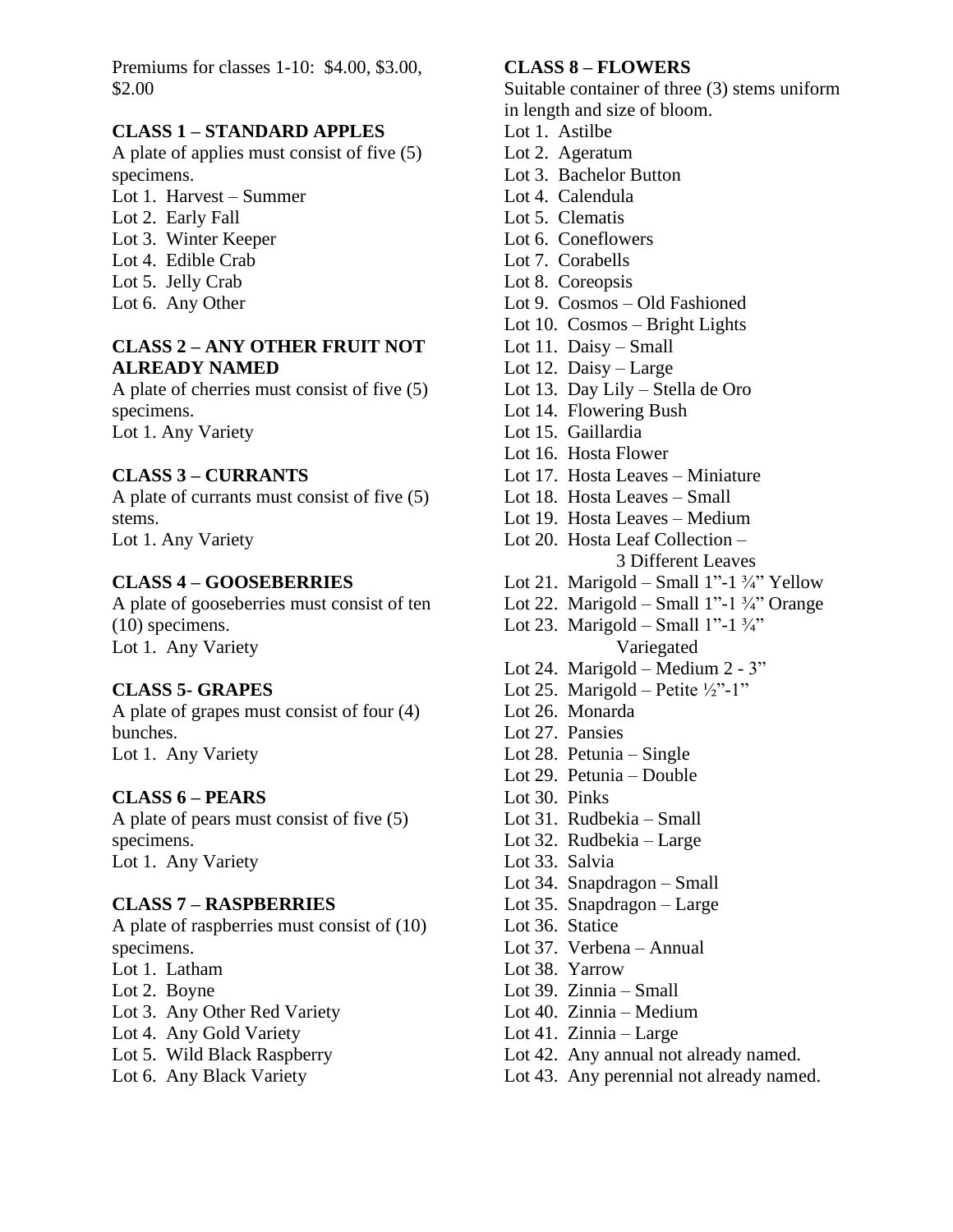Suitable container of one stem. Lot 44. Butterfly Weed Lot 45. Dahlia Bloom – Under 3" Lot 46. Dahlia Bloom – Large, Over 3" Lot 47. Delphinium Lot 48. Gladiolus – Small Bloom Lot 49. Gladiolus – Large Bloom Lot 50. Hosta Leaf – Large Lot 52. Hydrangea Lot 53. Colored Hydrangea Lot 54. Marigold – Large Over 3" Lot 55. Phlox – Perennial Lot 56. Roses – Bush Lot 56. Roses – Floribunda Lot 57. Roses – Miniature Lot 58. Tea Rose – Red Lot 59. Tea Rose – Any Color Lot 60. Cala Lily Lot 61. Lily – Double Lot 62. Lily – Yellow Lot  $63$ . Lily – Orange Lot 64. Lily – Pink Lot 65. Lily – Red Lot 66. Lily – White Lot 67. Lily – Bicolor/Multicolor Lot 68. Lily – Any Other Color Lot 69. Lily – Stargazer Lot 70. Tiger Lily Lot 71. Large Day Lily – Yellow Lot 72. Large Day Lily – Orange

- Lot 73. Large Day Lily–Bicolor/Multicolor
- Lot 74. Large Day Lily Any Other Color
- Lot 75. Any other lily variety not already named.

#### **CLASS 9 – POTTED HOUSE PLANTS**

- Lot 1. African Violet
- Lot 2. Begonia
- Lot 3. Cactus
- Lot 4. Dish Garden
- Lot 5. Hibiscus
- Lot 6. Ivy
- Lot 7. Philodendron
- Lot 8. Succulent
- Lot 9. Swedish Ivy
- Lot 10. Terrariums
- Lot 11. Unusual Plant
- Lot 12. Any Other Blooming Plant
- Lot 13. Any Other Foliage Plant
- Lot 14. Any Other Vining Plant

#### **CLASS 10 – FLOATING FLOWERS – ANY VARIETY**

- Lot 1. Tuberous Begonias
- Lot 2. Clematis
- Lot 3. Dahlias
- Lot 4. Roses
- Lot 5. Orchid
- Lot 6. Any Other

#### **CLASS 11 – FLOWER ARRANGEMENTS**

These will be judged on design of materials, containers, color, and originality. Arrangements must be arranged in fresh floral foam.

Premiums for these lots are: \$4.00, \$3.00, \$2.00

- Lot 1. Garden Flowers
- Lot 2. Dahlias Predominating
- Lot 3. Gladiolus Predominating
- Lot 4. Perennial Phlox Predominating
- Lot 5. Garden Flower Bouquet
- Lot 6. Carnations
- Lot 7. Marigolds
- Lot 8. Roses
- Lot 9. Zinnias
- Lot 10. Wild Flowers
- Lot 11. Any Other Flower
- Lot 12. Dried Flowers
- Lot 13. Miniature Fresh Flowers  $-2$ "-6"
- Lot 14. Miniature Dried Flowers  $-2$ "-6"
- Lot 15. Wreaths or Corsages
- Lot 16. Foliage Bouquet

#### **CLASS 12 – JUNIOR HORTICULTURE**

Anyone ages 5-16

Rules: Same as open class. This class is for Juniors to enjoy the fun of creating, arranging flowers, growing plants in the home and garden. Work must be done by them with only verbal suggestions from the parents.

Premiums: \$4.00, \$3.00, \$2.00

- Lot 1. Garden Flower Arrangement
- Lot 2. Garden Flower Bouquet
- Lot 3. Wild Flower Bouquet
- Lot 4. Floating Flowers
- Lot 5. Blooming Plant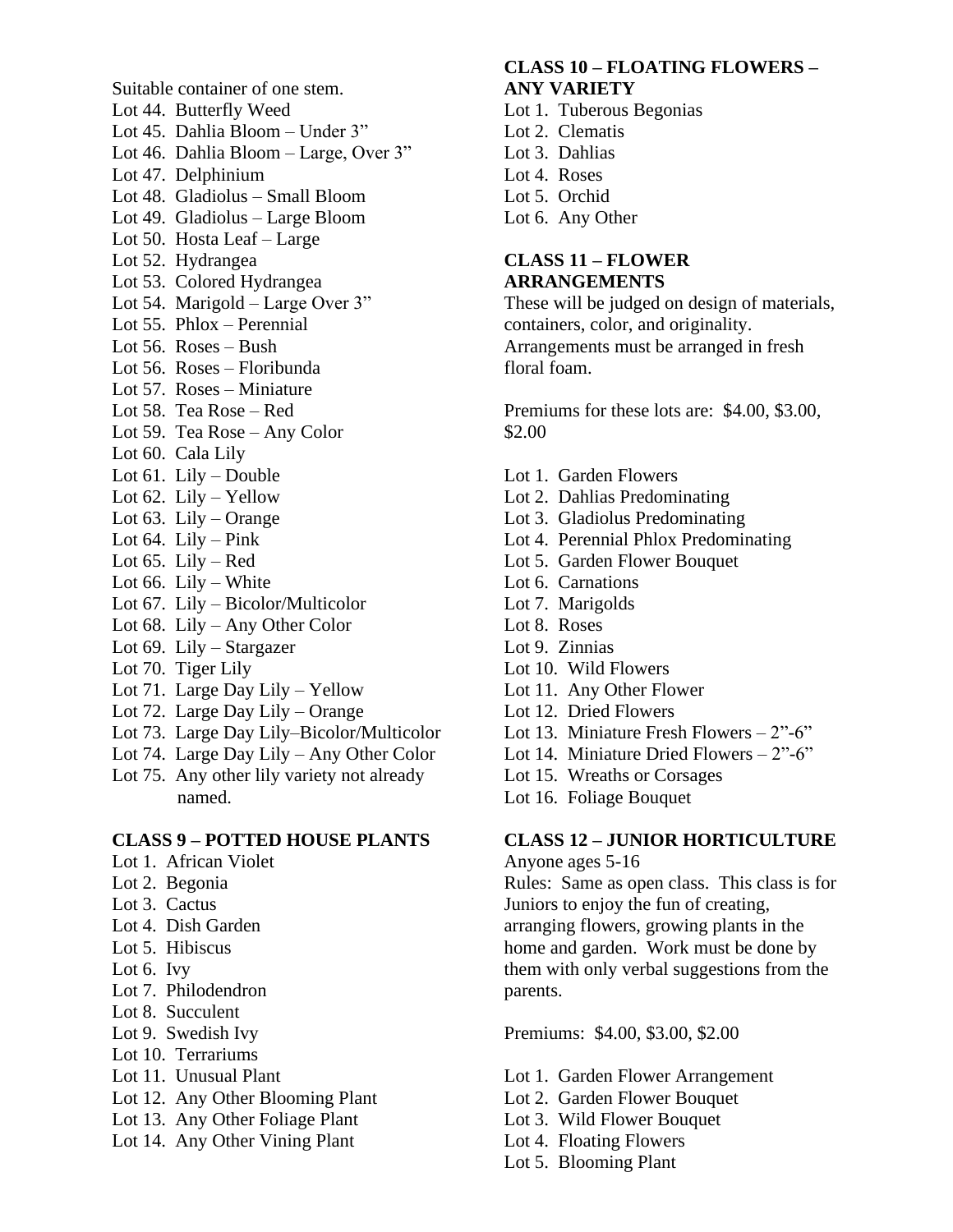Lot 6. Blooming Outdoor Plantar – Mixed Varieties

- Lot 7. Cactus
- Lot 8. Succulent
- Lot 9. Green Plant
- Lot 10. Dish Gardens several varieties of plants in low planter
- Lot 11. Fair Gardens must contain at least 1 plant

#### **CLASS 13 – OUTDOOR PLANTS AND PLANTERS**

Premiums: \$4.00, \$3.00, \$2.00

- Lot 1. Begonias Tuberous
- Lot 2. Begonias Any Other
- Lot 3. Coleus
- Lot 4. Geraniums
- Lot 5. Herbs
- Lot 6. Impatiens Single
- Lot 7. Impatiens Double
- Lot 8. Petunias
- Lot 9. Planters with several varieties in them smaller pots
- Lot 10. Planters with several varieties in them large pots.
- Lot 11. Vining Plants
- Lot 12. Marigold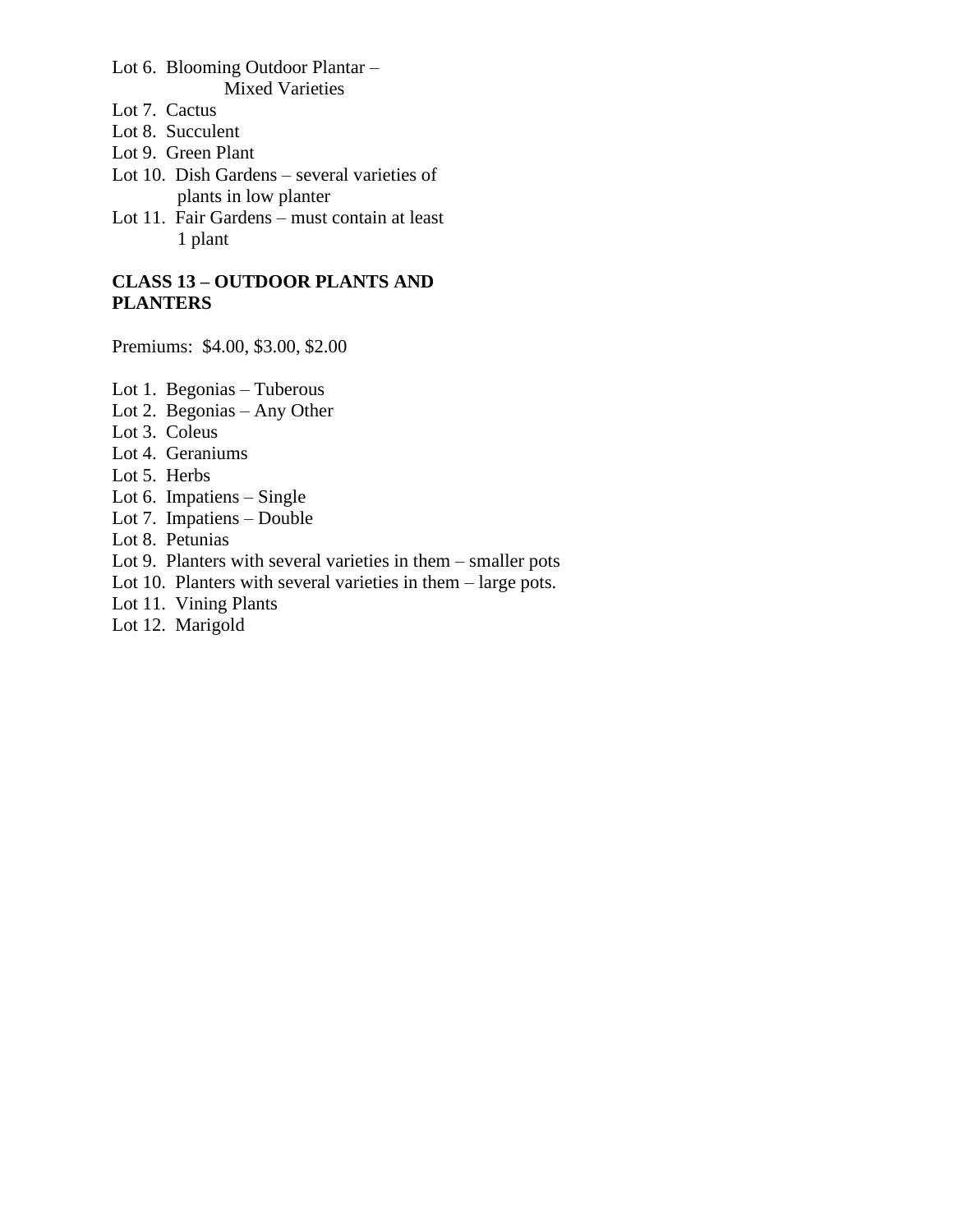#### **Division D Home Activities**

**Bev Meyer, Superintendent**

#### **503-729-4631**

We welcome you to exhibit in any category. As it is difficult to pre-register in foods, bring your exhibits in on Tuesday and we will enter them from 12:00 p.m. to 8:00 p.m. Exhibits will be judged from 8:00 a.m. until completion on Wednesday in the Home Activities Building.

#### RULES

An exhibitor may show only one entry per lot. Canned foods must be freshly canned and must be labeled with the type of processing and the length of processing time. All non-acid vegetables must be canned with pressure canner process method. The judges may open the jars if they so wish. Jars must be standard canning ones and may be pints or quarts and must be exhibited with screw bands and sealed lids. No jar of canning should be entered that has been shown previously.

Rolls, cookies, doughnuts, etc. should have three per exhibit.

Exhibitors, please bring baked goods displayed on 6" paper plates covered with clear plastic. No baked products should be returned to exhibitor unless so requested on the day of entry.

#### **SPECIAL AWARDS**

 Grand and Reserve Champion in Baking Grand and Reserve Champion in Canning

#### **Judging based on:**

- A. Appearance (size, shape, surface, crust color, and crumb color)
- B. Lightness (tenderness, texture, moisture content, flavor, and aroma)

#### **\*Sugar free lots need to provide recipe and substitution.**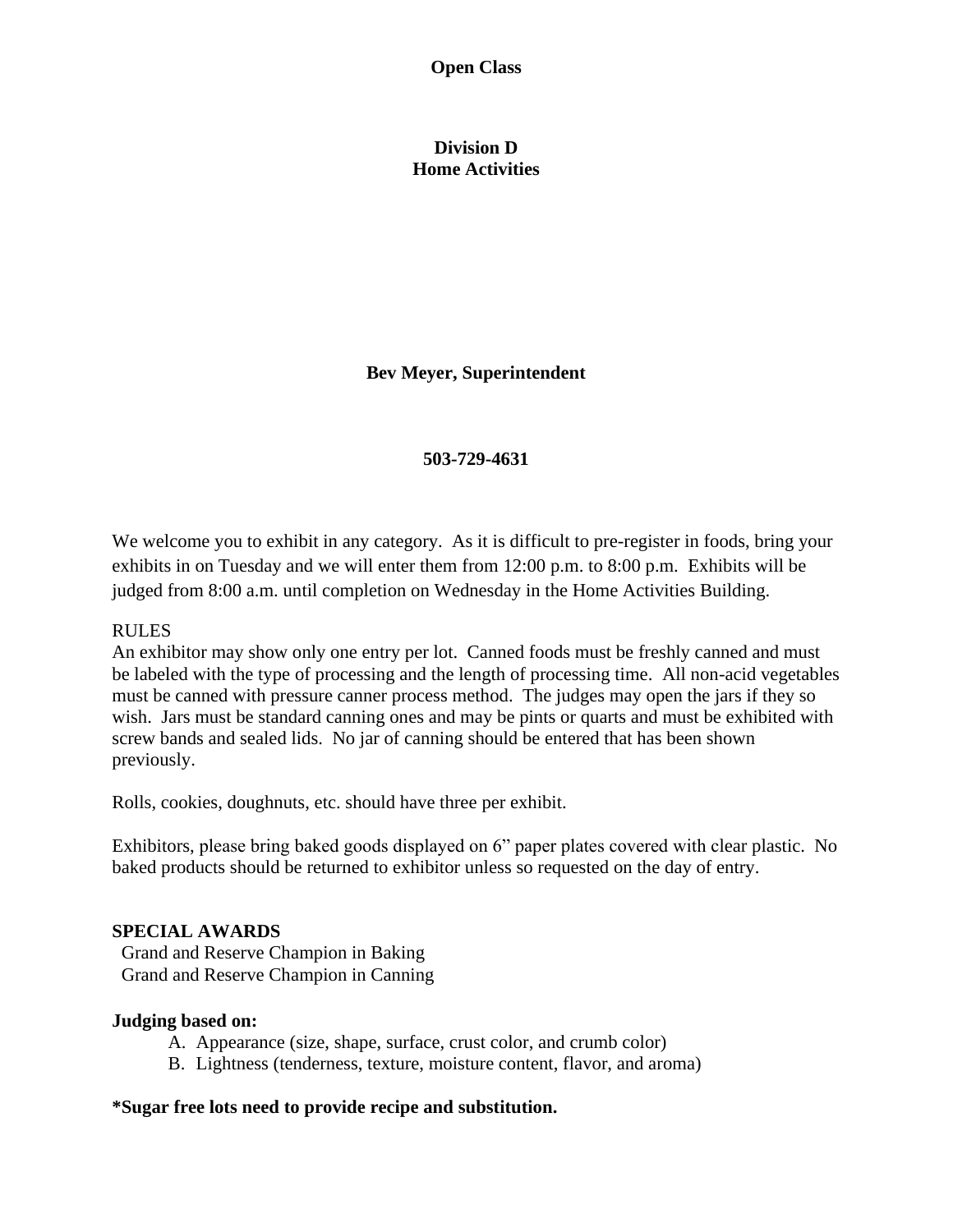#### **CLASS 1 – YEAST BREAD**

½ loaf or 3/entry Premiums: \$2.00, \$1.50, \$1.25 Lot 1. Oatmeal Lot 2. Rye Lot 3. Whole Wheat Lot 4. Bagels Lot 5. Cinnamon Lot 6. White Lot 7. Sour Dough Lot 8. Raisin Lot 9. French Lot 10. Herb Lot 11. Rolls Lot 12. Special (Cheese, Onion, Etc.) Lot 13. Bread Sticks Lot 14. Not Specified, Please ID Product

#### **CLASS 2 – SWEET DOUGH**

1/ ring or 3/entry Premiums: \$2.00, \$1.50, \$1.00 Lot 1. Coffee Ring Lot 2. Cinnamon Rolls Lot 3. Doughnuts – Yeast Lot 4. Doughnuts – Cake Lot 5. Caramel Rolls Lot 6. Sweet Rolls with Fruit Lot 7. Not Specified and/or Nuts, Please ID

#### **CLASS 3- BREAD MACHINE**

½ loaf or 3/entry Premiums: \$2.00, \$1.50, \$1.00 Lot 1. White Lot 2. Whole Wheat Lot 3. Other Grains Lot 4. French Lot 5. Raisin Lot 6. Oatmeal Lot 7. Herb Additions Lot 8. Dinner Rolls Lot 9. Sweet Rolls, 3/entry Lot 10. Sour Dough Lot 11. Not Specified

#### **CLASS 4 – QUICK BREADS – NO YEAST**

½ loaf, muffins, or biscuits Premiums: \$2.00, \$1.50, \$1.00 Lot 1. Vegetable Bread Lot 2. Date Bread Lot 3. Fruit Bread

Lot 4. Corn Bread Lot 5. Banana Bread Lot 6. Baking Powder Biscuits Lot 7. Coffee Cake Lot 8. Not Specified Lot 9. Sugar Free Lot 10. Muffins

#### **CLASS 5 – CAKES**

No cake mixes or frosting. ¼ cake or 3 cupcakes per entry Premiums: \$2.00, \$1.50, \$1.00 Lot 1. Chiffon Cake Lot 2. Bundt Cake Lot 3. Fruit Lot 4. Devils Food Lot 5. Jelly Roll Lot 6. Spice Lot 7. White –  $(Egg$  whites only.) Lot 8. Carrot or Other Vegetables Lot 9. Sponge/Angel Food Lot 10. Cupcakes Lot 11. Pound Lot 12. Not Specified

Lot 13. Sugar Free

#### **CLASS 6 – DECORATED CAKE**

Premiums: \$4.00, \$3.00, \$2.00 Decorated cakes are judged for decorative skills and overall eye appeal. May be decorated "dummy cake" may take home after judging.

Wilton will be sponsoring prizes for the best of class. The  $1<sup>st</sup>$  prize winner will receive the tricolor decorating set and the runner up will receive a 20-piece buttercream decorating set.

Lot 1. Party Cake Lot 2. Cupcake

#### **CLASS 7 – COOKIES**

3 cookies per entry. Not frosted or decorated. Premiums: \$1.50, \$1.25, \$1.00 Lot 1. Chocolate Lot 2. Chocolate Chip Lot 3. Oatmeal Drop Lot 4. Peanut Butter Lot 5. White Drop Sugar Lot 6. Filled Lot 7. Snickerdoodles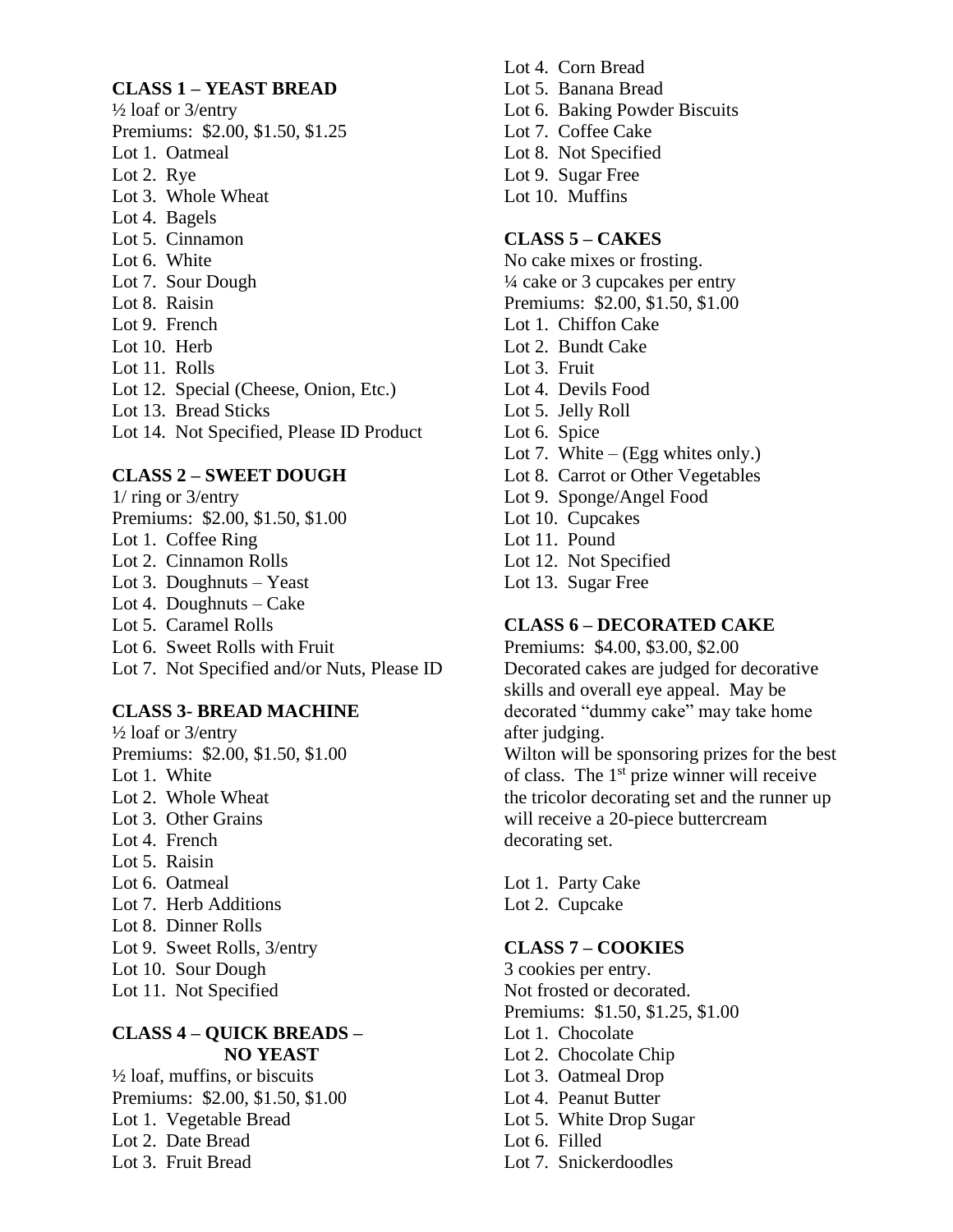Lot 8. Pumpkin Lot 9. Assorted Plate of Six (6) Lot 10. Refrigerator Lot 11. No Bake (No Raw Eggs) Lot 12. Oatmeal Raisin

#### Cut Out Cookie Recipe

Whip until fluffy  $\frac{1}{2}$  C. Crisco 1 Tsp. Salt 2 Eggs

Lot 13. Gingersnaps Lot 14. Recipe for cut out cookie. Use only recipe below. Lot 15. Sugar Free Cookie Lot 16. Not Specified

1/4 C. Butter  $\frac{1}{2}$  Tsp. Almond Flavoring 1 C. White Sugar 1 Tsp. Baking Powder

Mix in with blending fork – 2  $\frac{1}{2}$  C. Flour. Wrap in wax paper and chill for  $\frac{1}{2}$  hour. Break into four sections and gently roll out with the least amount of flour added. Cut into desired shapes. Bake at 400 degrees F for 6-8 minutes. Frost and decorate. Exhibit 3 cookies.

#### **CLASS 8 – COOKIE JAR SPECIAL**

One dozen homemade cookies, in a container decorated by the exhibitor. Decorations should be related to the type of cookie displayed. Container and cookies will be considered in judging. Premiums: \$2.50, \$2.00, \$1.50

- Lot 1. Up to 12 Years
- Lot 2. 13 to 17 years

Lot 3. 18 Years and Over

#### **CLASS 9 – BARS**

Three (3) bars per entry. May be frosted. Premiums: \$1.50, \$1.25, \$1.00

- Lot 1. Date
- Lot 2. Lemon
- Lot 3. Layered
- Lot 4. Pumpkin
- Lot 5. Brownies
- Lot 6. Chocolate
- Lot 7. Unbaked
- Lot 8. Rice Krispies
- Lot 9. Not Specified

#### **CLASS 10 – PIES**

Two (2) crust, not to exceed 5" in diameter. NO CREAM OR CUSTARD PIES Premiums: \$1.50, \$1.25, \$1.00 Lot 1. Apple Lot 2. Blueberry Lot 3. Cherry Lot 4. Peach Lot 5. Rhubarb Lot 6. Strawberry Lot 7. Pecan Lot 8. Unfilled Pie Crust Lot 9. Not Specified

#### **CLASS 11 – WHOLE GRAIN GOODNESS**

Submit recipe with entry. Nutritional value will be considered in judging.

Premiums: \$1.50, \$1.25, \$1.00

- Lot 1. Bread,  $\frac{1}{4}$  Loaf
- Lot 2. Rolls, 3 per entry
- Lot 3. Sweet Rolls, 3 per entry
- Lot 4. Muffins, 3 per entry
- Lot 5. Dinner Rolls, 3 per entry
- Lot 6. Granola in Jar with Cover
- Lot 7. Snacks (crackers, nuts, cereal

mixtures, dried fruit) in jar with cover.

#### **CLASS 12 – ETHNIC FOODS**

Baking typical of foreign countries. Entry must include country and recipe. Three (3) of any kind or  $\frac{1}{4}$  of loaf. Premiums: \$1.50, \$1.25, \$1.00 Lot 1. Danish Pastry Lot 2. Lefse Lot 3 Jule Kage Lot 4. Kolache Lot 5. Fattigmand, 3 per entry Lot 6. Swedish Limpa (Caraway Rye)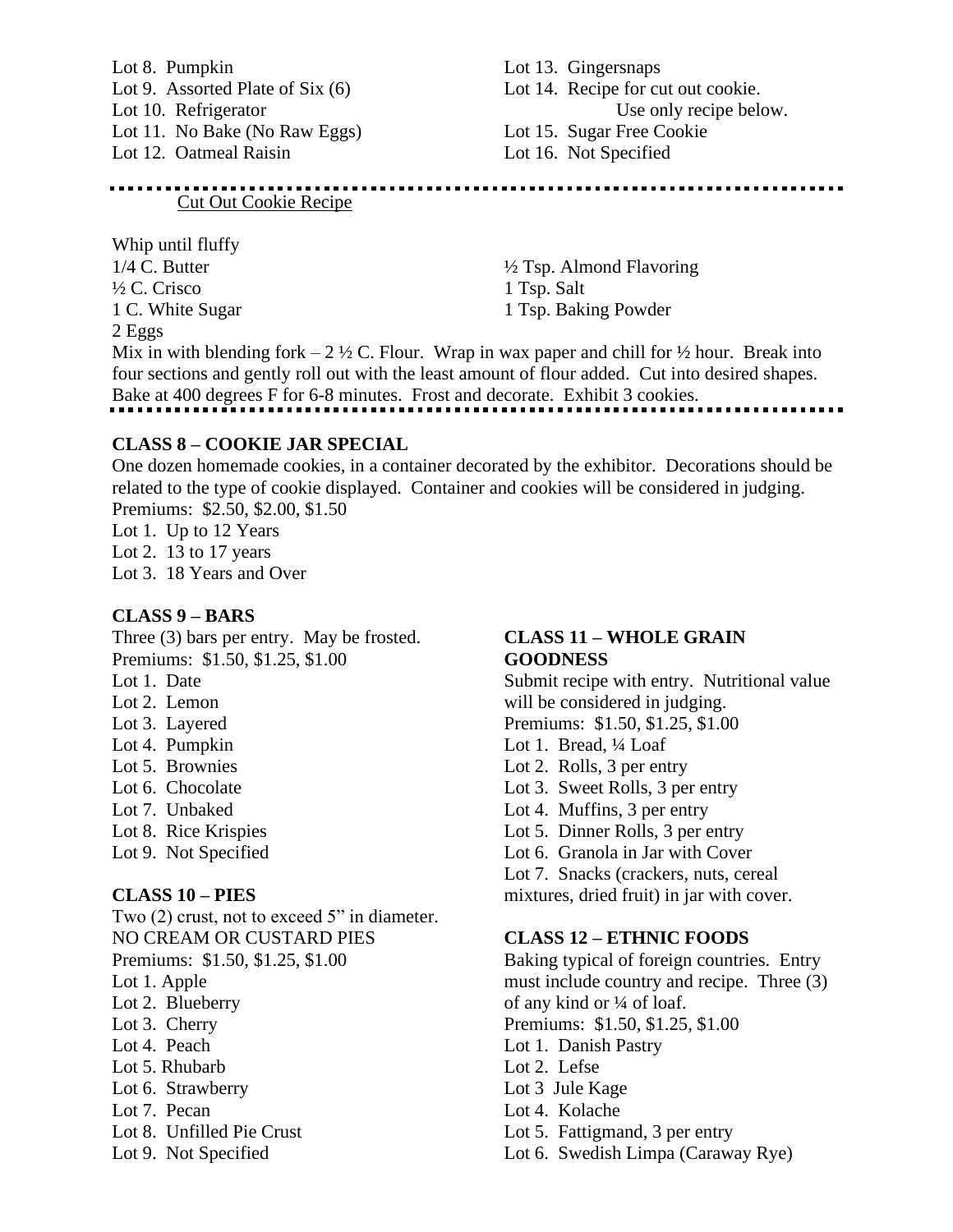Lot 7. Krumkake Lot 8. Rosettes Lot 9. Marzipan Lot 10. Kuchen Lot 11. Flat Bread Lot 12. Stollen Lot 13. Tortillas Lot 14. Not Specified

#### **CLASS 13 – CANDIES – CONFECTIONS**

Three (3) pieces per entry. Premiums: \$1.50, \$1.25, \$1.00 Lot 1. Caramel Lot 2. Divinity Lot 3. Fudge Lot 4. Mints Lot 5. Nut Brittle Lot 6. Taffy Lot 7. Peanut Clusters Lot 8. Not Specified

#### **CLASS 14 – DODGE COUNTY'S GREAT HOMEMAKERS**

Here is an opportunity for everyone to enter. Use a "mix", but "doctor" it up to your choosing. Bring your recipe (on a card), telling what ingredients and methods were used. This enables you to use any of the mixes. Maybe there is a new mix on the market. Why not create something new. Exhibit  $\frac{1}{4}$  cake or three (3) bars, cookies, etc.

#### **CANNING**

#### **Judging based on:**

- A. Appearance (Sealing, Label, Container, and Packing)
- B. Color
- C. Clearness

#### **CLASS 16 - CANNED VEGETABLES**

Half pints, pint, or quarts.

Premiums: \$1.25, \$1.00, \$0.75

Lot 1. Beans – Green Lot 2. Beans – Yellow Lot 3. Beets Lot 4. Carrots

Premiums: \$3.00, \$2.00, \$1.00 Lot 1. Coffee Cake Lot 2. Cake Lot 3. Bundt Cake Lot 4. Cookies Lot 5. Muffin Mix Lot 6. Bars Lot 7. Hot Roll Mix Lot 8. Frozen Bread Lot 9. Sweet Roll Lot 10. Quick Bread Lot 11. Streusel Mix Lot 12. Brownies Lot 13. Not Specified

#### **CLASS 15 – HONEY FOODS**

- Bring recipe for all lots. Premiums: \$1.50, \$1.25, \$1.00 Lot 1. Bread Lot 2. Cake Lot 3. Bars, three  $(3)$ Lot 4. Cake Lot 5. Quick Bread Lot 6. Cookies, three  $(3)$ Lot 7. Muffins, three (3) Lot 8. Baklava Lot 9. Condiments Lot 10. Dinner Rolls, three (3) Lot 11. Ice Cream Topping Lot 12. Not Specified – Please ID Product
	- Lot 5. Corn Lot 6. Greens Lot 7. Squash Lot 8. Peas Lot 9. Pumpkin Lot 10. Not Specified

# **CLASS 17 – TOMATOES**

Premiums: \$1.25, \$1.00, \$0.75 Lot 1. Tomatoes Lot 2. Tomato Juice Lot 3. Tomato Mixture (Stewed) Lot 4. Not Specified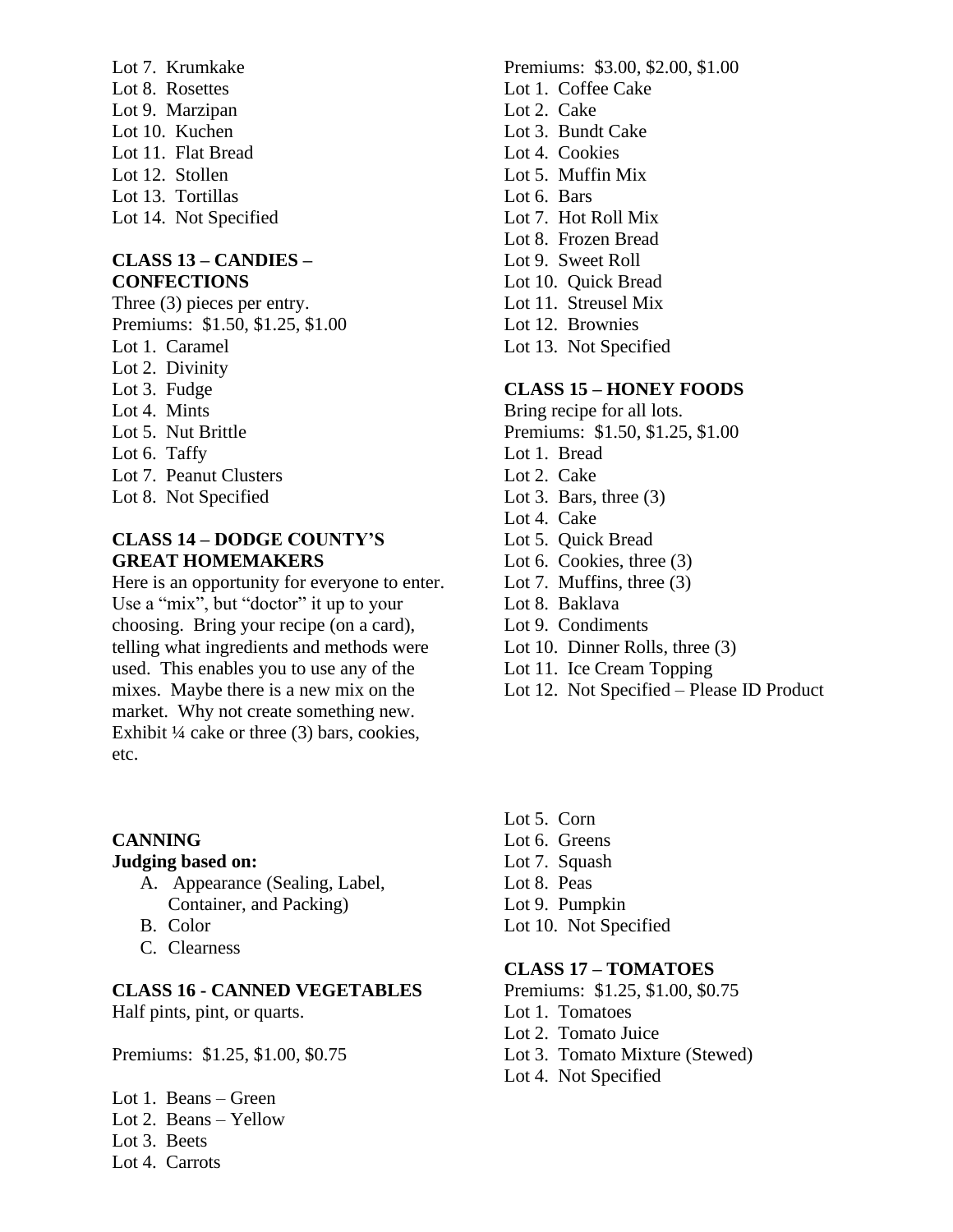# **CLASS 18 – CANNED MEATS**

- Lot 1. Beef
- Lot 2. Chicken
- Lot 3. Venison
- Lot 4. Not Specified

#### **CLASS 19 – CANNED FRUITS**

Premiums: \$1.25, \$1.00, \$0.75 Lot 1. Apples Lot 2. Applesauce Lot 3. Apricots Lot 4. Cherries Lot 5. Peaches Lot 6. Pears Lot 7. Plums Lot 8. Raspberries Lot 9. Rhubarb Lot 10. Strawberries Lot 11. Fruit Pie Mix Lot 12. Mince Meat Lot 13. Mixed Fruit Lot 14. Not Specified

#### **CLASS 20 – JELLIES**

To be in standard half pint or regulation jelly glasses. Premiums: \$1.25, \$1.00, \$0.75 Lot 1. Apple Lot 2. Blackberry Lot 3. Grape Lot 4. Plum Lot 5. Raspberry Lot 6. Strawberry Lot 7. Not Specified Lot 8. Sugar Free

# **CLASS 21 – JAM**

Premiums: \$1.25, \$1.00, \$0.75 Lot 1. Apple Butter Lot 2. Plum Butter Lot 3. Grape Lot 4. Peach Lot 5. Raspberry Lot 6. Strawberry Lot 7. Zucchini Lot 8. Fruit Conserves Lot 9. Vegetable Conserves Lot 10. Orange Marmalade Lot 11. Fruit Blend Lot 12. Rhubarb Lot 13. Other Lot 14. Sugar Free

#### **CLASS 22 – PICKLES**

- Premiums: \$1.25, \$1.00, \$0.75
- Lot 1. Apple
- Lot 2. Bean
- Lot 3. Beet
- Lot 4. Sweet Pickles
- Lot 5. Chunk Pickles
- Lot 6. Mixed Cucumber Pickles
- Lot 7. Dill Pickles
- Lot 8. Kosher Dill Pickles
- Lot 9. Mustard Pickles
- Lot 10. Peaches
- Lot 11. Watermelon
- Lot 12. Ripe Cucumber Pickles
- Lot 13. Bread and Butter Pickles
- Lot 14. Other Pickles

#### **CLASS 23 – RELISHES**

- Premiums: \$1.25, \$1.00, \$0.75
- Lot 1. Sauerkraut
- Lot 2. Cucumber Relish
- Lot 3. Corn
- Lot 4. Vegetable
- Lot 5. Cucumber Relish No Cucumber
- Lot 6. Green Tomato
- Lot 7. Not Specified

#### **CLASS 24 – SAUCES**

- Premiums: \$1.25, \$1.00, \$0.75 Lot 1. Salsa Lot 2. Spaghetti Sauce Lot 3. Chili Sauce Lot 4. Catsup Lot 5. BBQ Sauce
- Lot 6. Not Specified

#### **CLASS 25 – DEHYDRATED OR DRIED FOODS**

To be exhibited in clear print or quart jar or clear plastic bag. Premiums: \$1.50, \$1.25, \$1.00 Lot 1. Fruits Lot 2. Vegetables Lot 3. Herbs Lot 4. Meats Lot 5. Not Specified

# **CLASS 26 – HONEY AND/OR MAPLE SYRUP**

Premiums: \$3.00, \$2.00, \$1.00 Lot 1. Comb Honey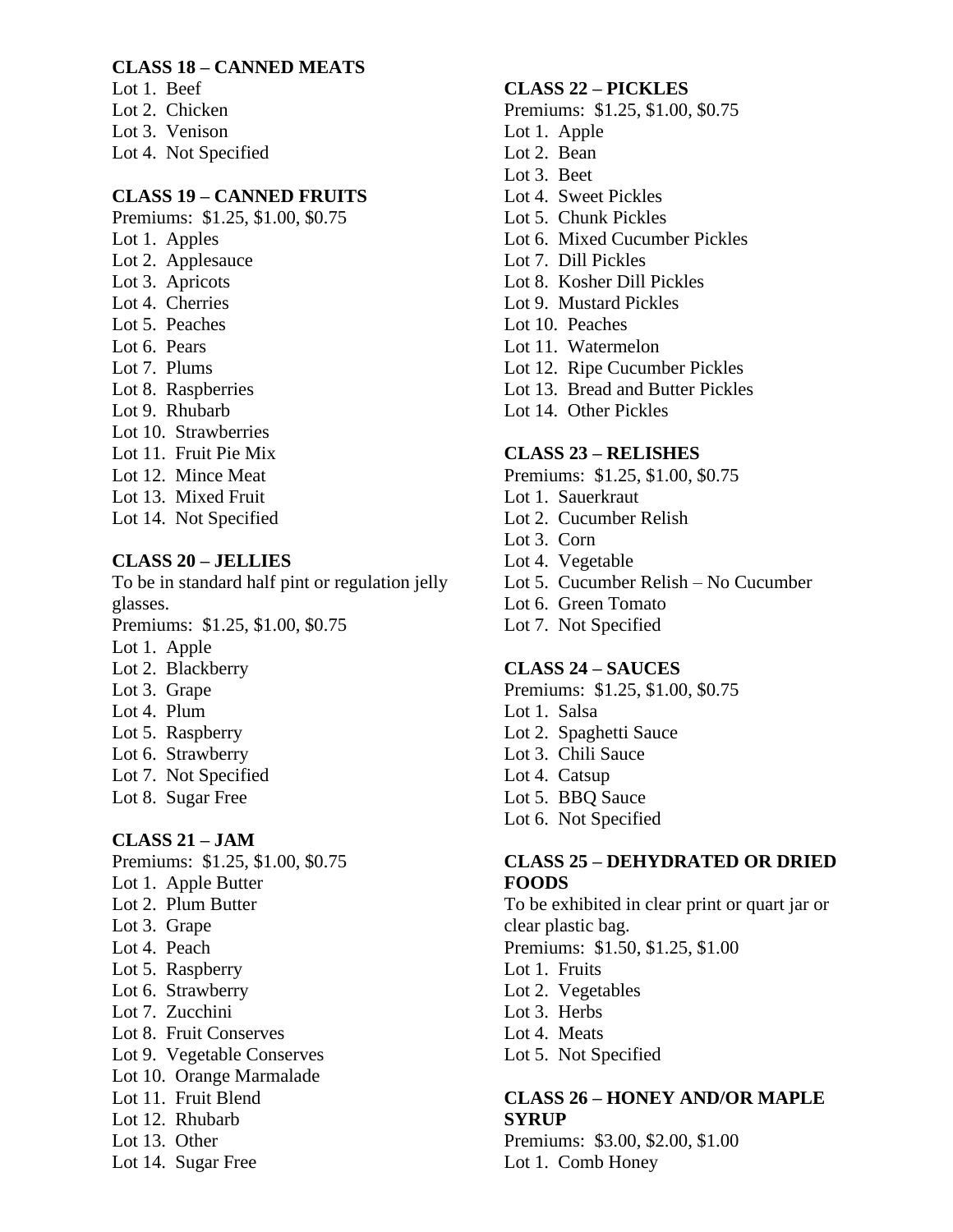Lot 2. Extracted Honey (1 pound) Lot 3. Maple Syrup

### **CLASS 27 – YOUTH AGE 13-18 & CLASS 28 – JUNIOR AGE 12 & YOUNGER**

Wilton will be sponsoring prizes for the best of class. The 1st prize winner will receive the tricolor decorating set and the runner up will receive a 20-piece buttercream decorating set.

Premiums: \$1.25, \$1.00, \$0.75 Lot 1. Breads

Lot 2. Cakes

- Lot 3. Jams and Jellies
- Lot 4. Cookies and Bars
- Lot 5. Miscellaneous
- Lot 6. Decorated Cakes & Cupcakes

# **CLASS 29 – WINES & BEER**

Entries need to be homemade. Exhibitors need to be 21 and over. Bottles must be labeled. Premiums: \$1.50, \$1.25, \$1.00 Lot 1. Dry Lot 2. Sweet Lot 3. Beer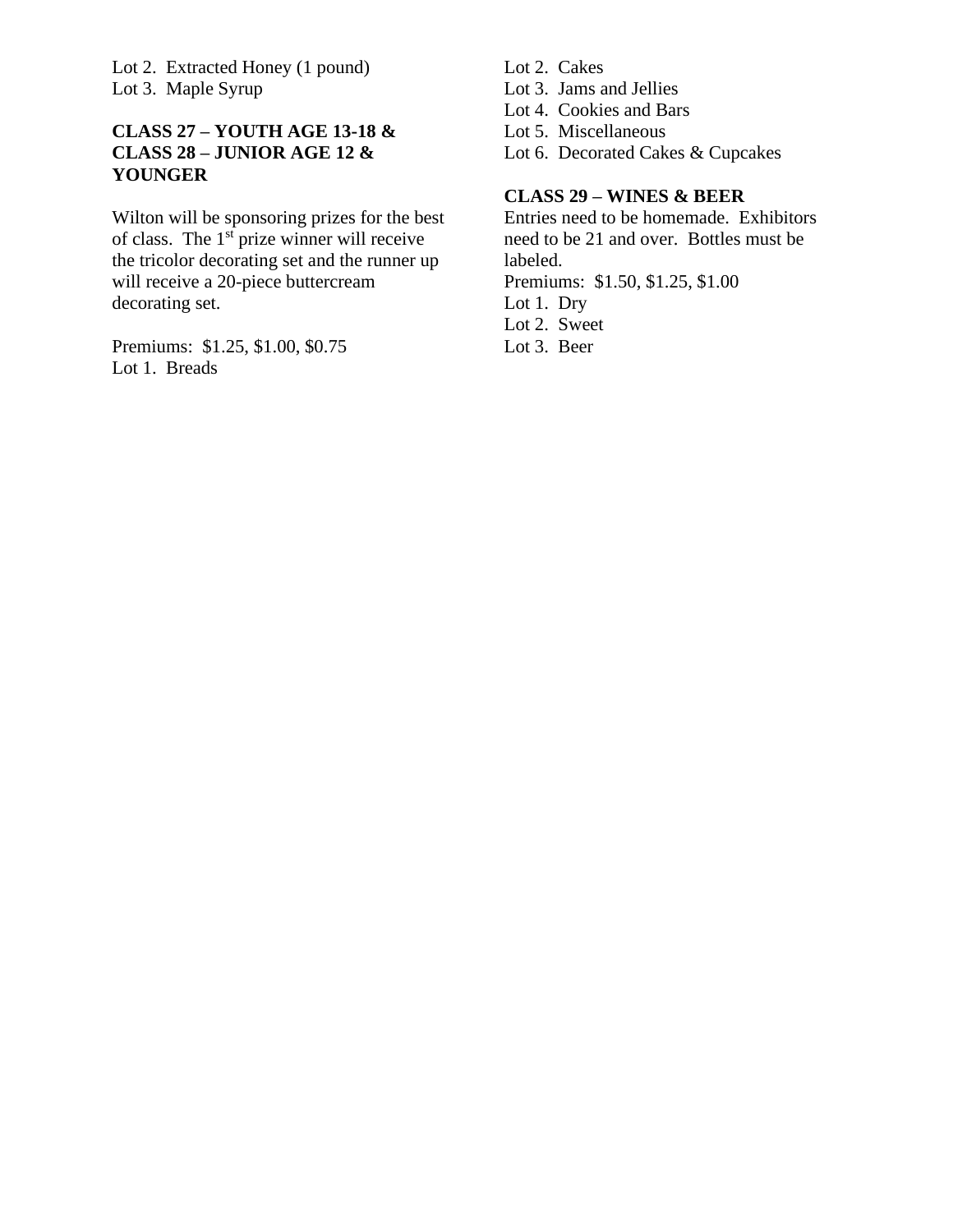#### **Division E, F, G, H, I, and J Creative Activities**

#### **Bev Meyer, Superintendent**

#### **503-729-4631**

All exhibits are to be entered from 12:00 p.m. to 8:00 p.m. on Tuesday.

#### RULES

"Not Specified" may be used only if entry does not fall into another lot.

No exhibits will be released before 7:00 p.m. on Sunday or the Dodge County Fair Board reserves the right to withhold premiums.

Use printed mailing labels, if possible, on entry form. Be sure the form includes your name, your full address, street, house #, city, and zip code.

The Fair management will use diligence to help ensure the safety of articles in the exhibits. But, in no case, will they be responsible for any loss or damage that may occur.

#### **Judging based on:**

- A. General Appearance (Eye appeal, color & design, and condition of article.)
- B. Workmanship (Cleanliness, uniformity of workmanship, quality of finished article.)
- C. Material Used (Suitability to article.)

#### **SPECIAL AWARDS**

 Grand and Reserve Champion ribbons may be awarded in needlework, sewing, and quilts. Ribbon awards for which premiums are paid: blue  $(1<sup>st</sup>)$ , red  $(2<sup>nd</sup>)$ , white  $(3<sup>rd</sup>)$ . Gifts in creative art and people's choice.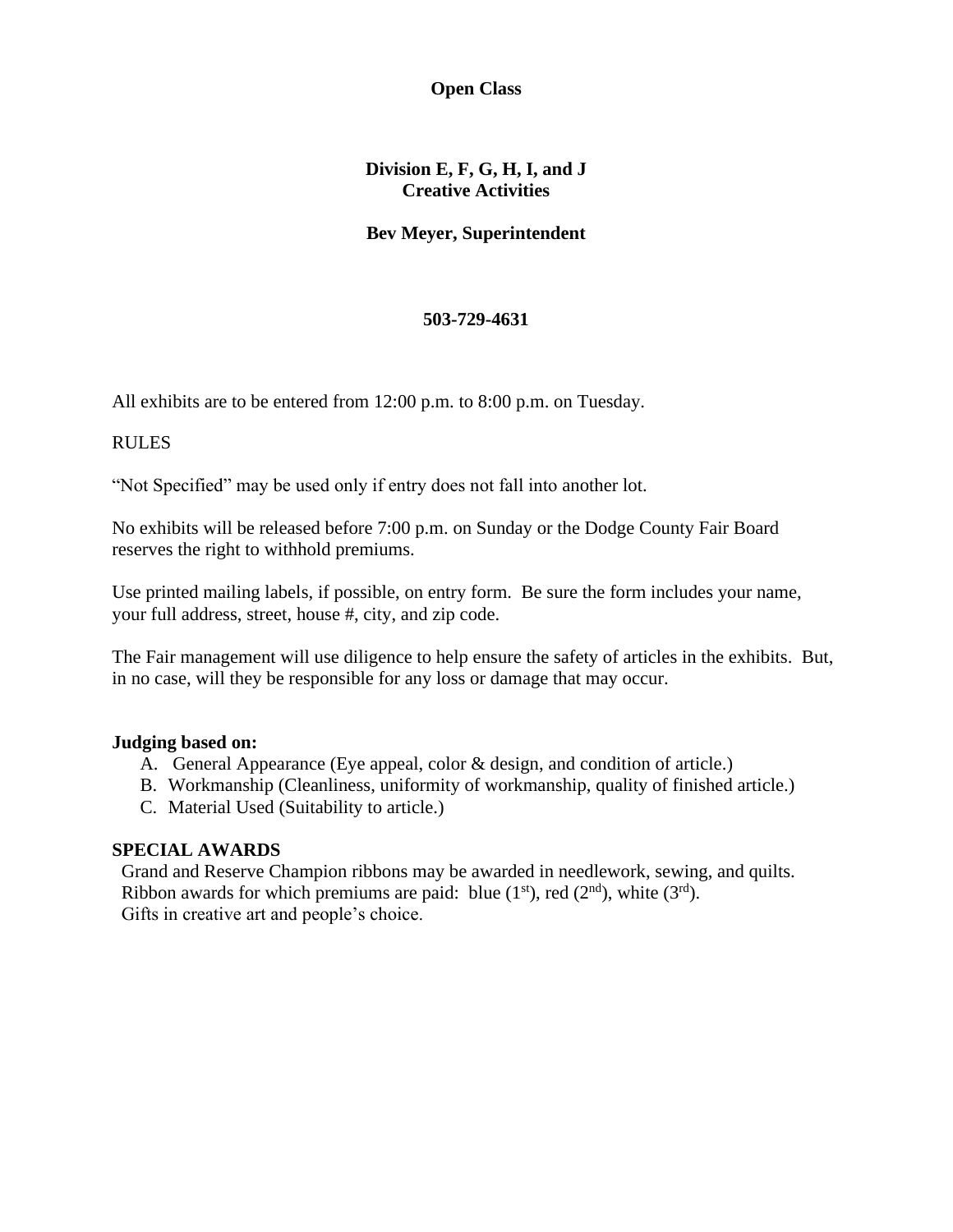# **DIVISION E & ESR**

# **NEEDLEWORK**

**Division E – Exhibitor 18-65 Years Old**

**Division ESR – Exhibitor 65 & Older**

The same class and lot applies to both divisions.

Articles exhibited in this division must be the work of the exhibitor and must have been completed within the last two years.

Articles which have previously won a premium are not eligible.

Pictures must be framed or matted and arrangements must be made by the exhibitor to provide for hanging. Items without proper hangers will not be displayed.

The exhibitor may enter two entries in each lot.

Soiled and/or aged articles of work will not be considered for prizes.

Any article having exhibitor's name displayed must have it securely covered by stitched cloth or heavy tape, front and tape which will be removed after judging.

The judge is instructed to award premiums to worthy articles only. If no entries within a lot or class are worthy of an award, no premium will be given in that lot or class.

# **CLASS 1 – CROCHETING**

Premiums: \$3.00, \$2.00, \$1.00

- Lot 1. Home Accessory
- Lot 2. Doily
- Lot 3. Gloves, Mittens, Hats
- Lot 4. Shawl, Shrug, Cape, Cowl, Scarf
- Lot 5. Footwear
- Lot 6. Dolls/Doll Wardrobe
- Lot 7. Potholders/Dish Cloths (Set of 2)
- Lot 8. Hat, Beret, or Cap
- Lot 9. Toy
- Lot 10. Adult Garment
- Lot 11. Infant/Child Garment
- Lot 12. Afghan/Bedspread
- Lot 13. Sweater
- Lot 14. Tablecloth
- Lot 15. Edging on Any Item
- Lot 16. Christmas
- Lot 17. Any Other Holiday
- Lot 18. Layette
- Lot 19. Not Specified

#### **CLASS 2- KNITTING**

Premiums: \$3.00, \$2.00, \$1.00 Lot 1. Mittens or Gloves Lot 2. Potholders/Dish Cloths (Set of (2) Lot 3. Hat, Beret, or Cap Lot 4. Shawl, Shrug, Cape, Cowl, Scarf Lot 5. Footwear Lot 6. Doll/Doll Wardrobe Lot 7. Home Accessory Lot 8. Toy

- Lot 9. Adult Garment Lot 10. Infant/Child Garment Lot 11. Afghan/Bedspread Lot 12. Christmas Lot 13. Any Other Holiday Lot 14. Layette Lot 15. Socks
- Lot 16. Not Specified

#### **CLASS 3 – MACHINE KNITTING**

- Premiums: \$3.00, \$2.00, \$1.00
- Lot 1. Item for Home
- Lot 2. Holiday Item
- Lot 3. Mittens or Gloves
- Lot 4. Cape, Shawl, or Scarf
- Lot 5. Footwear
- Lot 6. Hat, Beret, or Cap
- Lot 7. Adult Garment
- Lot 8. Youth Garment
- Lot 9. Infant Garment
- Lot 10. Not Specified

#### **CLASS 4 – EMBROIDERY – BASIC STITCHES**

- Premiums: \$3.00, \$2.00, \$1.00
- Lot 1. Dish Towels (Set of 2)
- Lot 2. Sampler
- Lot 3. Pillow Cases (Set of 2)
- Lot 4. Apron
- Lot 5. Table Runner/Dresser Scarf
- Lot 6. Place Mats (set of 2)
- Lot 7. Wall Hanging or Picture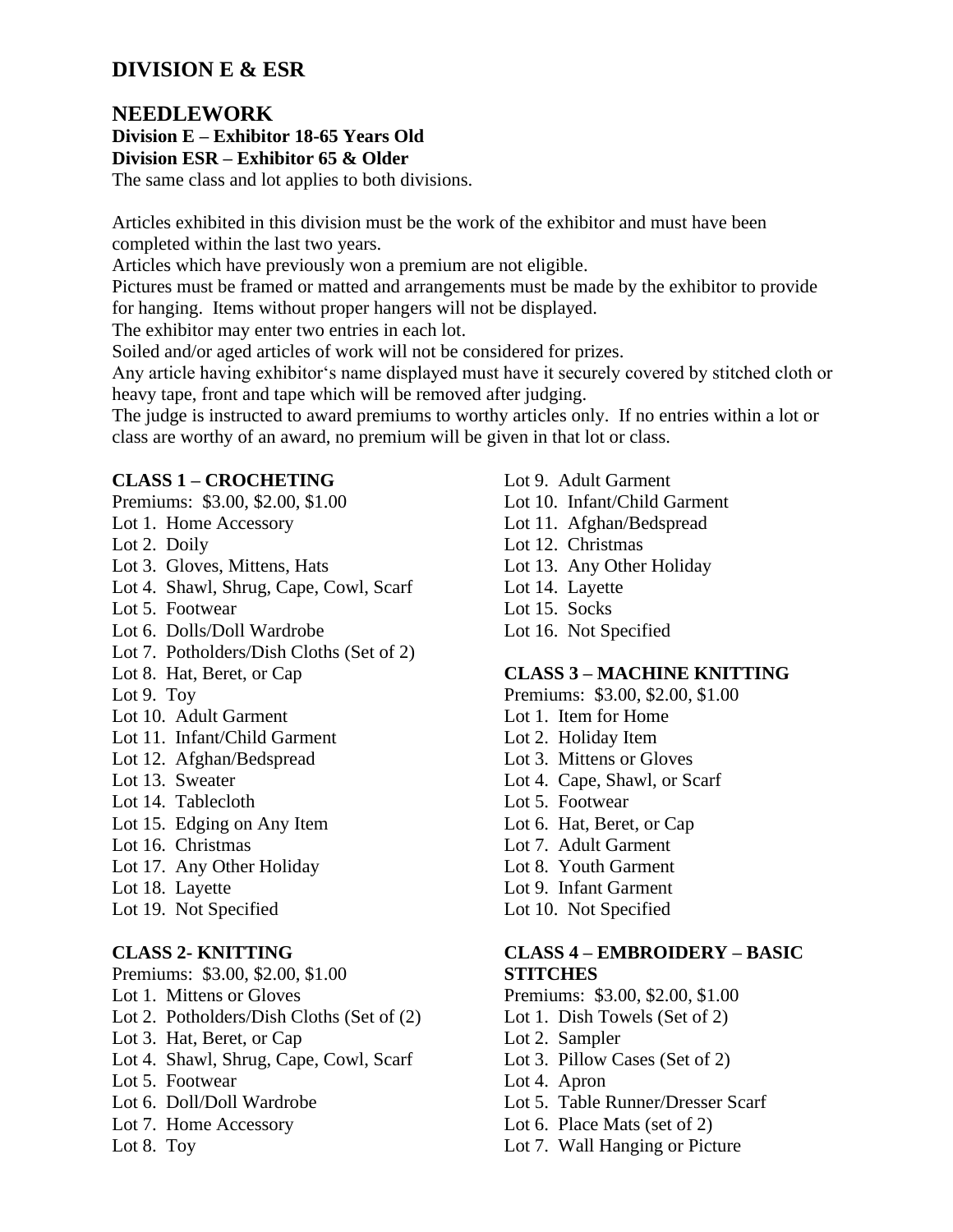- Lot 8. Napkins (Set of 2)
- Lot 9. Any Garment with added Embroidery
- Lot 10. Any Home Furnishing with added Embroidery
- Lot 11. Silk Ribbon Embroidery
- Lot 12. Not Specified

#### **CLASS 5 – MACHINE EMBROIDERY**

Articles may either be purchased or homemade with added machine embroidery.

- Premiums: \$3.00, \$2.00, \$1.00
- Lot 1. Adult Garment
- Lot 2. Any Accessory
- Lot 3. Any Home Furnishing
- Lot 4. Youth Garment
- Lot 5. Infant Garment
- Lot 6. Not Specified

#### **CLASS 6 – COUNTED CROSSTITCH**

Premiums: \$3.00, \$2.00, \$1.00

- Lot 1. Doily
- Lot 2. Home Accessory
- Lot 3. Tablecloth
- Lot 4. Wall Hanging/Bell Pull
- Lot 5. Framed Picture (8x10 or smaller)
- Lot 6. Framed Picture (larger than 8x10)
- Lot 7. Pillow
- Lot 8. Not Specified

#### **CLASS 7 – MISCELLANEOUS NEEDLWORK**

Candle wicking, tatting, etc. Premiums: \$3.00, \$2.00, \$1.00

- Lot 1. Picture/Wall Hanging
- Lot 2. Doily Table Runner
- Lot 3. Adult Article of Clothing
- Lot 4. Infant/Child Article of Clothing
- Lot 5. Afghan
- Lot 6. Tablecloth
- Lot 7. Pillow
- Lot 8. Penny Rug
- Lot 9. Punch Needle
- Lot 10. Not Specified

#### **CLASS 8 – HARDANGER**

- Premiums: \$3.00, \$2.00, \$1.00
- Lot 1. Picture/Wall Hanging
- Lot 2. Doily
- Lot 3. Table Runner
- Lot 4. Pillow
- Lot 5. Christmas Item (Not Picture or Wall Hanging)
- Lot 6. Adult Article of Clothing
- Lot 7. Infant Child Article of Clothing
- Lot 8. Not Specified

#### **CLASS 9 – QUILTS**

King, Queen, Full, and Twin

- Premiums: \$5.00, \$4.00, \$3.00
- Lot 1. Appliqued, Hand Quilted by Exhibitor
- Lot 2. Appliqued, Hand Quilted by Someone Else
- Lot 3. Appliqued, Machine Quilted by Exhibitor
- Lot 4. Appliqued, Machine Quilted by Someone Else
- Lot 5. Appliqued, Yarn Tied
- Lot 6. Appliqued & Pieced, Hand Quilted by Exhibitor
- Lot 7. Appliqued & Pieced, Quilted by Someone Else
- Lot 8. Pieced, Hand Quilted by Exhibitor
- Lot 9. Pieced, Hand Quilted by Someone Else
- Lot 10. Pieced, Machine Quilted by Exhibitor
- Lot 11. Pieced, Machine Quilted by Someone Else
- Lot 12. Pieced, Yarn Tied
- Lot 13. Embroidered, Hand Quilted by Exhibitor
- Lot 14. Embroidered, Hand Quilted by Someone Else
- Lot 15. Embroidered, Machine Quilted by Exhibitor
- Lot 16. Embroidered, Machine Quilted by Someone Else
- Lot 17. Embroidered, Yarn Tied
- Lot 18. Paper Pieced, Hand Quilted by Exhibitor
- Lot 19. Paper Pieced, Hand Quilted by Someone Else
- Lot 20. Paper Pieced, Machine Quilted by Exhibitor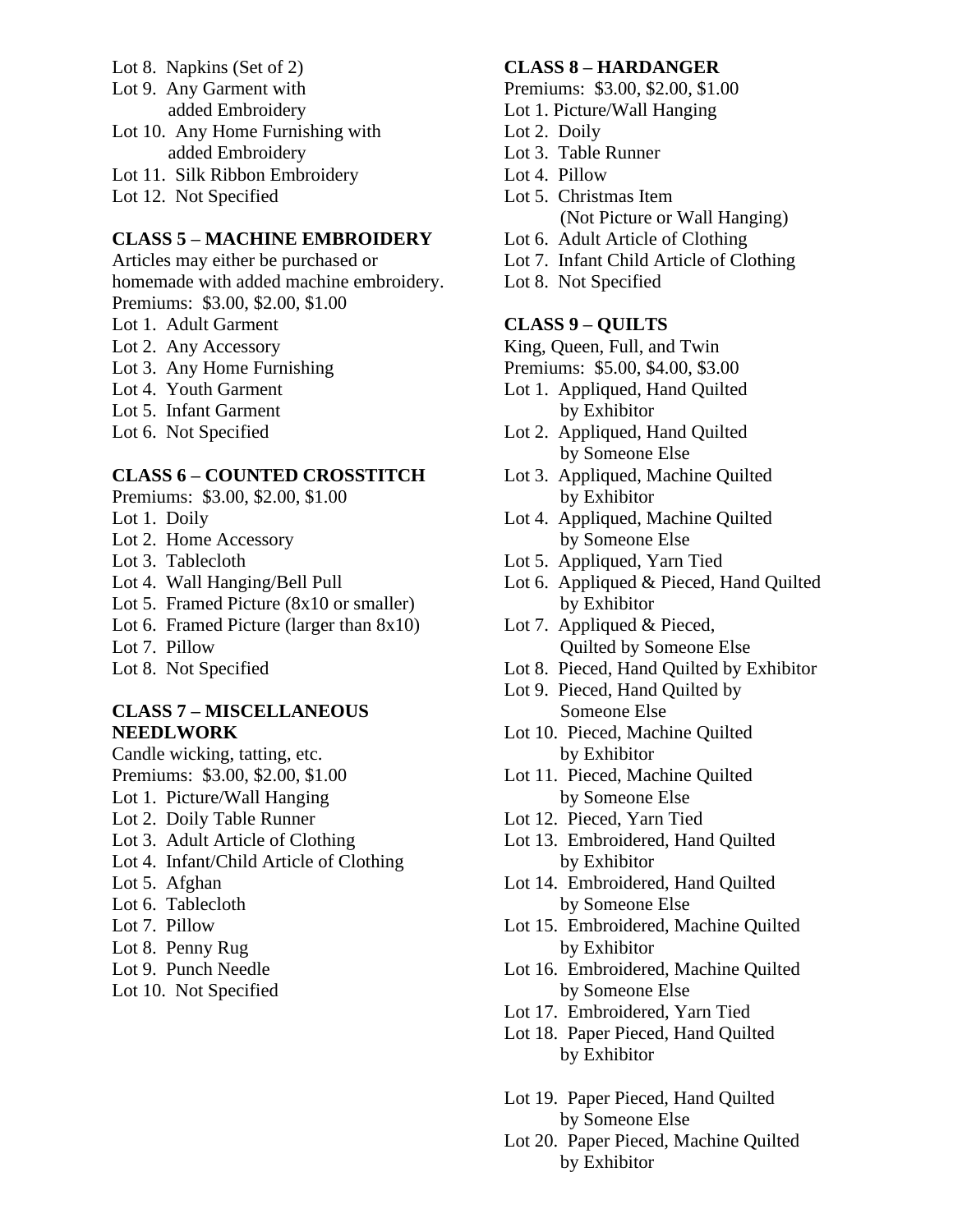Lot 21. Paper Pieced, Machine Quilted by Someone Else

- Lot 22. Purchased Printed Panel, Hand Quilted by Exhibitor
- Lot 23. Purchased Printed Panel, Hand Quilted by Someone Else
- Lot 24. Purchased Printed Panel, Machine Quilted by Exhibitor
- Lot 25. Purchased Printed Panel, Machine Quilted by Someone Else
- Lot 26. Purchased Printed Panel, Yarn Tied
- Lot 27. Quillow
- Lot 28. Quilt Made by Church Group or **Organization**
- Lot 29. Quilt Made from a Kit
- Lot 30. Not Specified

#### **CLASS 10 - QUILTS**

Crib size, wall hanging, and lap size.

- Premiums: \$4.00, \$3.00, \$2.00
- Lot 1. Appliqued, Hand Quilted by Exhibitor
- Lot 2. Appliqued, Hand Quilted by Someone Else
- Lot 3. Appliqued, Machine Quilted by Exhibitor
- Lot 4. Appliqued, Machine Quilted by Someone Else
- Lot 5. Appliqued, Yarn Tied
- Lot 6. Appliqued & Pieced, Hand Quilted by Exhibitor
- Lot 7. Appliqued & Pieced, Quilted by Someone Else
- Lot 8. Pieced, Hand Quilted by Exhibitor
- Lot 9. Pieced, Hand Quilted by Someone Else
- Lot 10. Pieced, Machine Quilted by Exhibitor
- Lot 11. Pieced, Machine Quilted by Someone Else
- Lot 12. Pieced, Yarn Tied
- Lot 13. Embroidered, Hand Quilted by Exhibitor
- Lot 14. Embroidered, Hand Quilted by Someone Else
- Lot 15. Embroidered, Machine Quilted

by Exhibitor

- Lot 16. Embroidered, Machine Quilted by Someone Else
- Lot 17. Paper Pieced, Hand Quilted by Exhibitor
- Lot 18. Paper Pieced, Hand Quilted by Someone Else
- Lot 19. Paper Pieced, Machine Quilted by Exhibitor
- Lot 20. Paper Pieced, Machine Quilted by Someone Else
- Lot 21. Purchased Printed Panel, Hand Quilted by Exhibitor
- Lot 22. Purchased Printed Panel, Hand Quilted by Someone Else
- Lot 23. Purchased Printed Panel, Machine Quilted by Exhibitor
- Lot 24. Purchased Printed Panel, Machine Quilted by Someone Else
- Lot 25. Quilt or Wall Hanging Made by Church Group or Organization
- Lot 26. Quilt or Wall Hanging Made from a Kit
- Lot 27. Not Specified

#### **CLASS 11 – QUILTED OR PIECED ARTICLES NOT QUILTS**

Garments must be brought in on hangers and in clear, plastic bags.

- Premiums: \$3.00, \$2.00, \$1.00
- Lot 1. Jacket & Vests
- Lot 2. Bottoms
- Lot 3. Tops
- Lot 4. Jacket
- Lot 5. Purse or Tote Bag
- Lot 6. Pillow
- Lot 7. Table Runner/Tablecloth
- Lot 8. Centerpiece
- Lot 9. Christmas Stocking
- Lot 10. Other Holiday

#### **CLASS 12 – SPINNING CLASS**

Lot 1. Not Specified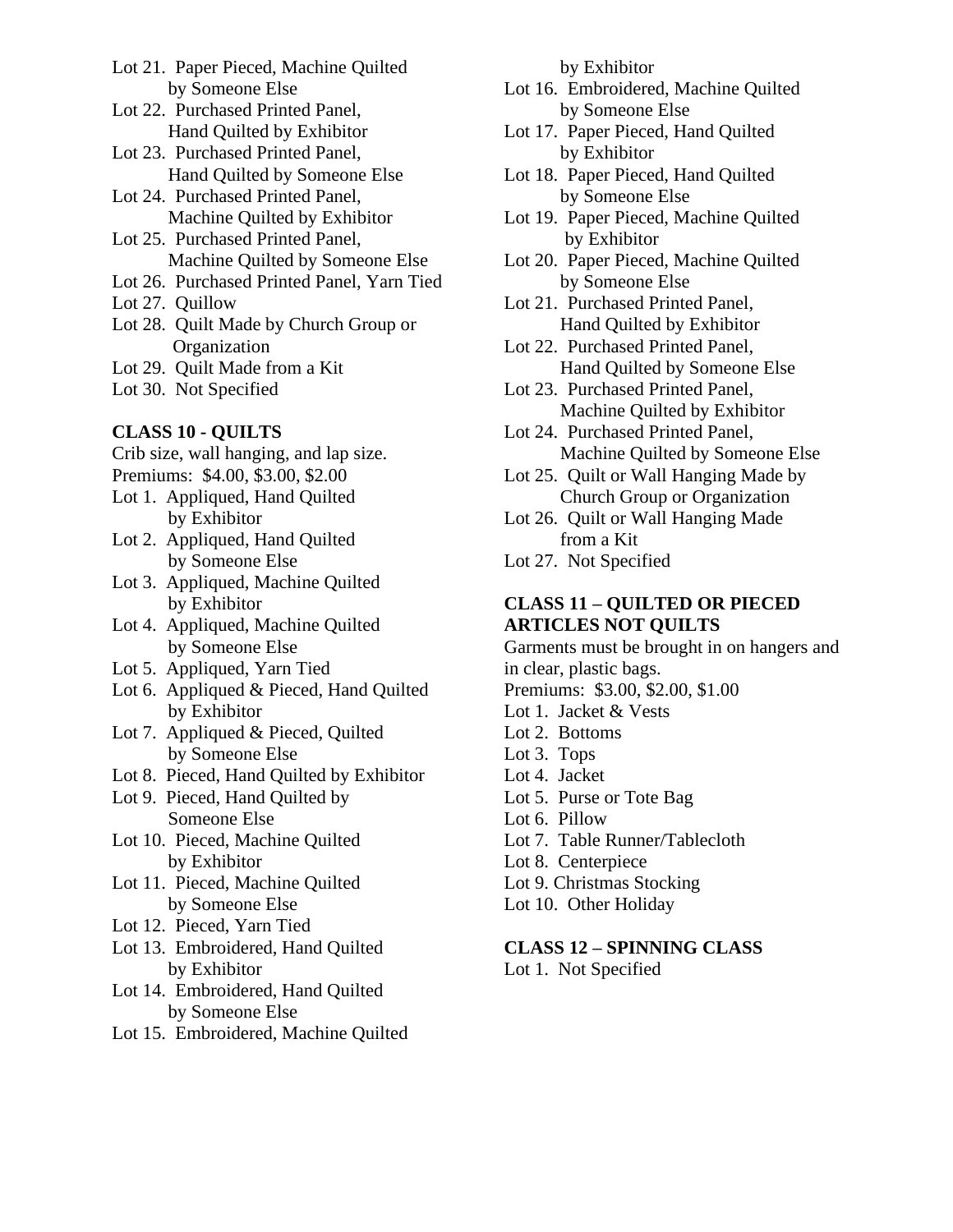#### **Quilt Square Contest 1 st - \$25.00, 2nd - \$20.00, 3rd - \$15.00**

---------------------------------------------------------------------------------------------------------------------

3 fat quarters will be available to make a  $12\frac{1}{2}$ " square quilt block. Quilt block kits may be picked up at Kasson Variety any time after June 1, 2021. Cost is \$10.00 per kit. Limit one kit per exhibitor – 20 kits available. You must use all three fabrics. Blocks must be 12 1/2" square.

#### **Do not pre-wash your fabric.**

Judging will be based on creativity of the fabrics used and over all sewing techniques. Blocks must be brought to the Creative Arts building on entry day from 12:00 p.m. to 8:00 p.m. Blocks will be judged and displayed during the

2022 Dodge County Fair in the Creative Arts Building.

The 2021 quilt will be raffled. Raffle tickets are available now at Kasson Variety until the beginning of the Fair for \$1.00. Once the Fair begins, they are available until 6:00 p.m. on Sunday, July 17, 2022. Need not be present to win.

Quilt blocks submitted will become the property of the Dodge County Fair Board. The blocks will be pieced and quilted to be raffled at the 2023 Dodge County Fair.

# **DIVISION F & FSR – SEWING**

**Division F – Exhibitor 18-65 Years Old**

**Division FSR – Exhibitor 65 & Older**

The same class and lot applies to both divisions.

Articles exhibited in this division must be the work of the exhibitor and must have been completed within the last two years.

Articles which have previously won a premium are not eligible.

Exhibitor may enter two entries in each lot.

"Not Specified" may be used only if entry does not fall into another lot.

Soiled and/or aged articles of work will not be considered for prizes.

Any article having exhibitor's name displayed must have it securely covered by stitched cloth or heavy tape, which will be removed after judging.

The judge is instructed to award premiums to worthy articles only. If no entries within a lot or class are worthy of an award, no premium will be given in that lot or class.

#### **CLASS 1 – ADULT GARMENT**

Premiums: \$3.00, \$2.00, \$1.00

- Lot 1. Blouse
- Lot 2. Coat, Jacket, or Vest
- Lot 3. Dress, Formal Dress or Jumper
- Lot 4. Formal Dress
- Lot 5. Any Made Over Garment (Must be accompanied by written explanation.)
- Lot 6. Costume Lot 7. Shorts/Slacks/Skirt Lot 8. Aprons Lot 9. Men's Shirt Lot 10. Not Specified

# **CLASS 2 – INFANT OR CHILDREN'S GARMENT**

Premiums: \$3.00, \$2.00, \$1.00 Lot 1. Shirt or Blouse/Shirt or Blouse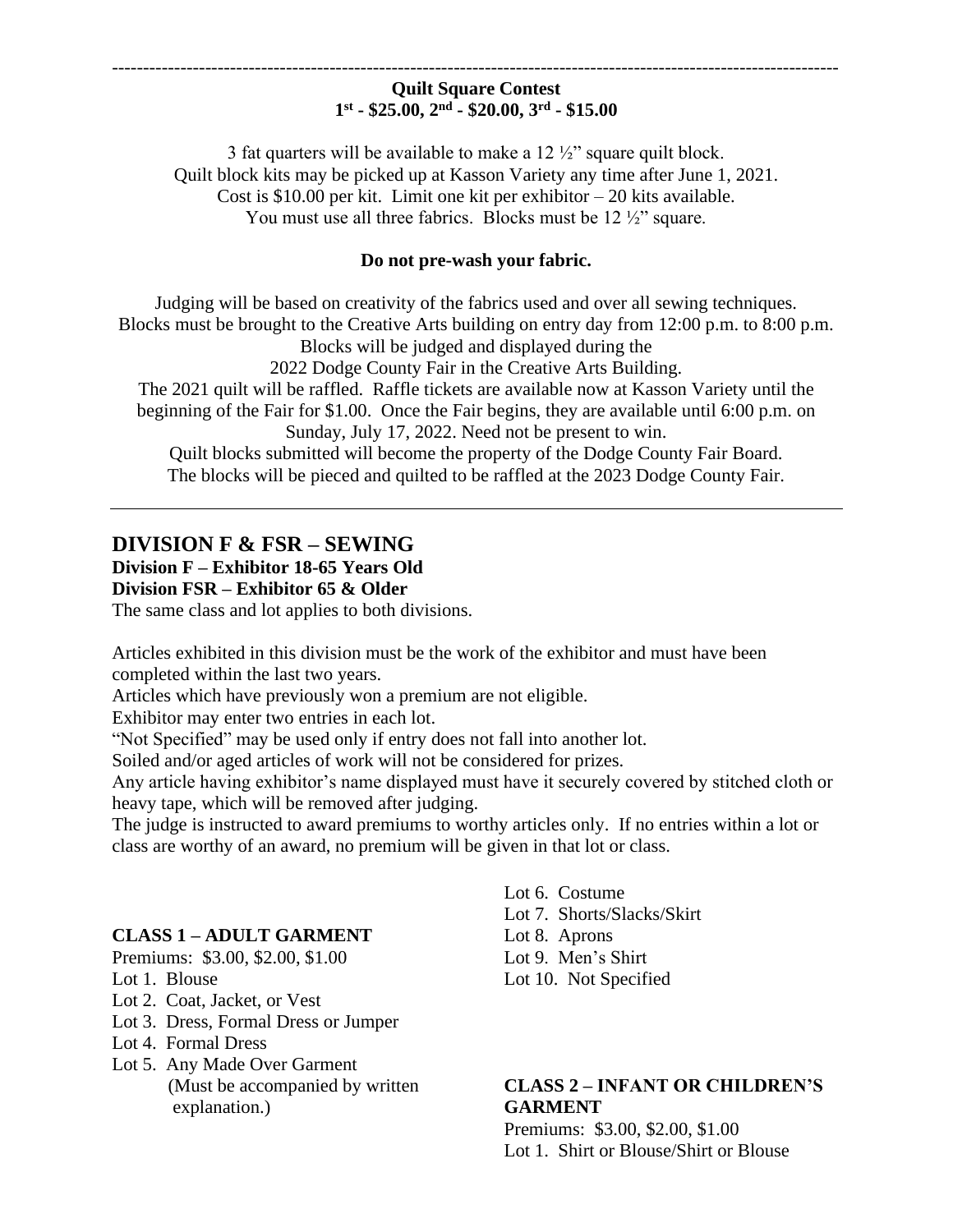with Additions

- Lot 2. Pajamas or Robe
- Lot 3. Dress, Formal Dress or Jumper
- Lot 4. Any Made Over Garment (Must be accompanied by written explanation.)
- Lot 5. Vest, Coat, or Jacket
- Lot 6. Apron
- Lot 7. Pants, Short, Skort, or Skirt
- Lot 8. Hat, Bonnet, Cap, or Beret
- Lot 9. Costume
- Lot 10. Not Specified

#### **CLASS 3 – SERGED ITEMS**

Premiums: \$3.00, \$2.00, \$1.00 Lot 1. Adult Garment Lot 2. Infant/Child's Garment Lot 3. Article for Home Lot 4. Not Specified

# **CLASS 4 – SWEATSHIRT WITH ADDITIONS**

- Sweatshirt may be ready made or handmade. Premiums: \$3.00, \$2.00, \$1.00
- Lot 1. Appliqued
- Lot 2. Counted Cross Stitch
- Lot 3. Painted
- Lot 4. Ribbon Embroidery
- Lot 5. Quilted
- Lot 6. Machine Embroidery
- Lot 7. Not Specified

#### **CLASS 5 – T-SHIRT WITH ADDITIONS**

T-shirt may be ready made or handmade. Premiums: \$3.00, \$2.00, \$1.00 Lot 1. Appliqued Lot 2. Counted Cross Stitch

- Lot 3. Painted
- Lot 4. Ribbon Embroidery
- Lot 5. Machine Embroidery
- Lot 6. Not Specified
- Lot 1. Stuffed Toy
- Lot 2. Homemade Doll With Clothes
- Lot 3. Doll Clothes/Doll Accessories
- Lot 4. Barrettes/Hair Accessories
- Lot 5. Fanny Pack/Purse/Tote Bag/Handbag
- Lot 6. Not Specified

# **CLASS 7 – HOUSEHOLD ACCESSORIES**

# **Machine Sewn**

- Premiums: \$3.00, \$2.00, \$1.00
- Lot 1. Day Apron
- Lot 2. Oven Mitts/Pot Holders (2)
- Lot 3. Refrigerator Novelties
- Lot 4. Basket Liner or Cover
- Lot 5. Tissue Holders
- Lot 6. Door Stop
- Lot 7. Small Appliance Cover
- Lot 8. Covered Hangers (Set of 2)
- Lot 9. Hot Plate Mats (Set of 2)
- Lot 10. Tissue Holders (Kleenex)
- Lot 14. Not Specified

# **CLASS 8 – COSTUMES**

Not judged on quality of sewing, but on intended purpose. Give brief description of use.

- Premiums: \$3.00, \$2.00, \$1.00
- Lot 1. Period Costumes
- Lot 2. Ladies Costumes
- Lot 3. Men's Costumes
- Lot 4. Accessories
- Lot 5. Other

#### **CLASS 6 – ACCESSORIES**

Premiums: \$3.00, \$2.00, \$1.00

# **DIVISION G & GSR**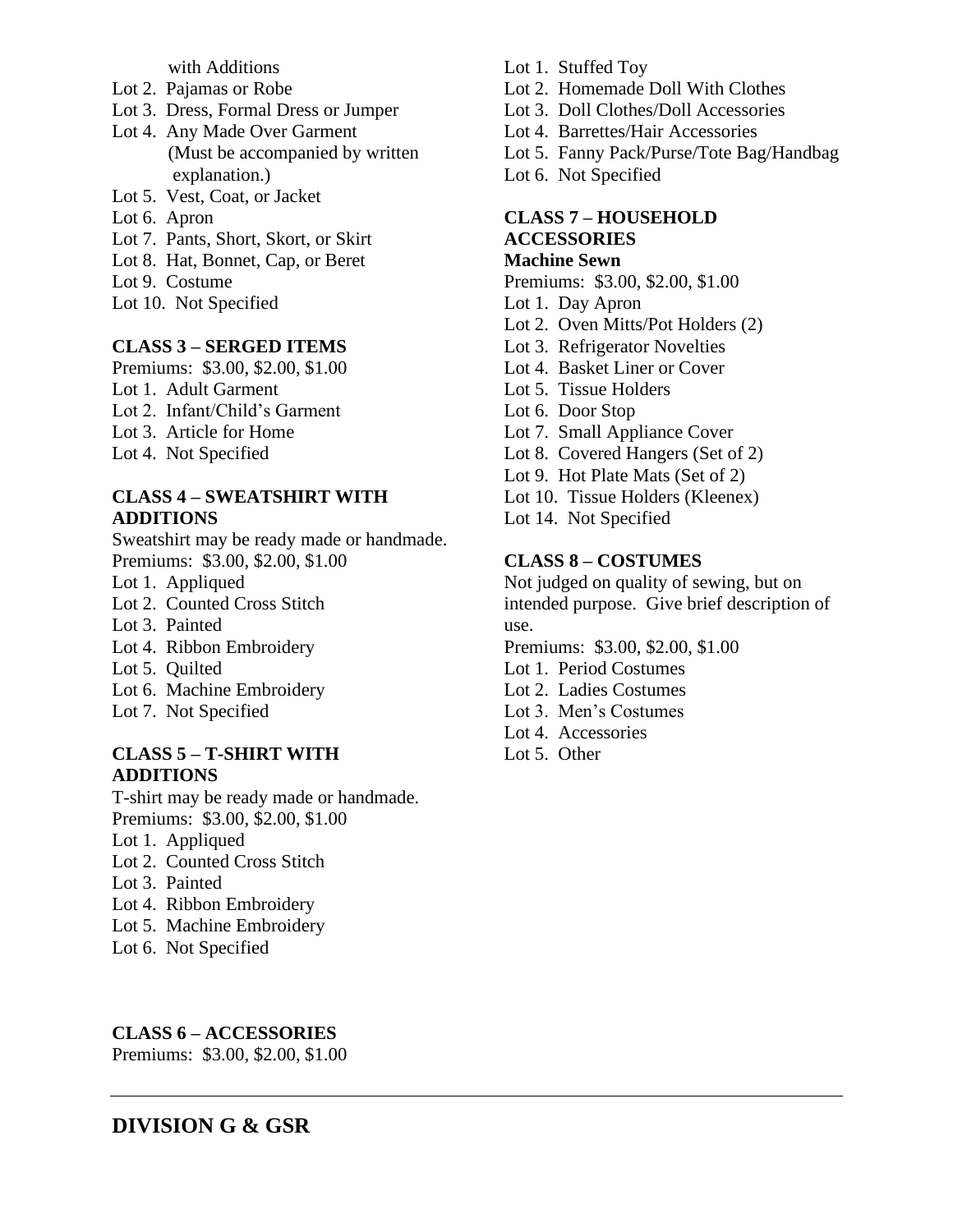# **ADULT ARTS & CRAFTS Division G – Exhibitor 18-65 Years Old Division GSR – Exhibitor 65 & Older**

The same class and lot applies to both divisions.

Articles exhibited in this division must be the work of the exhibitor and must have been completed within the last two years.

Pictures must be framed or matted and arrangements must be made by the exhibitor to provide for hanging. Items without proper hangers will not be displayed.

The exhibitor may enter two entries in each lot.

Soiled and/or aged articles of work will not be considered for prizes.

The judge is instructed to award premiums to worthy articles only. If no entries within a lot or class are worthy of an award, no premium will be given in that lot or class.

Articles of a collection or display may not be entered separately for individual premiums.

Exhibitors of collections should bring a case in which to display their hobby.

#### **CLASS 1 – HOBBIES**

Premiums: \$2.00, \$1.50, \$1.00 Lot 1. Dough Art Lot 2. Greeting Cards Lot 3. Tin Punch Lot 4. Calligraphy Lot 5. Centerpiece Lot 6. Stained Glass Lot 7. Basket Lot 8. Ceramics Lot 9. Things Made From a Kit Lot 10. Stamping Lot 11. Candles Lot 12. Beaded Item Lot 13. Decorated Garments Lot 14. Decorated Hats

#### **CLASS 2 – HOBBIES/TOYS**

Premiums: \$2.00, \$1.50, \$1.00 Lot 1. Doll Furniture Lot 2. Model Car or Truck From a Kit Lot 3. Model Car or Truck Not From a Kit Lot 4. Not Specified

#### **CLASS 3 – COLLECTIBLES**

Premiums: \$2.00, \$1.50, \$1.00 Lot 1. Rocks or Shells

- Lot 2. Match Books
- Lot 3. Pens or Pencils, Not Over 20
- Lot 4. Buttons
- Lot 5. Caps, Not Over 10
- Lot 6. Miniature Figurines, Not Over 12
- Lot 7. Bottles, Not Over 6
- Lot 8. Salt & Pepper Shakers
- Lot 9. Not Specified (Small Not over 12,
- Large Not Over 6)

#### **CLASS 4 – HOLIDAY DECORATIONS OR ORNAMENTS (Not Sewn)**

Premiums: \$2.00, \$1.50, \$1.00

- Lot 1. Easter
- Lot 2. Halloween
- Lot 3. Thanksgiving
- Lot 4. Patriotic
- Lot 5. Valentine
- Lot 6. Wedding
- Lot 7. Christmas
- Lot 8. Not Specified

#### **CLASS 5 – BEADING OR JEWELRY**

Premiums: \$2.00, \$1.50, \$1.00 Lot 1. Rosary Lot 2. Earrings Lot 3. Necklace Lot 4. Bracelet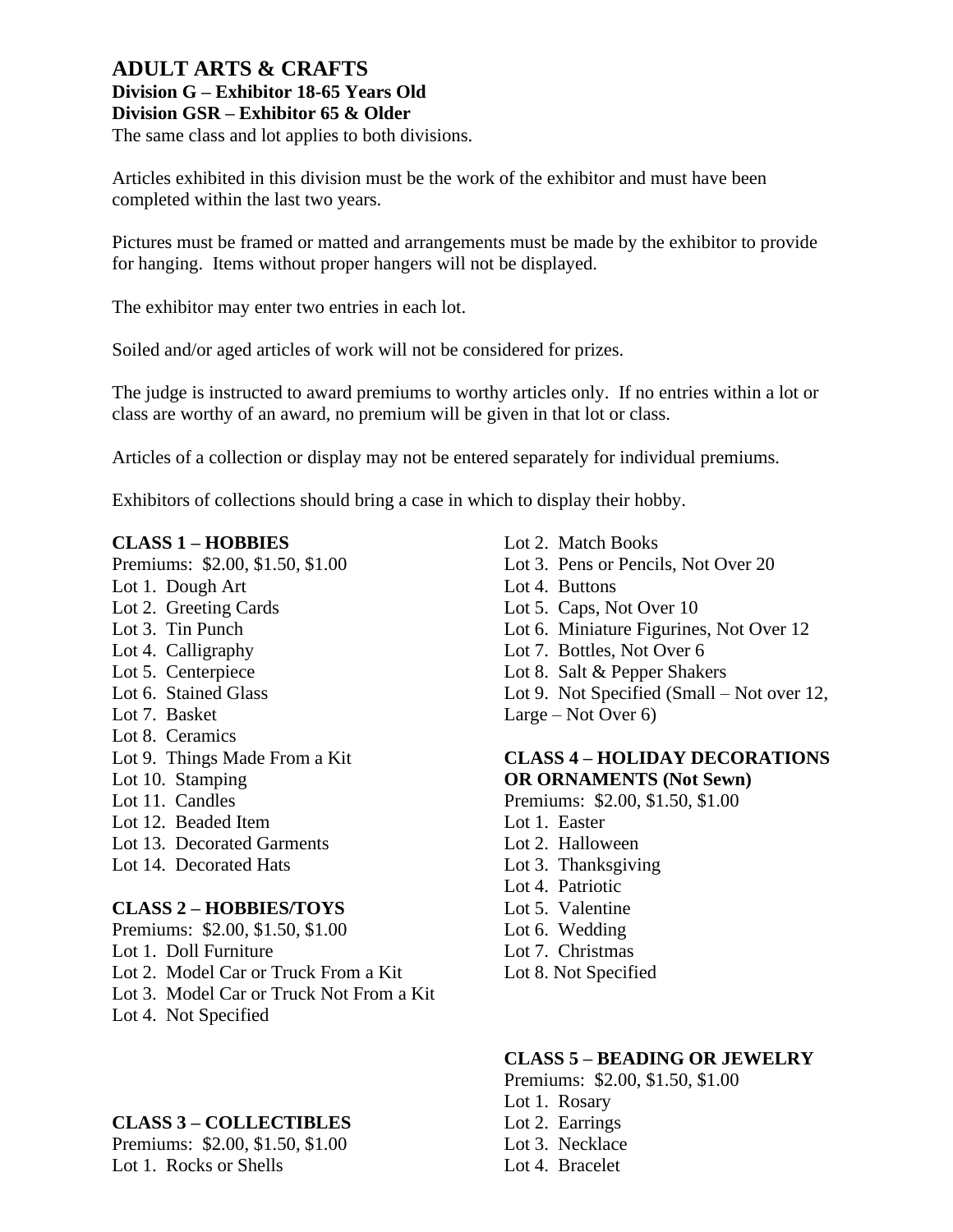- Lot 5. Jewelry Ensemble
- Lot 6. Jewelry Made With Wooden Beads Made by Exhibitor
- Lot 7. Jewelry Made With Glass Beads Made by Exhibitor
- Lot 8. Metal, Gold, Silver, Copper, Etc.
- Lot 9. Precious Metal Clay
- Lot 10. Not Specified

#### **CLASS 6 – RUGS**

Premiums: \$3.00, \$2.00, \$1.00 Lot 1. Braided Lot 2. Crocheted Lot 3. Latch Hook Lot 4. Woven

Lot 5. Not Specified

#### **CLASS 7 – WOOD CRAFTING**

- Premiums: \$3.00, \$2.00, \$1.00
- Lot 1. Bird House
- Lot 2. Carving
- Lot 3. Clocks
- Lot 4. Shelf
- Lot 5. Furniture
- Lot 6. Toy or Game
- Lot 7. Wood Burning
- Lot 8. Refinishing Furniture
- Lot 9. Furniture Handcrafted
- Lot 10. Doll House From Kit
- Lot 11. Doll House Handcrafted
- Lot 12. Bird Feeders
- Lot 13. Wood Inlay
- Lot 14. Jig Saw, Band Saw, Scroll Saw
- Lot 15. Chain Saw
- Lot 16. Anything From Kit
- Lot 17. Not Specified

#### **CLASS 8 – LEATHER**

Premiums: \$3.00, \$2.00, \$1.00 Lot 1. Article of Clothing Lot 2. Accessory Lot 3. Not Specified

# **CLASS 9 – FLEECE**

Premiums: \$1.50, \$1.00, \$0.50

Lot 1. Blankets

- Lot 2. Pillow
- Lot 3. Article of Clothing

# **CLASS 10 – DECORATING PAINTING**

- Premiums: \$3.00, \$2.00, \$1.00
- Lot 1. Useful Boxes Lot 2. Plates & Plaques Lot 3. Trays
- Lot 4. Shelves
- Lot 5. Metal & Tin Items
- Lot 6. Rocks
- Lot 7. Other Wood Items
- Lot 8. Clocks
- Lot 9. Toys
- Lot 10. Bird Feeders
- Lot 11. Furniture
- Lot 12. Not Specified

#### **CLASS 11 – SILK FLORAL ARRANGING**

- Premiums: \$2.00, \$1.50, \$1.00
- Lot 1. Centerpiece
- Lot 2. Corsage/Boutonniere
- Lot 3. Wreath
- Lot 4. Swag
- Lot 5. Holiday Centerpiece
- Lot 6. Other Occasion Centerpiece (Wedding, Graduation, Etc.)
- Lot 7. Not Specified

#### **CLASS 12 – SCRAPBOOKING**

Premiums: \$2.00, \$1.50, \$1.00 Lot 1. Scrapbook Page Framed or Unframed Lot 2. Cards

- Lot 3. Traditional Scrapbook
- Lot 4. Book Bound Scrapbook
- Lot 5. Miscellaneous Paper Crafts

#### **Class 13 – BARN QUILT**

Lot 1.  $2' \times 2'$ Lot 2.  $4'$  x  $4'$ 

**----------------------------------------------------------------------------------------------------**

**DIVISION H – JUNIOR** Ages 12 & Younger **DIVISION I – YOUTH**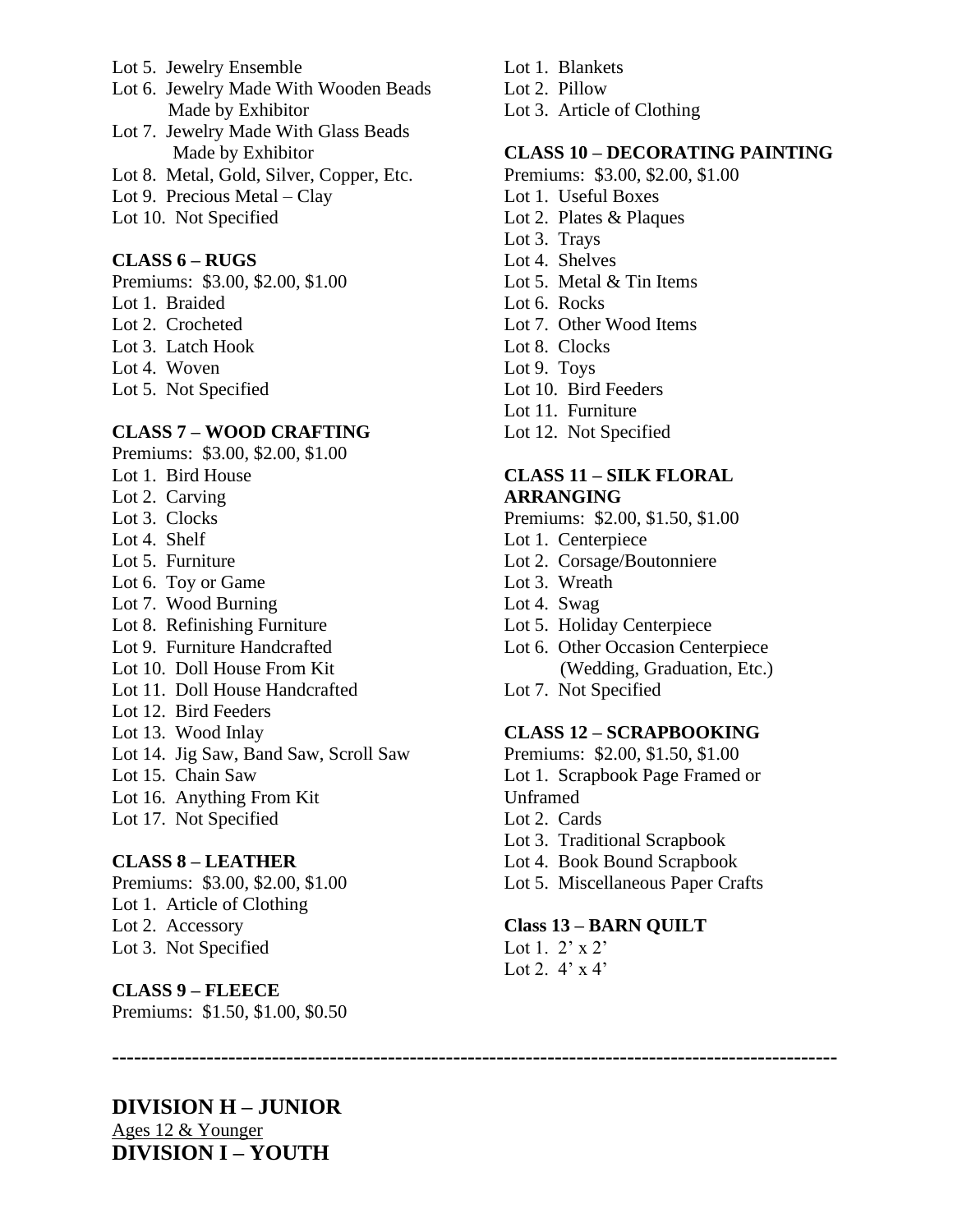Each young person who exhibits will get a participation ribbon which has a premium of \$1.00 per entry. Because of the large volume of junior exhibits, please make every effort to use the following guidelines with your entries.

- 1. All entries must be made by the child.
- 2. Entries must have been completed within the last 12 months.
- 3. Exhibitor may enter two entries in each class.
- 4. Because of the large number of Lego entries, Legos must be secured to a board, not larger than 20"x20" or arranged attractively in a box.
- 5. All pictures or wall hangings must be ready to hang.
- 6. Limit two per class entries.

# **CLASS 1 – THINGS MADE FROM A KIT**

Kit includes Legos, K-Nex, Constructs, Models (cars, trucks, aircraft, rockets), Wall Hangings, Pillows, Framed Needlework, Pictures, and Bead Buddies.

# **CLASS 2 – COLLECTIONS**

Collections include: Rocks or Shells, Match Books, Pens or Pencils (10-25), Miniature Figurines (Not Over 12), Caps (Not Over 10), Collectible Cards (Must be displayed in a book.), Stamps, Buttons, Etc.

# **CLASS 3 – CREATIVE ACTIVITIES**

These items must not be from a kit. Creative activities would include: Dolls, Wood Burning, Toys, Ornaments, and Decorations for Special Holidays, Wall Hangings, Pillows, Plaques, Hair Accessories, Plastic Canvas, Greeting Cards (Stenciled or Drawn), Jewelry, Sand Art, Puppets, Candles, Flowers, Photography, Fleece Tied Blankets or Pillows.

# **CLASS 4 – HAND CRAFTS**

This class would include Embroidery, Crochet, Knitting, Cross Stitch, Leatherwork, Ribbon Embroidery, and Weaving.

#### **CLASS 5- SEWING**

This would include any Sewn Garment, Quilt, Blanket, or Accessory.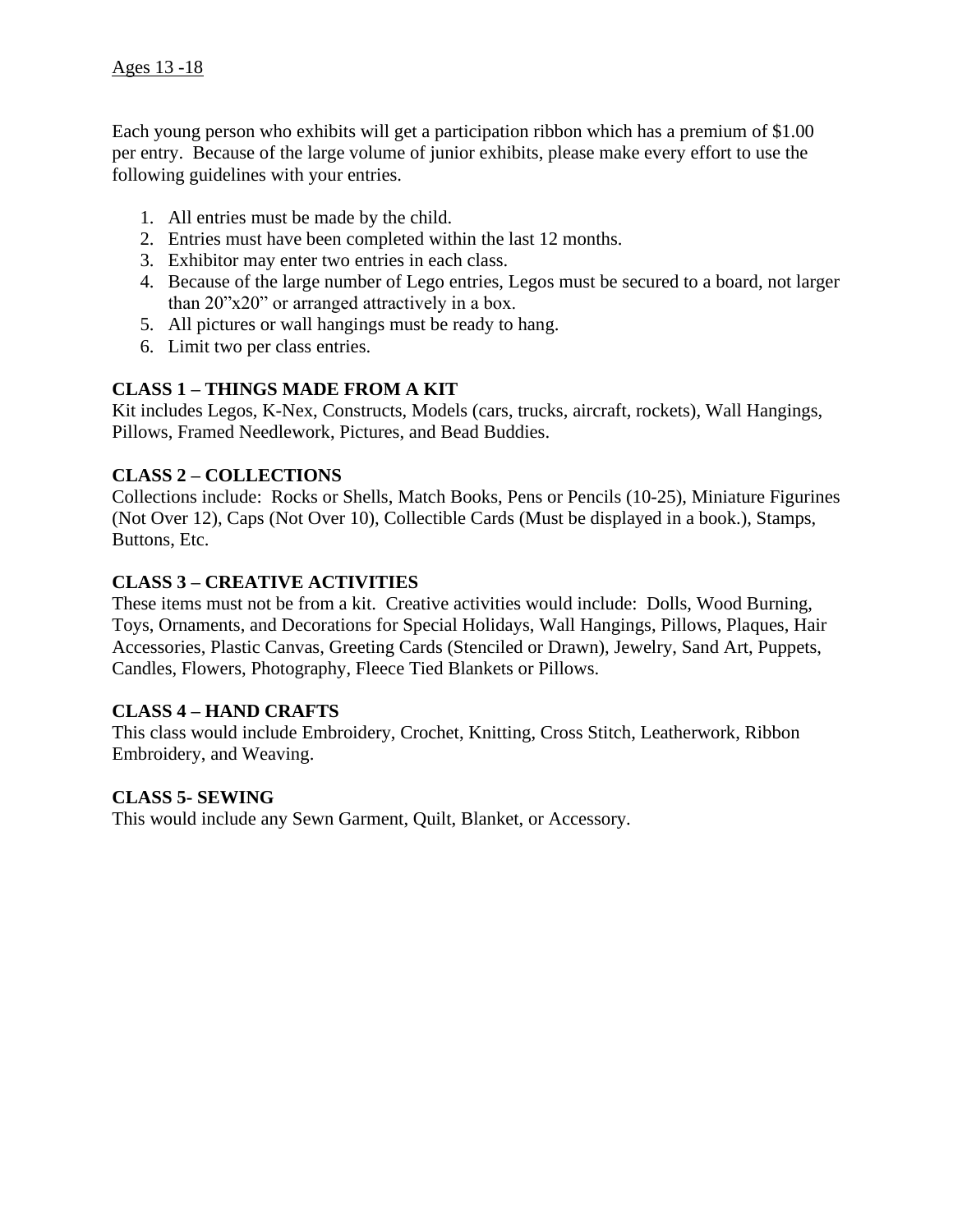#### **Division J Special Class**

#### **Wayne Hendrickson, Superintendent 1004 7th Street NW Kasson, MN 55944 507-634-7047**

All exhibits are to be entered from noon to 7:00 p.m. on Tuesday.

For all nursing home residents and special group homes. Location: Women's Building

**CLASS 1– ART**

**CLASS 2 – SEWING**

**CLASS 3 – NEEDLEWORK**

- **CLASS 4 – HORTICULTURE**
- **CLASS 5 – PHOTOGRAPHY**
- **CLASS 6 – SCRAPBOOKS**
- **CLASS 7 – CERAMICS**

Participation ribbons will be given to each exhibitor. Premium: \$1.00 for all participants.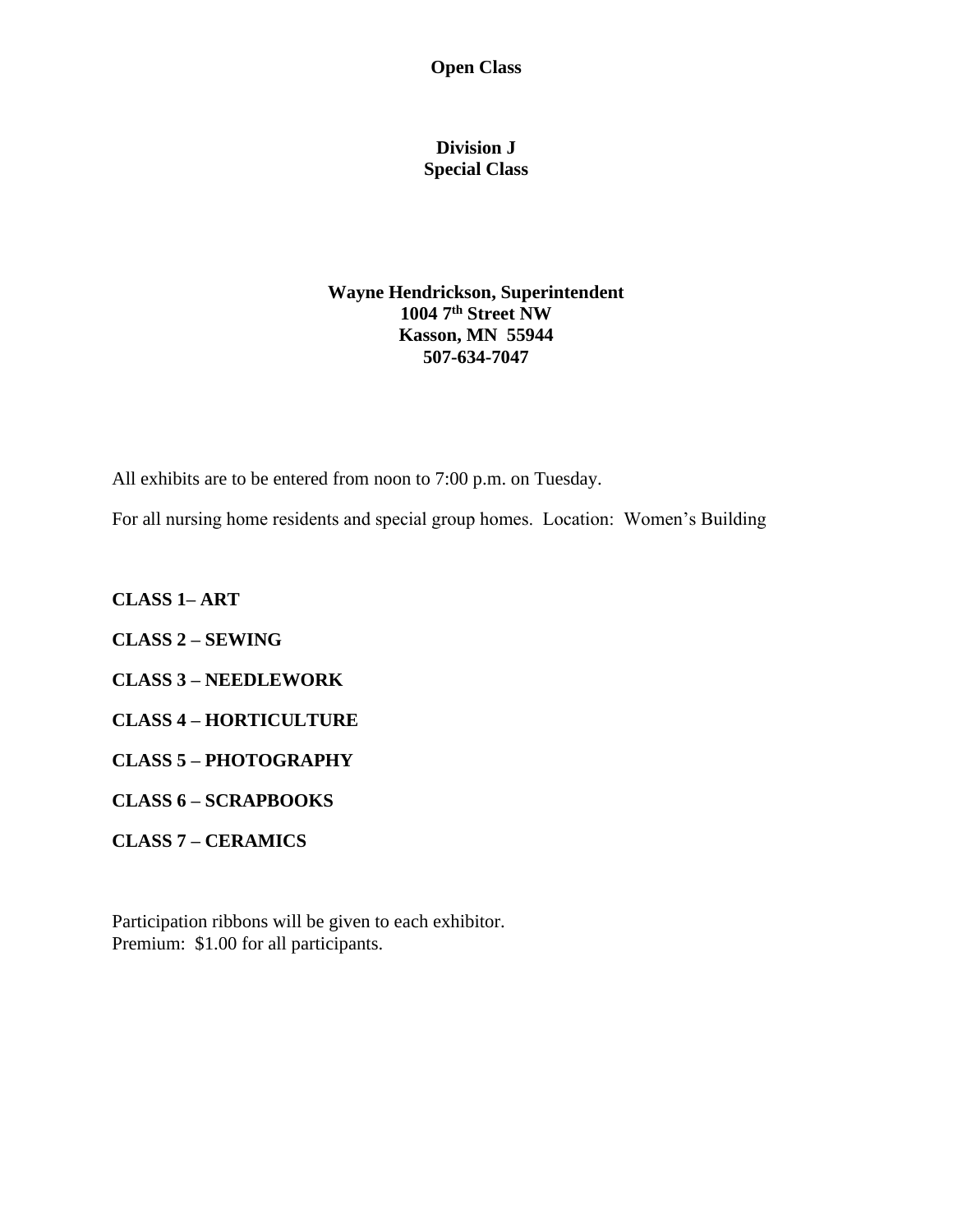#### **Division K & L Fine Arts & Photography**

#### **Wayne Hendrickson, Superintendent 1004 7th Street NW Kasson, MN 55944 507-634-7047**

Premiums: \$3.00, \$2.00, \$1.00 Best of Show Photography and Fine Arts: Champion – Purple Ribbon & \$5.00 Reserve Champion – Reserve Ribbon & \$3.00

Fair entry open to any resident of Minnesota and each exhibitor may enter TWO entries in each lot. The right is reserved to accept fewer entries in each lot if space becomes limited.

Entries will be accepted from noon to 7:00 p.m. on Tuesday, July 13, 2021 and must be picked up after exhibit closes on Sunday evening, July 18, 2021.

Each exhibit must be labeled on the back side of the photos or paintings or on the bottom of pottery, etc. with the artists name, address, phone number, and short title.

#### **All entries MUST BE FRAMED OR MATTED FOR HANGING ON pegboard hooks. Use WIRE LOOP HANGERS with EYE HOOKS, ETC. Taped on hangers will not work.**

Poorly framed entries or paintings not completely dry will not be accepted.

#### **BRING SEVERAL EXTRA RETURN ADDRESS MAILING LABELS TO PUT ON FAIR ENTRY TAGS & ENTRY BOOKS TO SPEED UP THE ENTRY DAY PROCESS**.

Exhibits may not contain copyrighted material other than the work of the exhibitor. All entries must be original work of the exhibits *(no kits or paint by number)* and have not been exhibited at the Dodge County Fair Open Class previously.

Watercolors, drawings, and other easily damaged works should be frame din wood or metal and covered by glass or Plexiglas.

The County Fair or its volunteers **ARE NOT** held liable for damaged or lost exhibits.

Subject matter must be appropriate to all audiences. The right to withhold any art award is reserved if in the opinion of the judge, work submitted does not qualify for an award and the judges' decision is final.

If exhibit is for sale, please indicate on the exhibit at entry time. Arrangements for purchase must be made directly with the artist, and may be picked up after the exhibit closes on Sunday evening.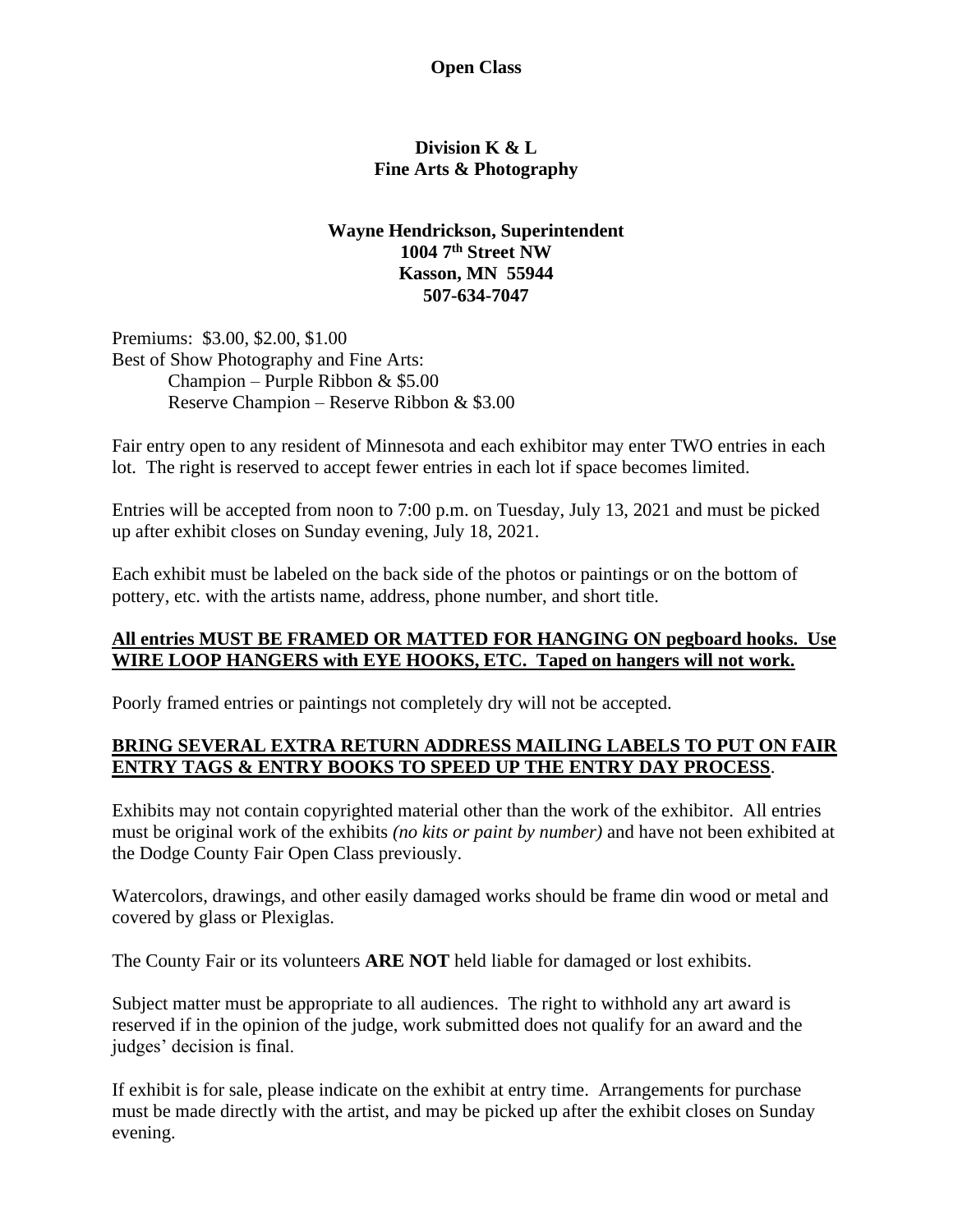# **CLASS 1 – YOUTH ART (9 YEARS AND YOUNGER)**

- Lot 1. Painting (Oil, Acrylic, Watercolor, etc.) Lot 2. Drawing (Pen & Ink, Charcoal, Pencil, etc.)
- Lot 3. Sculpture, Porcelain, Pottery
- Lot 4. Not Specified

#### **CLASS 2- YOUTH ART (AGES 10-13 YEARS)**

- Lot 1. Painting (Oil, Acrylic, Watercolor, etc.)
- Lot 2. Drawing (Pen & Ink, Charcoal, Pencil, etc.) Lot 3. Sculpture, Porcelain, Pottery
- 
- Lot 4. Not Specified

## **CLASS 3 – YOUTH ART (AGES 14-18 YEARS)**

- Lot 1. Painting (Oil & Acrylic)
- Lot 2. Painting (Watercolor)
- Lot 3. Mixed Media
- Lot 4. Drawing (Pen & Ink, Charcoal, Pencil, Etc.) Lot 5. Sculpture (Any Media)

#### **CLASS 4 – ADULT (19 YEARS & OLDER)**

- Lot 1. Painting (Oil & Acrylic)
- Lot 2. Painting (Watercolor)
- Lot 3. Mixed Media
- Lot 4. Drawing (Pen & Ink, Charcoal, Pencil, Etc.)
- Lot 5. Sculpture (Any Media)

#### **CLASS 5 – SENIOR (65 YEARS & OLDER)**

- Lot 1. Painting (Oil & Acrylic)
- Lot 2. Painting (Watercolor)
- Lot 3. Mixed Media
- Lot 4. Drawing (Pen & Ink, Charcoal, Pencil, Etc.)

Lot 5. Sculpture (Any Media)

# **DIVISION L PHOTOGRAPHY**

#### **CLASS 1 – YOUTH (18 YEARS AND YOUNGER)**

- Lot 1. Abstract (Patterns, Shapes, Designs, Etc.)
- Lot 2. Animal (Pets, Wildlife, Livestock, Etc.)
- Lot 3. People (Kids, Sports, Action, Etc.)
- Lot 4. Landscape (Mountains, Seashores, Sunsets, Etc.)
- Lot 5. Nature (Flowers, Trees, Insects, Etc.)
- Lot 6. Miscellaneous
- Lot 7. Group of 3 Related Subjects. No Larger Than 4x6 Photos, Mounted in One Frame or Mat.
- Lot 8. Black & White

# **CLASS 2 – ADULT**

#### **(19 YEARS – 64 YEARS)**

- Lot 1. Abstract (Patterns, Shapes, Designs, Etc.)
- Lot 2. Animal (Pets, Wildlife, Livestock, Etc.)
- Lot 3. People (Kids, Sports, Action, Etc.)
- Lot 4. Landscape (Mountains, Seashores, Sunsets, Etc.)
- Lot 5. Nature (Flowers, Trees, Insects, Etc.)
- Lot 6. Miscellaneous
- Lot 7. Group of 3 Related Subjects. No Larger Than 4x6 Photos, Mounted in One Frame or Mat.
- Lot 8. Black & White

#### **CLASS 3 – SENIOR ADULT (65 YEARS & OLDER)**

- Lot 1. Abstract (Patterns, Shapes, Designs, Etc.)
- Lot 2. Animal
	- (Pets, Wildlife, Livestock, Etc.)
- Lot 3. People (Kids, Sports, Action, Etc.)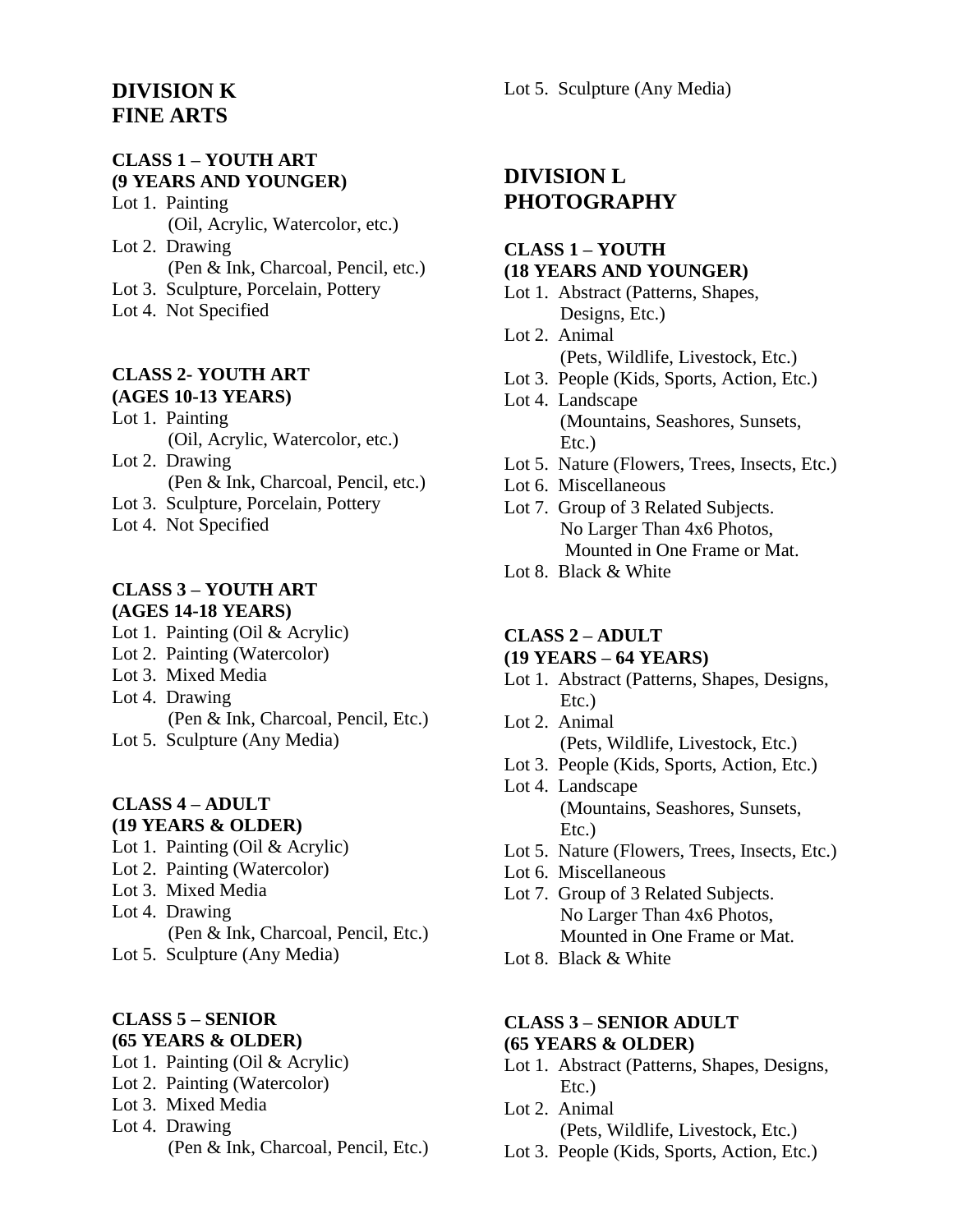- Lot 4. Landscape (Mountains, Seashores, Sunsets, Etc.)
- Lot 5. Nature (Flowers, Trees, Insects, Etc.)
- Lot 6. Miscellaneous
- Lot 7. Group of 3 Photos of Related Subjects. No Larger Than 4x6 Photos, Mounted in One Frame or Mat.
- Lot 8. Black & White

# **CLASS 4 – ADVANCED ADULT**

#### **(Anyone with experience or Post-Secondary training in the art-related field should enter this class)**

- Lot 1. Abstract (Patterns, Shapes, Designs, Etc.)
- Lot 2. Animal (Pets, Wildlife, Livestock, Etc.)
- Lot 3. People (Kids, Sports, Action, Etc.)
- Lot 4. Landscape (Mountains, Seashores, Sunsets, Etc.)
- Lot 5. Nature (Flowers, Trees, Insects, Etc.)
- Lot 6. Miscellaneous
- Lot 7. Group of 3 Photos of Related Subjects. No Larger Than 4x6 Photos, Mounted in One Frame or Mat.
- Lot 8. Black & White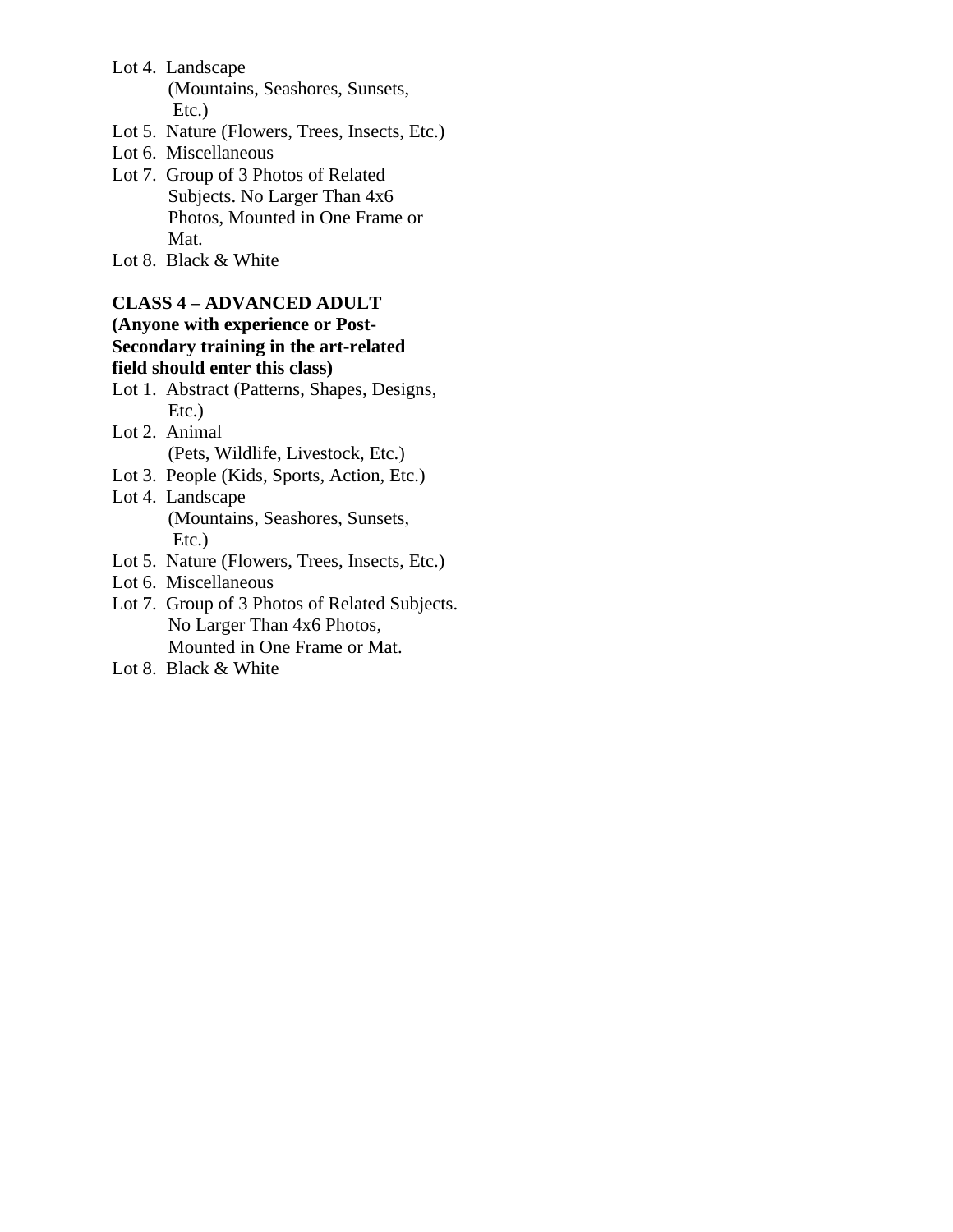#### **Division M Open Junior Dairy Cattle Show**

#### **Scott Schley, Superintendent P.O. Box 281 Dodge Center, MN 55927 507-259-1145**

#### GENERAL RULES GOVERNING EXHIBITS

Entries close July 1, 2022 or when barns are filled.

Every exhibit must be pre-registered with entry fee enclosed.

FFA & 4-H showing in open class must be pre-registered.

Entry fee is \$5.00 per head.

Entries must be in place by noon on Friday, July 15, 2022

Judging is Saturday, July 16, 2022 at 12:00 p.m.

All animals must meet the requirements of the Minnesota Livestock Sanitary Board.

No health papers from Minnesota cattle are required.

No fans allowed that are not OSHA approved.

Open to registered and grades. Grades must resemble their respective breeds.

The Fair will not be responsible for disease contracted during the exhibition.

The dates for computing ages of dairy cattle should be September 1 and March 1.

The age requirements will be as follows: Not over 21 years of age by January 1, 2022. One animal per member, per class.

All dairy breeds will be in the same lots.

Breed classes to be determined after all entries are received.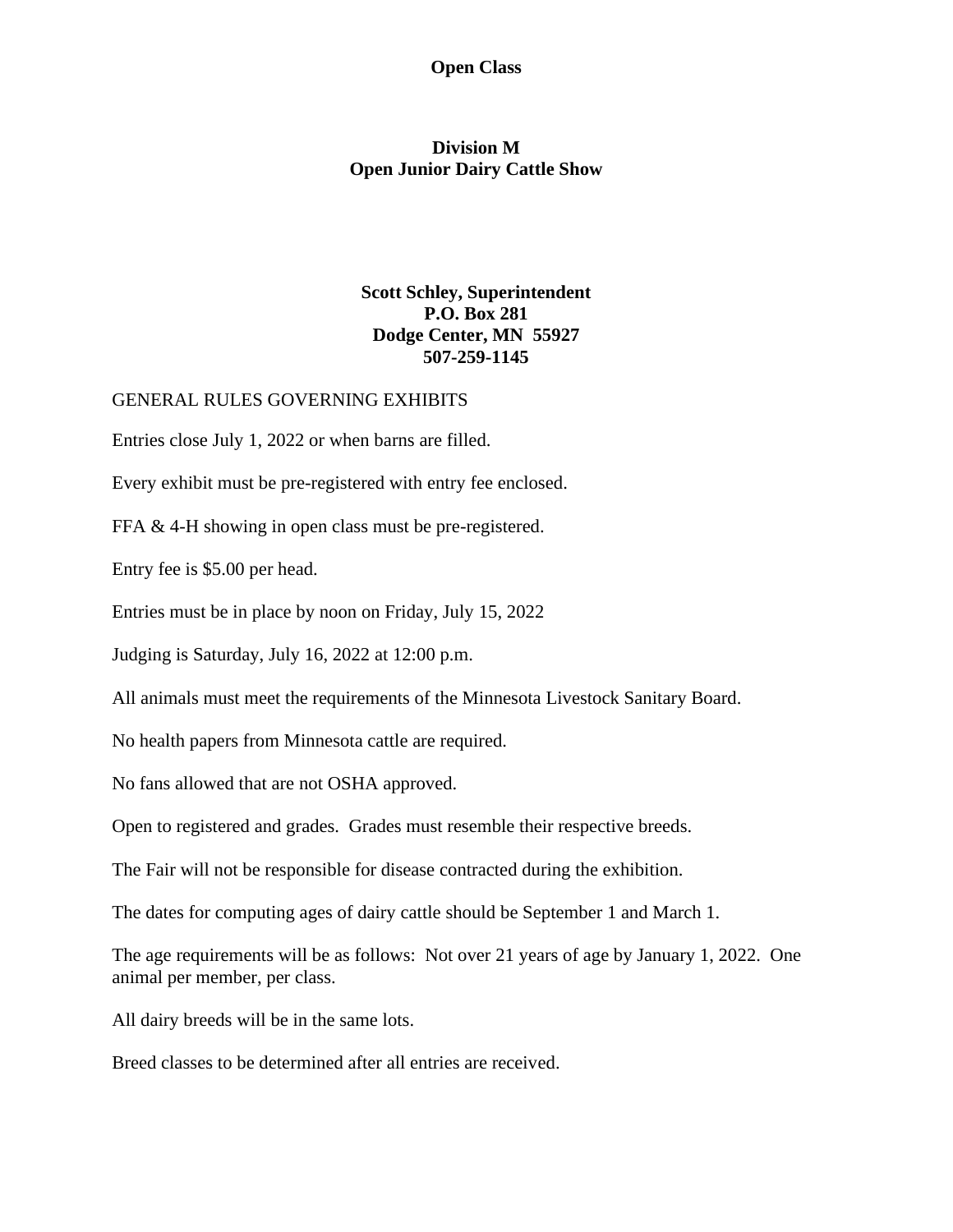Premiums for Lots 1-11: \$15.00, \$12.00, \$9.00, \$8.00, \$7.00, \$6.00.

- Lot 1. Jr. Heifer Calf Born, March 1, 2022 or after and over three months.
- Lot 2. Winter Heifer Calf, Born After December 1, 2021
- Lot 3. Fall Heifer Calf, Born After September 1, 2021
- Lot 4. Summer Yearling Heifer, Born After June 1, 2021
- Lot 5. Junior Yearling Heifer, Born After March 1, 2021
- Lot 6. Winter Yearling Heifer, Born After December 1, 2020
- Lot 7. Senior Yearling Heifer, Born After September 1, 2020
- Lot 8. Novice Calves, Born March 1, 2021 through May 13, 2021
	- All exhibitors will receive a ticket for a free malt at the malt stand. Exhibitor is seven years of age or younger.
- Lot 9. Junior Champion & Reserve Female, Under Two Years (Ribbon)
- Lot 10. Dry Cows, All Ages
- Lot 11. Daughter Dam

Premiums for Lots 12-18: \$25.00, \$22.00, \$18.00, \$16.00, \$13.00, \$11.00.

- Lot 12. 2-Year-Old, Born March 1, 2019-February 28, 2020
- Lot 13. Cow 3 Years Old, Born September 1, 2018-August 31, 2019
- Lot 14. Cow 4 Years Old, Born September 1, 2017-August 31, 2018
- Lot 15. Cow 5 Years Old, Born Before September 1, 2017
- Lot 16. Aged Cow
- Lot 17. Grand & Reserve Champion Female (Champion & Reserve Ribbon)
- Lot 18. Best 3 Females (One must be milking.)

Premiums for Lots 19-21: No premiums. Malt tickets will be awarded to all participants.

- Lot 19. Showmanship Grades 3-5
- Lot 20. Showmanship Grades 6-9
- Lot 21. Showmanship Grades 10 & Up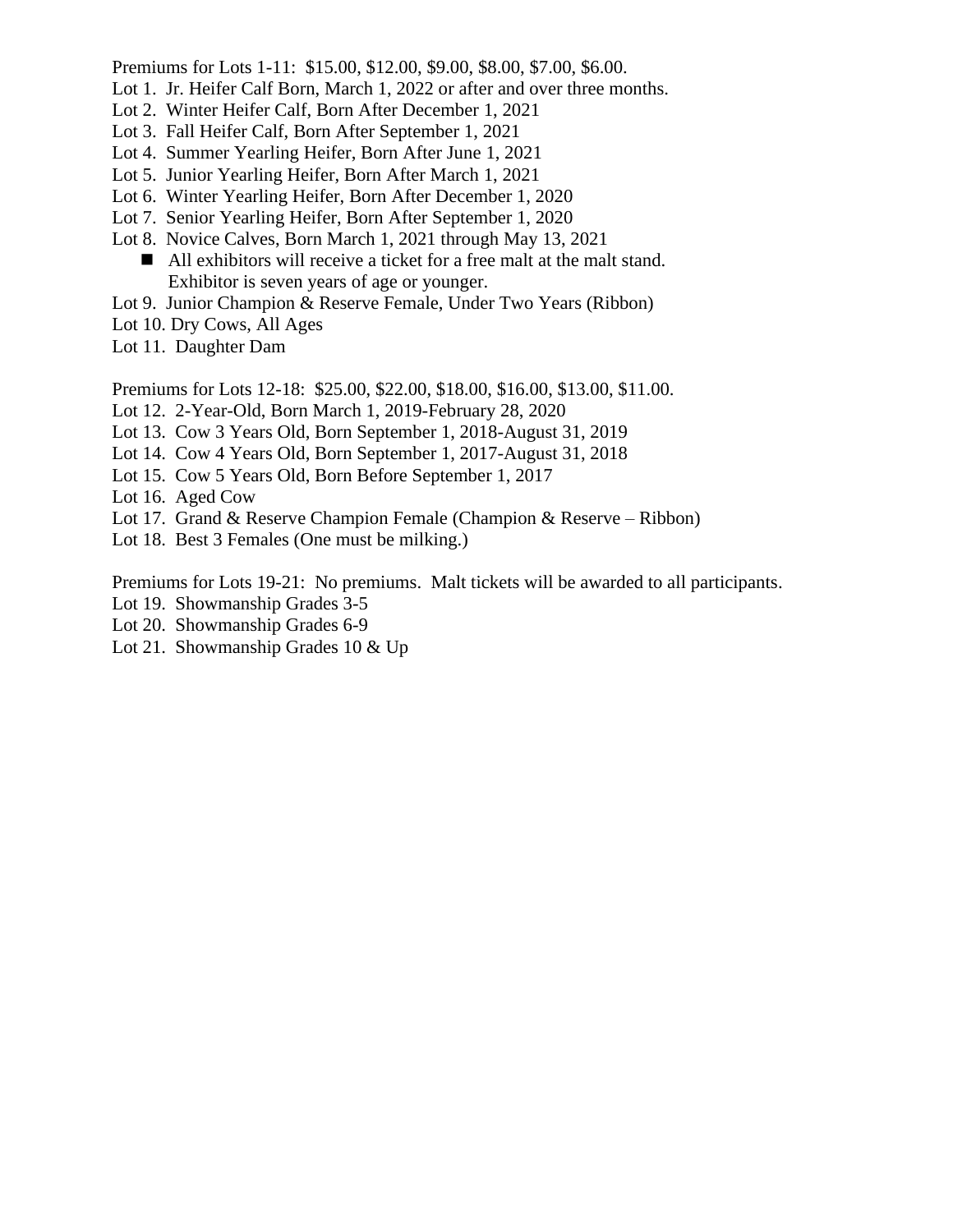#### **Division N Open Horse Show**

#### **Jill Bigelow-Shea, Superintendent**

#### **507-259-3967 Or Between July 13-17, 2022 – 507-634-7736**

Saturday, July 16, 2022 – 8:00 a.m.

#### **WSCA Approved Judge Pam Whitfield**

Dodge County Fairgrounds – Kasson, MN Enter North Gate of Fairgrounds from Highway 57

Great Arena, Plenty of Parking, WSCA Approved Judge, Premiums, and Fair Food

Entry Fee: \$3.00/class Assessment: \$3.00/horse

Ribbons:  $1<sup>st</sup> - 6<sup>th</sup>$  Place Premiums: \$6.00, \$5.00, \$4.00, \$3.00

#### GENERAL RULES GOVERNING EXHIBITS

Exhibitors/horse combination can only enter one like class, e.g. Walk/Trot exhibitor/horse combination are not able to enter the like Walk/Trot/Lope classes.

Proof of Coggins test must be presented upon entry.

Game classes will not start before 11:30 a.m.

WSCA rules will apply.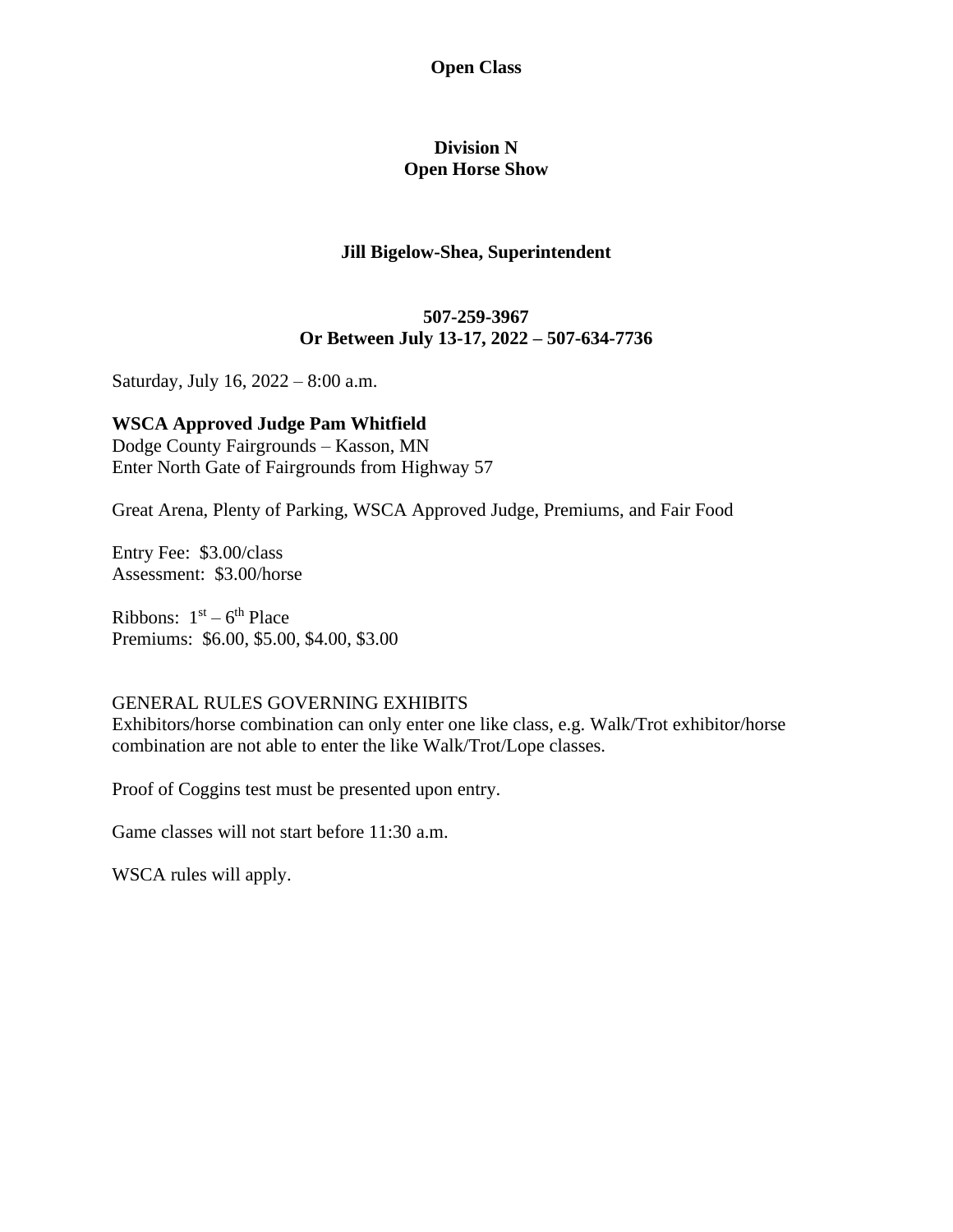- Lot 1. Showmanship at Halter  $10 \&$  Under
- Lot 2. Showmanship at Halter  $-11-13$
- Lot 3. Showmanship at Halter 14-17
- Lot 4. Showmanship at Halter  $18 \& Qver$
- Lot 5. English Equitation  $-17 \&$  Under
- Lot 6. English Equitation  $-18 \& Qver$
- Lot 7. English Pleasure  $17 \&$  Under
- Lot 8. English Pleasure  $18 \& Qver$
- Lot 9. Western Horsemanship  $-10 \&$  Under
- Lot 10. Western Horsemanship 13 & Under
- Lot 11. Western Horsemanship 14-17
- Lot 12. Western Horsemanship 18 & Over
- Lot 13. Walk Trot Western Horsemanship 17 & Under
- Lot 14. Western Pleasure 10 & Under
- Lot 15. Western Pleasure 13 & Under
- Lot 16. Western Pleasure 14–17
- Lot 17. Western Pleasure 18 & Over
- Lot 18. Walk Trot Western Pleasure 17 & Under
- Lot 19. Bareback Horsemanship Open
- Lot 20. One Barrel Pennant Open
- Lot 21. Poles  $-10 \&$  Under
- Lot 22. Poles 11-13
- Lot 23. Poles 14-17
- Lot 24. Poles  $-18 & \text{Over}$
- Lot 25. Key Hole  $10 \&$  Under
- Lot 26. Key Hole  $-11-13$
- Lot 27. Key Hole  $-14-17$
- Lot 28. Key Hole  $18 \& Qver$
- Lot 29. Jump Figure  $8 10 \&$  Under
- Lot 30. Jump Figure  $8 11 13$
- Lot 31. Jump Figure  $8 14 17$
- Lot 32. Jump Figure  $8 18 \& Qver$
- Lot 33. Barrels 10  $&$  Under
- Lot 34. Barrels 11-13
- Lot 35. Barrels 14-17
- Lot 36. Barrels  $18 \& Qver$
- Lot 37. 4-in-Line Barrels Open
- Lot 38. Speed Dash  $-10 \&$  Under
- Lot 39. Speed Dash  $-11-13$
- Lot 40. Speed Dash  $-14-17$
- Lot 41. Speed Dash -18 & Over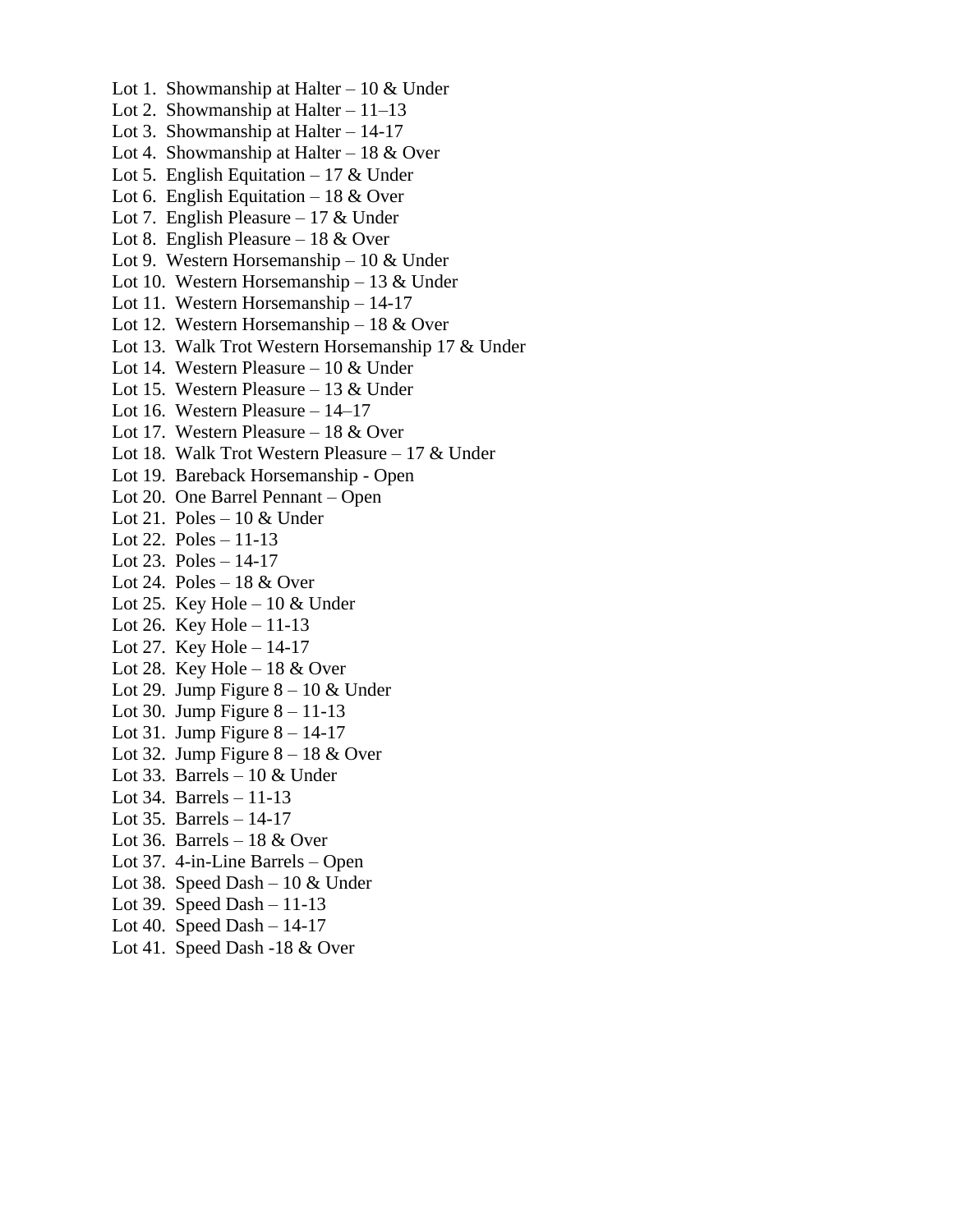#### **Division P Open Rabbit Show**

#### **Madelyn Beckstrom, Superintendent 307 6th Avenue NW Kasson, MN 55944 Email: mbeck2001@charter.net 507-273-5948**

#### GENERAL RULES GOVERNING EXHIBITS

Entry Day: July 16, 2022 Mail-In Entries to Madelyn Beckstrom at address above by July 13, 2022. These entries will get a premium. You may enter the day of the show as well.

This is an official ARBA Sanctioned show. ARBA Convention will be in Reno, Nevada, October 290November 2, 2022

Only purebred rabbits of breeds recognized by the ARBA may be exhibited. Purebred rabbits need not be registered or have paper, but must be representative to their own breed.

The standards of the American Rabbit and Cavy Breeders Association will govern in judging of all breeds. All rabbits must be permanently ear marked, left ear.

#### **Judging will begin at 9:00 a.m. on Saturday, July 16, 2022.**

No rabbit will be awarded a first place unless it is positively worthy of same in the judge's opinion. If only one entry, second place premium will be paid.

Junior rabbits will be defined as those less than 6 months of age. Intermediate rabbits are 6-8 months of age. Breeds maturing under 10 lbs., have no intermediate class. They are Jr. or Sr. only.

#### **American Rabbit Breeders Association Eric Stewart, Executive Director PO Box 400 Knox, PA 16232**

[www.arba.net](http://www.arba.net/) Membership Dues: Individual: \$20.00 per year, \$50.00 for 3 years Husband/Wife \$30.00 per year, \$75.00 for 3 years Youth \$12.00 per year, \$30.00 for 3 Years. **ARBA registrar: Madelyn Beckstrom Judge: Mike Avesing**

Awards: **Best in Show: Madelyn Beckstrom/Alissa Kruger Reserve in Show: Rochester Area Rabbit Club**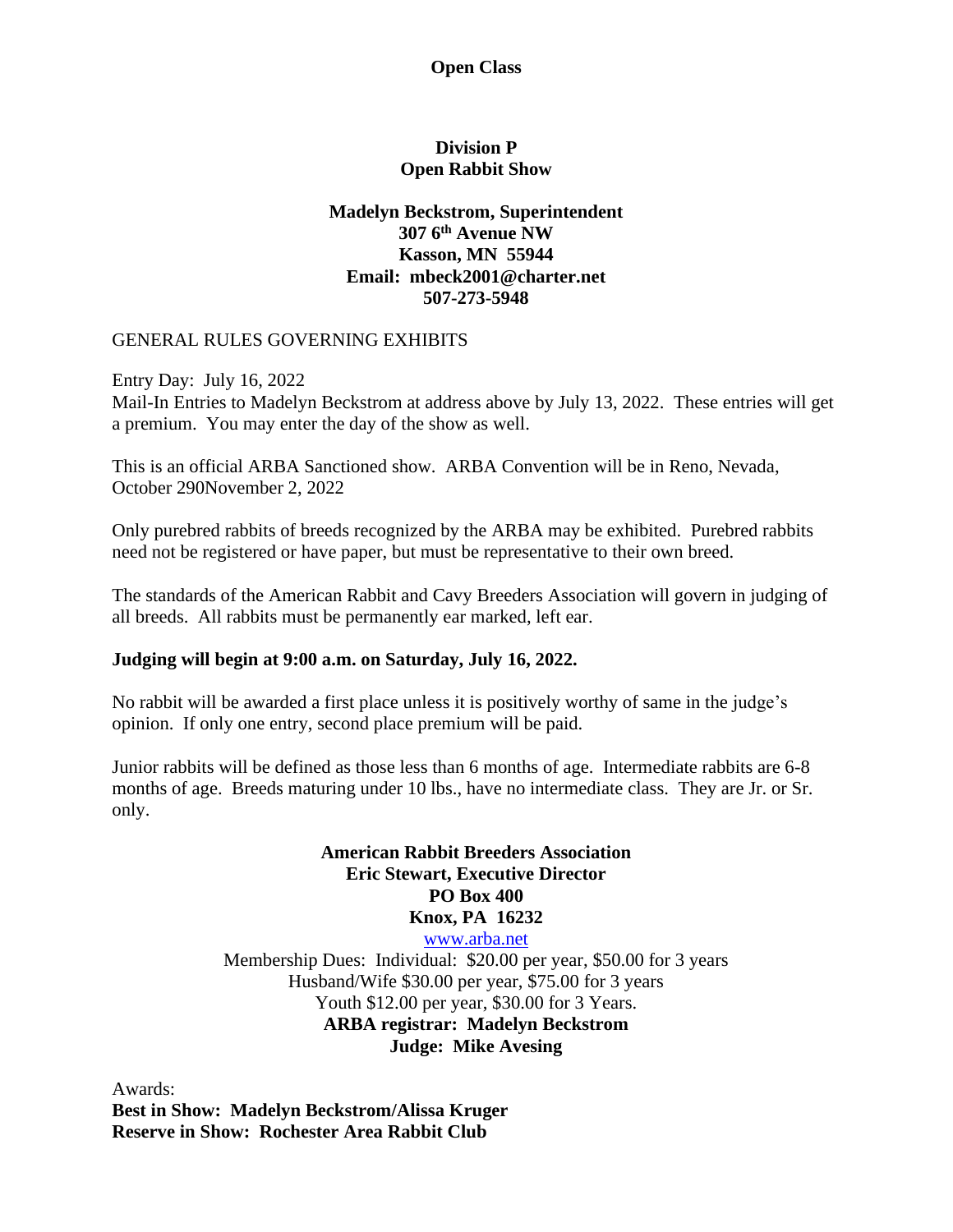#### **Enter class number, lot number, breed and color, and tattoo on entry form.**

Premiums: 1<sup>st</sup> \$3.00, 2<sup>nd</sup> \$2.25, 3<sup>rd</sup> \$1.75

#### **Entry fee is \$1.00 per rabbit.**

| <b>Class 110 – Senior Buck</b>       |
|--------------------------------------|
| <b>Class 120 – Senior Doe</b>        |
| <b>Class 130 – Intermediate Buck</b> |
| <b>Class 140 – Intermediate Doe</b>  |
| <b>Class 150 – Junior Buck</b>       |
| <b>Class 160 – Junior Doe</b>        |

#### Lot #s

- 1. American Blue
- 2. American White
- 3. American Fuzzy Lop Broken
- 4. American Fuzzy Lop Solid
- 5. American Sable
- 6. English Angora Colored
- 7. English Angora White
- 8. French Angora Colored
- 9. French Angora White
- 10. French Angora Broken
- 11. Giant Angora White
- 12. Satin Angora Colored
- 13. Satin Angora White
- 14. Belgian Hare
- 15. Beveran Black
- 16. Beveran Blue
- 17. Beveran White
- 18. Blanc De Hotot
- 19. Britannia Petite Black
- 20. Britannia Petite Black Otter
- 21. Britannia Petite Broken
- 22. Britannia Petite- Chestnut
- 23. Britannia Petite REW
- 24. Britannia Petite Sable Marten
- 25. Californian
- 26. Champagne D'Argent
- 27. Checkered Giant Black
- 28. Checkered Giant Blue
- 29. American Chinchilla
- 30. Standard Chinchilla
- 31. Giant Chinchilla
- 32. Cinnamon
- 33. Crème D'Argent
- 34. Argente Bruns
- 35. Dutch Blue
- 36. Dutch Chin
- 37. Dutch Chocolate
- 38. Dutch Gray
- 39. Dutch Steel
- 40. Dutch Tort
- 41. Dwarf Hotot
- 42. English Spot Black
- 43. English Spot Blue
- 44. English Spot Chocolate
- 45. English Spot Gold
- 46. English Spot Gray
- 47. English Spot Steel
- 48. English Spot Tort
- 49. Flemish Giant Black
- 50. Flemish Giant Blue
- 51. Flemish Giant Fawn
- 52. Flemish Giant Light Gray
- 53. Flemish Giant Sandy
- 54. Flemish Giant White
- 55. Florida White
- 56. Harlequin Japanese
- 57. Harlequin Magpie
- 58. Havana Black
- 59. Havana Blue
- 60. Havana Broken
- 61. Havana Chocolate
- 62. Himalayan Black
- 63. Himalayan Blue
- 64. Himalayan Chocolate
- 65. Himalayan Lilac
- 66. Holland Lop Broken
- 67. Holland Lop Solid
- 68. Jersey Wooly Agouti
- 69. Jersey Wooly AOV
- 70. Jersey Wooly Broken
- 71. Jersey Wooly Self
- 72. Jersey Wooly Tan Pattern
- 73. Lilac
- 74. Lion Head White
- 75. Lion Head Chocolate
- 76. Lion Head Seal
- 77. Lion Head Tort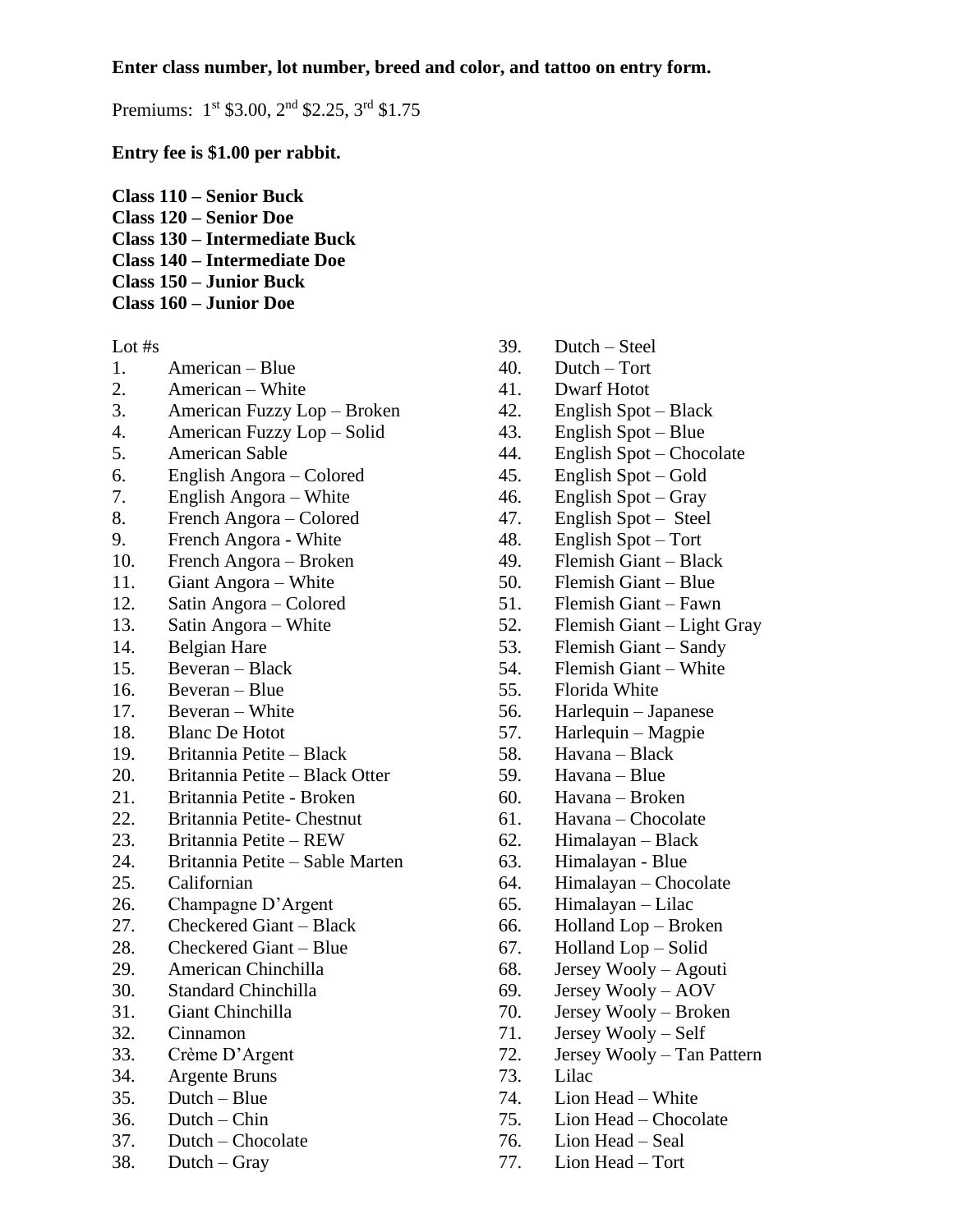| 78.          | Lion Head – Other Recognized Varieties |
|--------------|----------------------------------------|
| 79.          | English Lop - Broken                   |
| 80.          | English Lop – Solid                    |
| 81.          | French Lop – Broken                    |
| 82.          | Mini Lop – Broken                      |
| 83.          | Mini Lop - Solid                       |
| 84.          | Mini Rex - Black                       |
| 85.          | Mini Rex - Blue                        |
| 86.          | Mini Rex – Broken                      |
| 87.          | Mini $Rex - Castor$                    |
| 88.          | Mini Rex - Chin                        |
| 89.          | Mini Rex - Chocolate                   |
| 90.          | Mini Rex - Himi                        |
| 91.          | Mini Rex - Lilac                       |
| 92.          | Mini $Rex - Lynx$                      |
| 93.          | Mini Rex - Opal                        |
| 94.          | Mini Rex - Otter                       |
| 95.          | Mini Rex - Red                         |
| 96.          | Mini Rex - Sable Point                 |
| 97.          | Mini Rex - Seal                        |
| 98.          | Mini Rex - Tort                        |
| 99.          | Mini $Rex - BEW$                       |
| 100.         | Mini $Rex - REW$                       |
| 101.         | Mini Satin - Black                     |
| 102.         | Mini Satin - Blue                      |
| 103.         | Mini Satin – Broken                    |
| 104.         | Mini Satin - Chin                      |
| 105.         | Mini Satin - Chocolate                 |
|              |                                        |
| 106.<br>107. | Mini Satin – Chocolate Agouti          |
|              | Mini Satin – Copper                    |
| 108.         | Mini Satin - Himalayan                 |
| 109.         | Mini Satin - Opal                      |
| 110.         | Mini Satin – Otter<br>Mini Satin - Red |
| 111.         |                                        |
| 112.         | Mini Satin – Siamese                   |
| 113.         | Mini Satin – Silver Marten             |
| 114.         | Mini Satin - Squirrel                  |
| 115.         | Mini Satin - Tort                      |
| 116.         | Mini Satin – White                     |
| 117.         | Netherland Dwarf - Black               |
| 118.         | Netherland Dwarf - Blue                |
| 119.         | Netherland Dwarf - Broken              |
| 120.         | Netherland Dwarf – Chocolate           |
| 121.         | Netherland Dwarf - Lilac               |
| 122.         | Netherland Dwarf - BEW                 |
| 123.         | Netherland Dwarf - REW                 |
| 124.         | Netherland Dwarf - Sable Point         |
| 125.         | Netherland Dwarf - Siamese Sable       |
| 126.         | Netherland Dwarf – Siamese Smoke Pearl |
| 127.         | Netherland Dwarf - Tort                |
| 128.         | Netherland Dwarf - Chin                |
| 129.         | Netherland Dwarf - Chestnut            |

|   |      | 130. Netherland Dwarf – Lynx           |
|---|------|----------------------------------------|
|   | 131. | Netherland Dwarf - Opal                |
|   |      | 132. Netherland Dwarf - Squirrel       |
|   |      | 133. Netherland Dwarf - Otter          |
|   | 134. | Netherland Dwarf - Sable Marten        |
|   | 135. | Netherland Dwarf - Silver Marten       |
|   | 136. | Netherland Dwarf – Smoked Pearl Marten |
|   | 137. | Netherland Dwarf – Himi                |
|   |      | 138. Netherland Dwarf - Orange         |
|   | 139. | Netherland Dwarf – Steel               |
|   | 140. | New Zealand – Black                    |
|   | 141. | New Zealand - Blue                     |
|   | 142. | New Zealand – Broken                   |
|   | 143. | New Zealand – Red                      |
|   | 144. | New Zealand – White                    |
|   | 145. | Palomino – Golden                      |
|   | 146. | Palomino $-Lynx$                       |
|   | 147. | $Polish - Black$                       |
|   | 148. | $Polish - Blue$                        |
|   |      | 149. Polish – Broken                   |
|   |      | 150. Polish – Chocolate                |
|   |      | 151. $Polish - BEW$                    |
|   |      | 152. Polish – REW                      |
|   | 153. | $Rex - Amber$                          |
|   | 154. | $Rex - Black$                          |
|   | 155. | Rex - Black Otter                      |
|   | 156. | $Rex - Blue$                           |
|   | 157. | $Rex - Broken$                         |
|   | 158. | Rex - Californian                      |
|   | 159. | $Rex - Castor$                         |
|   |      | 160. Rex - Chocolate                   |
|   | 161. | $Rex$ – Lilac                          |
|   | 162. | $Rex - Lynx$                           |
|   | 163. | $Rex-Opal$                             |
|   | 164. | $Rex - Red$                            |
|   | 165. | $Rex - Sable$                          |
|   | 166. | Rhinlander - Black                     |
|   | 167. | Rhinlander - Blue                      |
|   | 168. | Satin - Black                          |
|   | 169. | Satin - Blue                           |
|   | 170. | Satin – Broken                         |
|   | 171. | Satin - Californian                    |
|   | 172. | Satin - Chocolate                      |
|   | 173. | Satin – Chin                           |
|   | 174. | $Satin-Copper$                         |
|   | 175. | Satin - Otter                          |
|   | 176. | Satin - Red                            |
|   | 177. | $Satin-Siamese$                        |
| l |      | 178. Satin – White                     |
|   |      | $170$ Silver Brown                     |

- 179. Silver Brown<br>180. Silver Black
- 180. Silver Black<br>181. Silver Fawn Silver – Fawn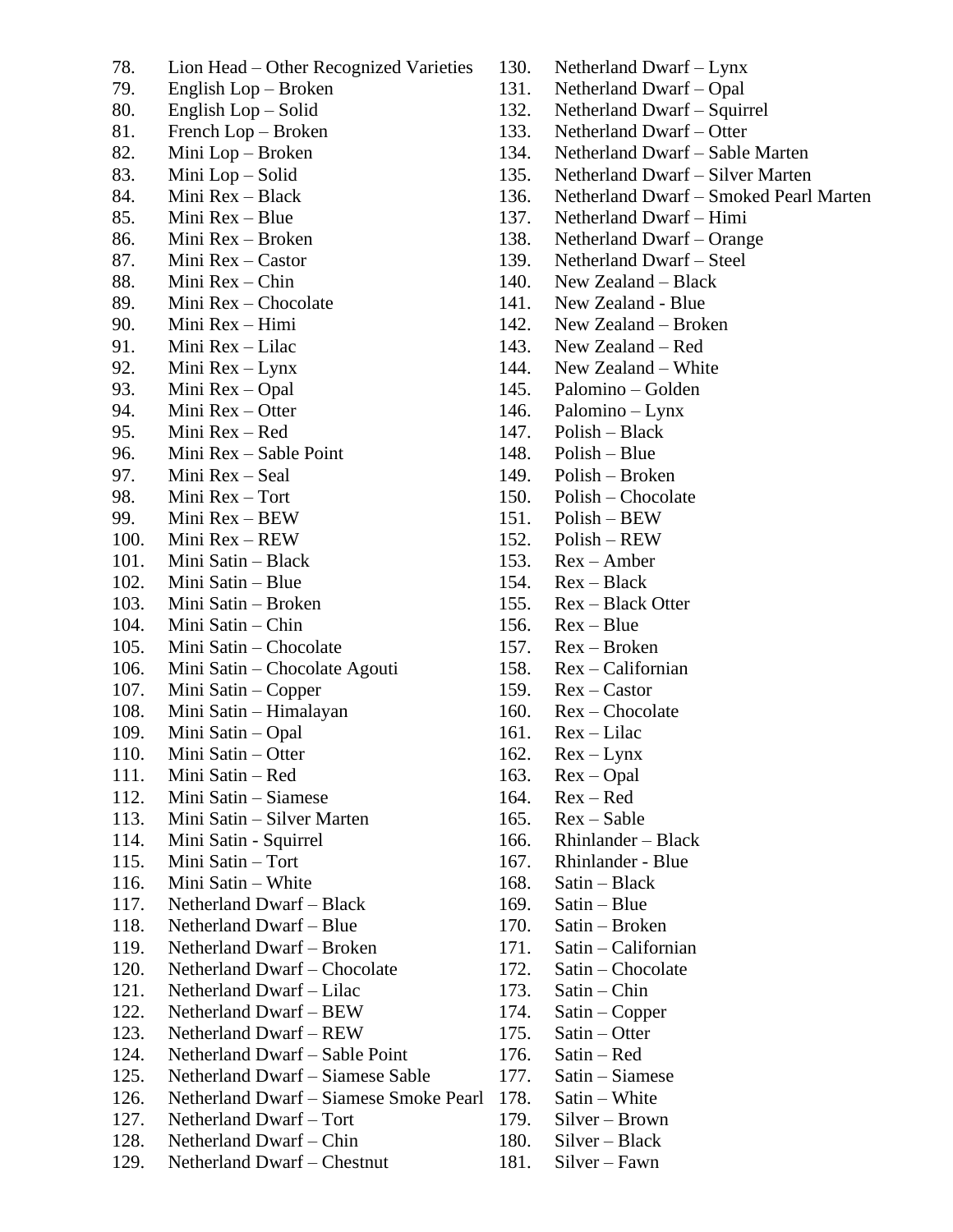182. Silver Fox 183. Silver Martin – Black 184. Silver Martin – Blue 185. Silver Marten – Chocolate 186. Silver Marten – Sable 187. Tan – Black

188. Tan – Blue

- 189. Tan Chocolate
- 190. Tan Lilac
- 191. Thrianta
- 192. Single Fryer
- 193. Meat Pen of 3

Entries are open to residents of Minnesota and adjacent states.

This is a walk-in show. Cooping is available if needed.

**\*\*\*You may use the ARBA show entry sheet or the entry blank in the book. Send entry fee with your entries. You may enter the day of the show but you will not receive premiums.**

Entry form on following page.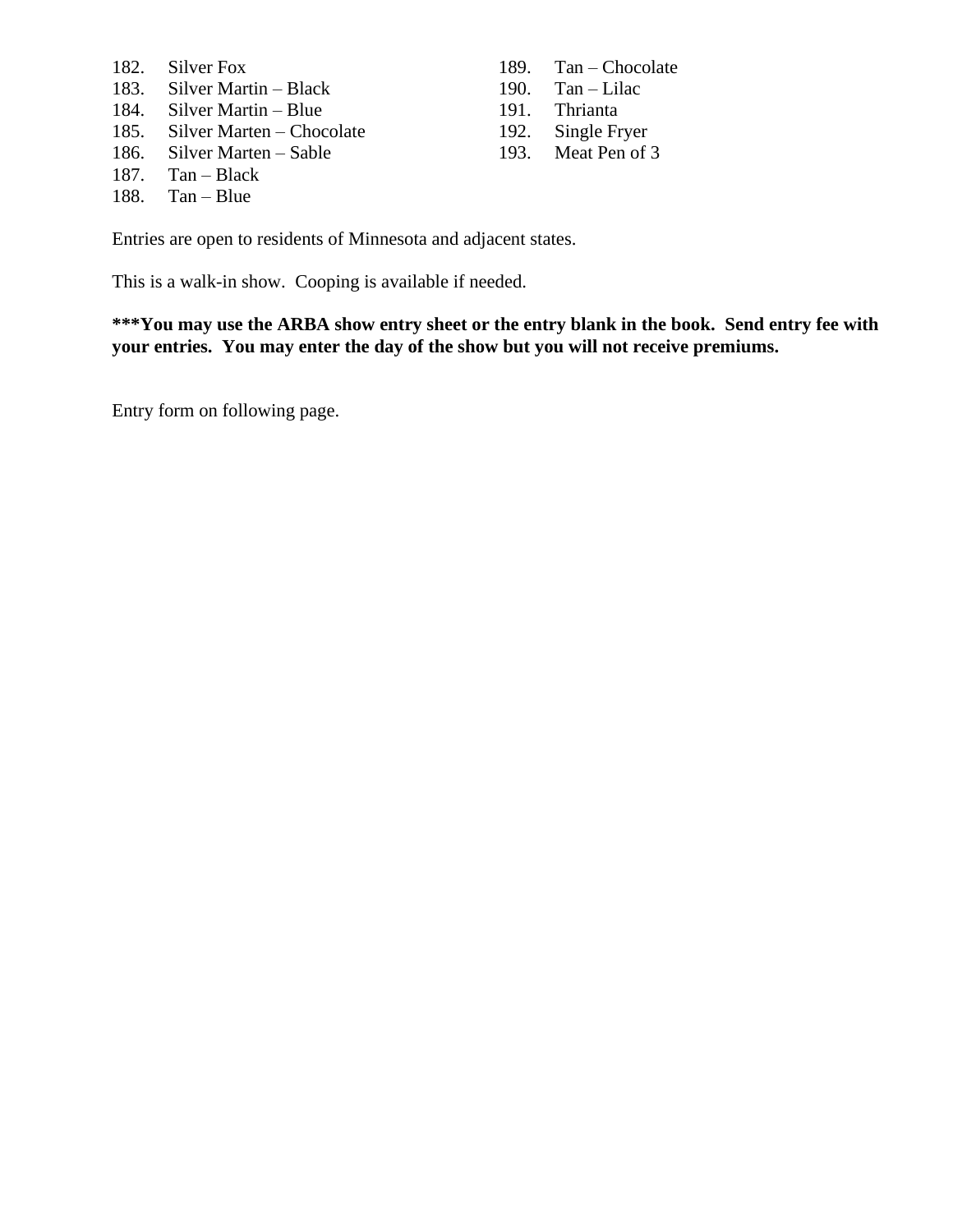| ENTRY FORM FOR OPEN RABBIT SHOW or use an ARBA ENTRY FORM |       |     |               |        |           |
|-----------------------------------------------------------|-------|-----|---------------|--------|-----------|
| Division                                                  | Class | Lot | Breed/Variety | Tattoo | Entry Fee |
|                                                           |       |     |               |        |           |
|                                                           |       |     |               |        |           |
|                                                           |       |     |               |        |           |
|                                                           |       |     |               |        |           |
|                                                           |       |     |               |        |           |
|                                                           |       |     |               |        |           |
|                                                           |       |     |               |        |           |
|                                                           |       |     |               |        |           |
|                                                           |       |     |               |        |           |
|                                                           |       |     |               |        |           |
|                                                           |       |     |               |        |           |
|                                                           |       |     |               |        |           |
|                                                           |       |     |               |        |           |
|                                                           |       |     |               |        |           |
|                                                           |       |     |               |        |           |
|                                                           |       |     |               |        |           |

Enclosed \_\_\_\_\_\_\_\_\_\_\_\_\_\_\_\_\_\_\_ Total Amount \_\_\_\_\_\_\_\_\_\_\_

It is hereby understood and agreed that these animals are entered at the owners risk and that the show management will not be responsible for the entries though all due care will be taken to protect them.

| Owner/Exhibitor |       | Email |
|-----------------|-------|-------|
| Address         |       |       |
| <b>City</b>     | State | Zip   |

**Mail pre-entries and entry fees to: Madelyn Beckstrom 306 7th Avenue NW Kasson, MN 55944-102**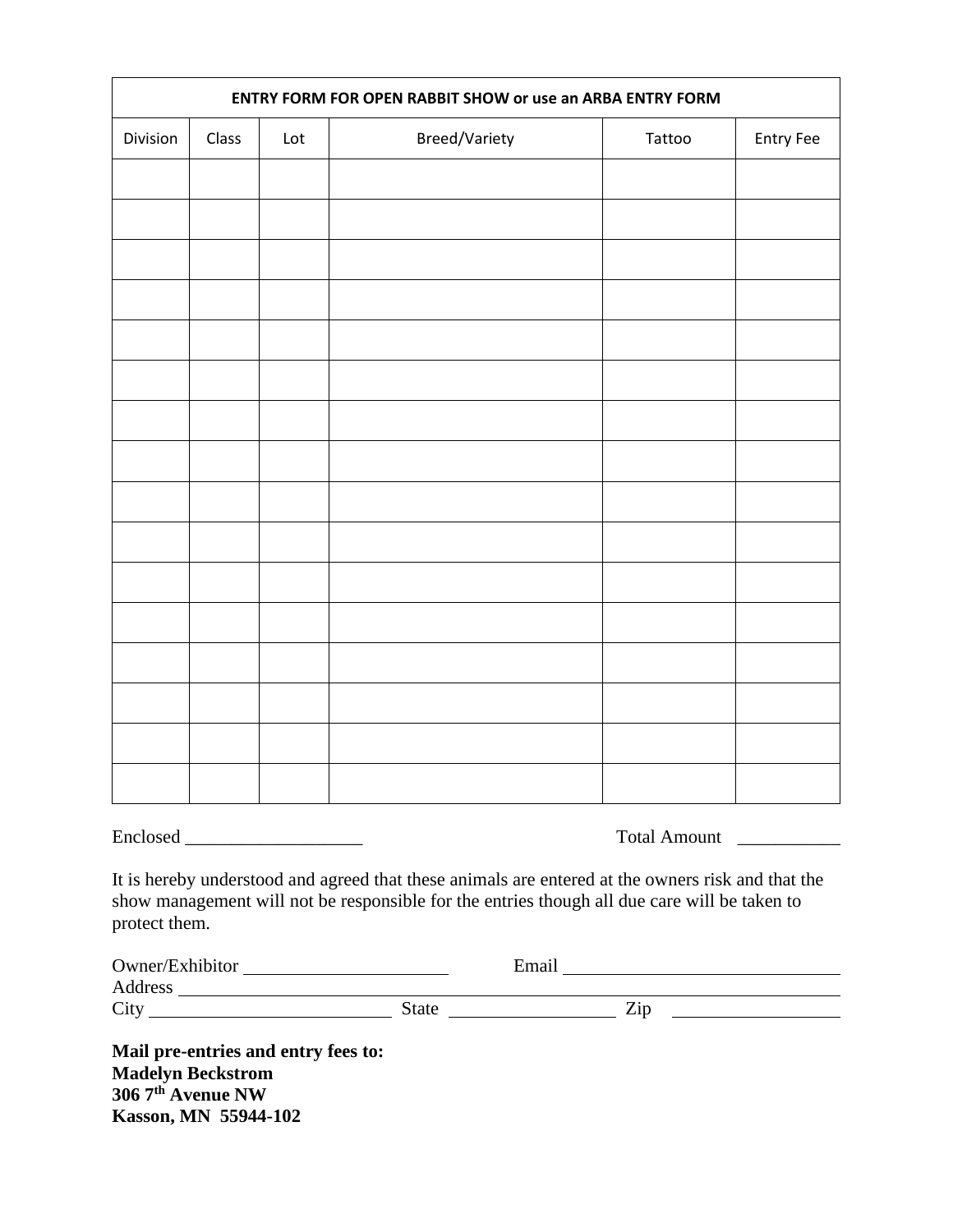#### **Division Q Open Class Beef Cattle Levi & Danielle Anderson, Superintendents 9031 80th Street SW Stewartville, MN 55976**

#### **(507) 460-9346 or (507) 951-1275**

Show date: July 15, 2022 – 6:30 p.m.

Check in starting at 3:00 p.m.

It is a trailer show, some stall space may be available. First come, first serve.

Competition open to any herd. Health papers must accompany out of state animals.

Entry Fee: \$35.00/head if postmarked by June 17, 2022 \$45.00/head if postmarked after June 18, 2022 to the day of the show \*Checks made out to Dodge County Fair.

#### **\*Showtimes Banners for Champion and Reserve Champion Heifers and Bulls will be awarded\***

Champion Breeding Heifer pays \$500 Reserve Champion Heifer pays \$250 Champion Bull pays \$250 Reserve Champion Bull pays \$175

#### **No Fit Show**

No refund for animals scratched or canceled.

All regulations of the Minnesota Livestock Sanitary Board and IAFE national code of show ring ethics must be adhered to.

Health papers must accompany out of state animals.

You must bring your own generators.

All papers must be presented upon arrival. All registered heifers and bulls must have registration paper/legible tattoos.

At the duration of the show, please clean up your trailer/stalling area.

**Judging**: 6:30 p.m. on Friday, July 15, 2022. Judging in alphabetical order by the breed.

Breeding heifers followed by bulls.

**Class 110** Angus **Class 120** Charolais **Class 130** Commercial **Class 140** Hereford **Class 150** Limousin **Class 160** Maine **Class 170** Red Angus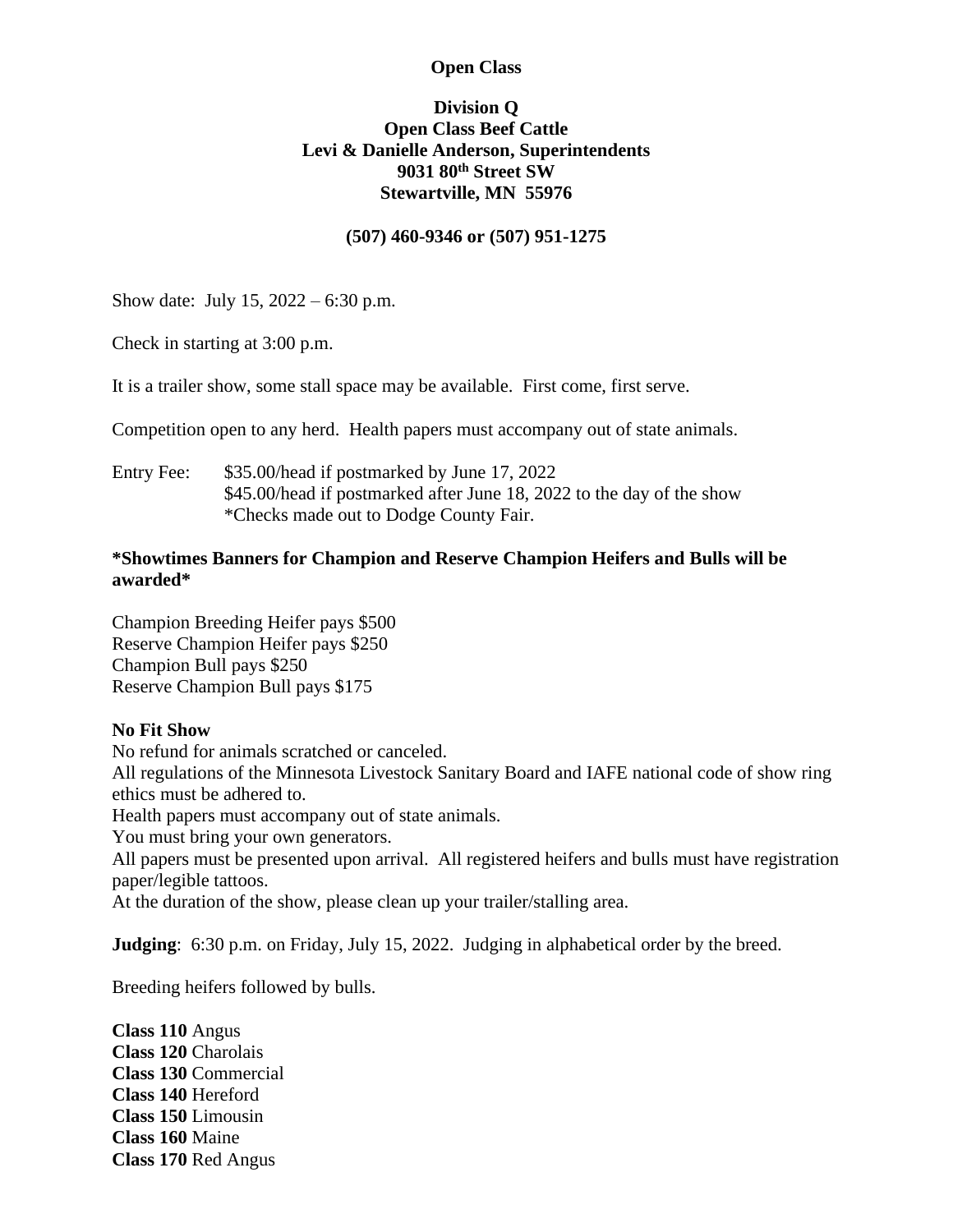**Class 180** Simmental **Class 190** Shorthorn **Class 200** AOB

#### **PREMIUMS IN ALL BEEF LOTS**

 $1^{\text{st}}$  - \$35.00  $2^{\text{nd}}$  - \$30.00  $3^{\text{rd}}$  - \$20.00

Any lot with 2 entries or less will be combined.

Lot 1. Junior Heifer Calf, calved March 1, 2022 & after Lot 2. Junior Heifer Calf, calved between January 1 & February 28, 2022 **Champion Junior Heifer Calf (1-2) Reserve Champion Junior Heifer Calf**

Lot 5. Late Senior Heifer Calf, calved between November 1 & December 31, 2021 Lot 6. Early Senior Heifer Calf, calved between September 1 & October 31, 2021 **Champion Senior Heifer Calf (5-6) Reserve Champion Senior Heifer Calf**

Lot 9. Late Summer Yearling Heifer, calved between July 1 & August 31, 2021 Lot 10. Early Summer Yearling Heifer, calved between May 1 & June 30, 2021 **Champion Intermediate Heifer Calf (9-10) Reserve Champion Intermediate Heifer Calf**

Lot 13. April Junior Yearling Heifer, calved between April 1 & April 30, 2021 Lot 14. March Junior Yearling Heifer, calved between March 1 & March 31, 2021 Lot 15. Early Junior Yearling Heifer, calved between January 1 & February 29, 2021 **Champion Junior Female (13, 14, 15) Reserve Champion Junior Female**

Lot 18. Late Senior Yearling Heifer, calved between November 1 & December 31, 2020 Lot 19. Early Senior Yearling Heifer, calved between September 1 & October 31, 2020 **Champion Senior Female (18, 19) Reserve Champion Senior Female Grand Champion Female Reserve Grand Champion Female (Champions and Reserve Champions Competing)**

#### **BULL SHOW**

**All bulls a year old or older must be shown with a nose ring.**

**CLASS 110** Angus **CLASS 120** Charolais **CLASS 130** Commercial **CLASS 140** Hereford **CLASS 150** Limousin **CLASS 160** Maine **CLASS 170** Red Angu**s CLASS 180** Simmental **CLASS 190** Shorthorn **CLASS 200** AOB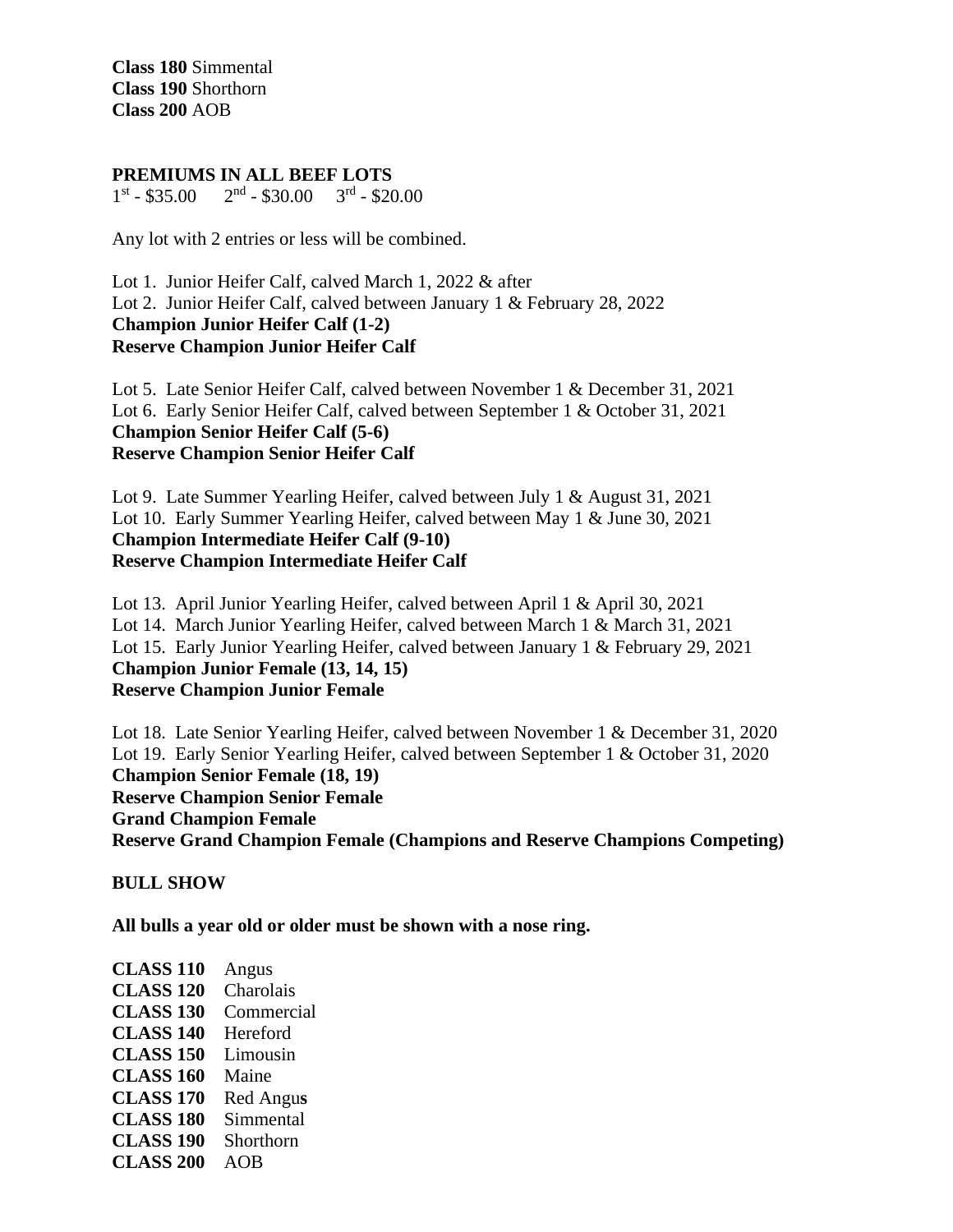Lot 23. Junior Bull Calf, calved March 1, 2022 and after. Lot 24. Junior Bull Calf, calved between January 1 & February 28, 2022 **Champion Junior Bull Calf (23, 24) Reserve Champion Junior Bull Calf**

Lot 25. Late Senior Bull Calf, calved between November 1 & December 31, 2021 Lot 26. Early Senior Bull Calf, calved between September 1 & October 31, 2021 **Champion Intermediate Bull Calf (25-26) Reserve Champion Intermediate Bull Calf**

Lot 27. Late Summer Yearling Bull, calved between July 1 & August 31, 2021 Lot 28. Early Summer Yearling Bull, calved between May 1 & June 30, 2021 **Champion Intermediate Bull (27-28) Reserve Champion Intermediate Bull**

Lot 29. April Junior Yearling Bull, calved between April 1 & April 30, 2021 Lot 30. March Junior Yearling Bull, calved between March 1 & March 31, 2021 Lot 31. Early Junior Yearling Bull, calved between January 1 & February 29, 2021 **Champion Junior Bull (29, 30, 31) Reserve Champion Junior Bull**

Lot 32. Senior Yearling Bull, calved between September 1 & December 31, 2020 Lot 33. Summer Senior Yearling Bull, calved between May 1 & August 31, 2020 **Champion Senior Bull (32, 33) Reserve Champion Senior Bull Grand Champion Bull Reserve Grand Champion Bull (Champions and Reserve Champions Competing)**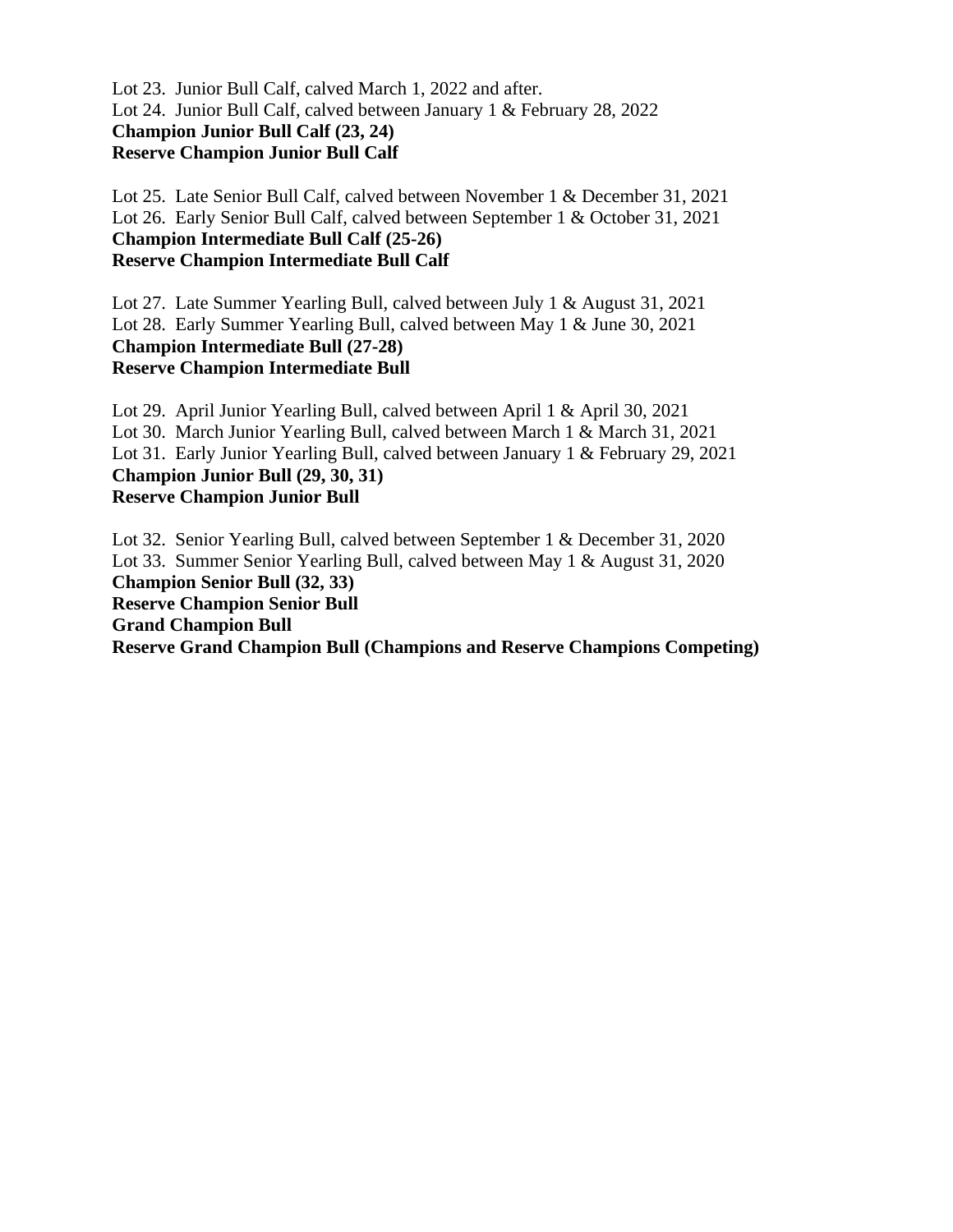#### **Division R Open Class Meat Goat Show**

#### **Jennifer Therring, Superintendent 507-421-6792 goatmama@outlook.com**

**Sunday July 17, 2022 Entries weigh-in beginning at 9:00 am. Show Begins at 11:00 a.m.**

**Location**: General Livestock Judging Arena Dodge County Fairgrounds, Kasson MN

**Preregistration** is preferred and appreciated. You can send via email or contact Jennifer for address. Substitutions are allowed the day of show. Online registration will be available through Facebook.

**PARKING:** This show will be during the Dodge County Fair. Parking available near show arena for GOAT EXHIBITORS ONLY NEAR THE SHOW ARENA. Any non-goat show vehicle will be prohibited beginning at 8:00 a.m.

#### **AWARDS:**

Over All Grand & Reserve Champion Meat Breeding Doe Banners Grand & Reserve Champion Market Goat Banners

#### **PREMIUMS**:

Lots 1, 2, 3, 4, 5, 8, 9, 10  $1^{st}$  - \$7  $2^{nd}$  - \$6  $3^{rd}$  - \$5  $4^{th}$  - \$4  $5^{th}$  - \$3  $6^{th}$  - \$2

#### **GENERAL RULES: Note: LIMITED PEN SPACE MAY BE AVAILABLE. THIS WILL BE CONDUCTED AS A "TRAILER" SHOW.**

This is an Open Meat Goat Show (Unsanctioned). Meat Goats may be any breed or cross, registered or unregistered. The purpose of this show is to provide an avenue for meat goat producers to exhibit, young showman to practice the art of showmanship, and compare their animals with others in our area, and to get to know one another in a fun, relaxing setting.

#### No Bucks

All animals will be subject to veterinary inspection prior to show. No abscesses, ringworm, sore mouth, or other contagious diseases will be allowed.